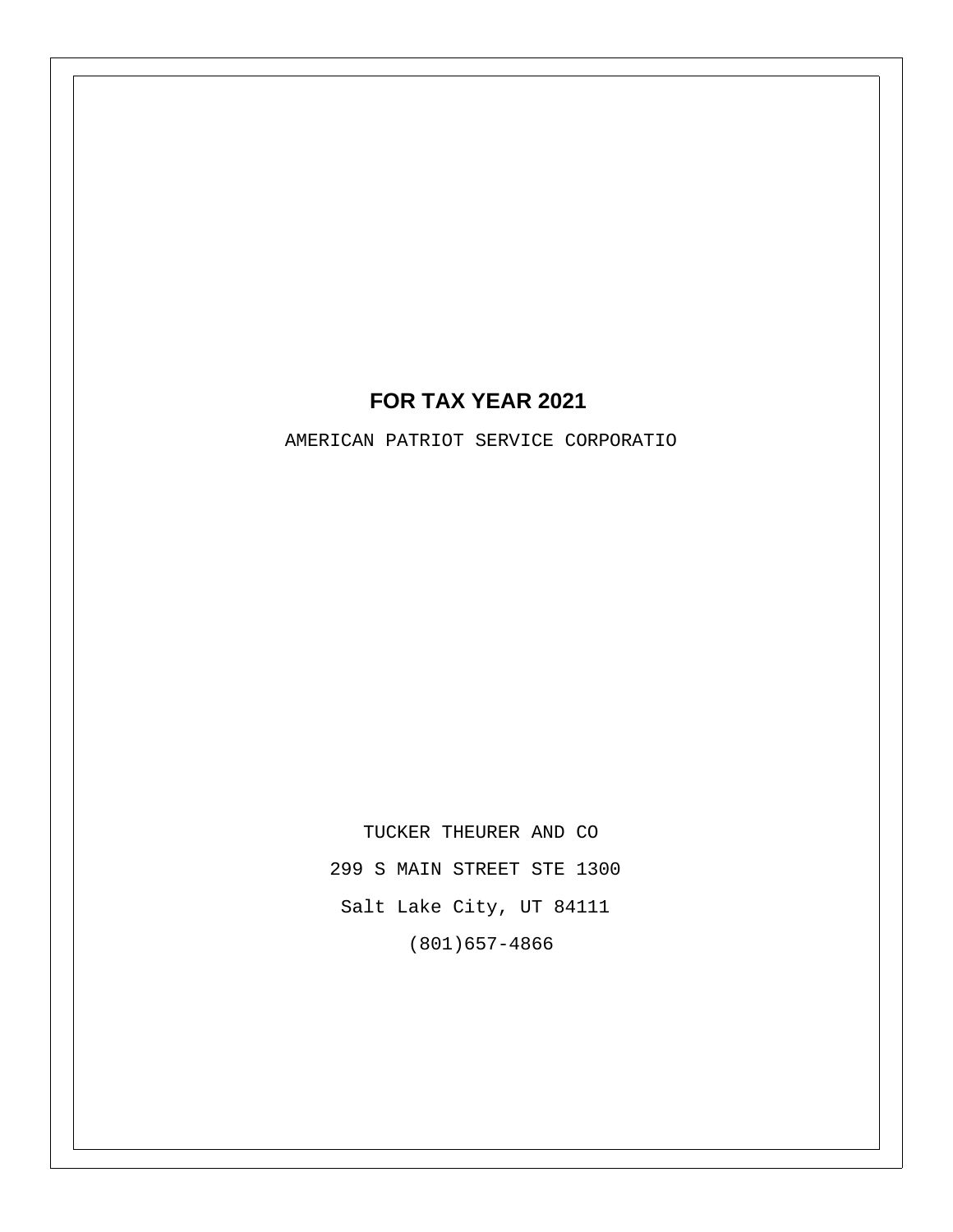## **TUCKER THEURER AND CO**

299 SMAIN STREET STE 1300 Salt Lake City, UT 84111 davidrtucker2@gmail.com Phone: (801)657-4866 | Fax: (801)657-4867

May 11, 2022

AMERICAN PATRIOT SERVICE CORPORATIO **805 CLOVER LANE** Morgan, UT 84050

Subject: Preparation of 2021 Tax Returns

**AMERICAN PATRIOT SERVICE CORPORATIO:** 

Thank you for choosing TUCKER THEURER AND CO to assist with the 2021 taxes for AMERICAN PATRIOT SERVICE CORPORATIO. This letter confirms the terms of the engagement and outlines the nature and extent of the services we will provide.

We will prepare the 2021 federal and state income tax returns for AMERICAN PATRIOT SERVICE CORPORATIO. We will depend on management to provide the information we need to prepare complete and accurate returns. We may ask management to clarify some items but will not audit or otherwise verify the data submitted.

We will perform accounting services only as needed to prepare the tax returns. Our work will not include procedures to find defalcations or other irregularities. Accordingly, our engagement should not be relied upon to disclose errors, fraud, or other illegal acts, though it may be necessary for management to clarify some of the information submitted. We will inform management of any material errors, fraud, or other illegal acts we discover.

The law imposes penalties when taxpayers underestimate their tax liability. Call us if there are any concerns about such penalties.

Should we encounter instances of unclear tax law, or of potential conflicts in the interpretation of the law, we will outline the reasonable courses of action and the risks and consequences of each. We will ultimately adopt, on the behalf of AMERICAN PATRIOT SERVICE CORPORATIO, the alternative selected by management.

Our fee is based on the time required at standard billing rates plus out-of-pocket expenses. Invoices are due and payable upon presentation. All accounts not paid within thirty (30) days are subject to interest charges to the extent permitted by state law.

We will return the original records to management at the end of this engagement. Store these records, along with all supporting documents, in a secure location. We retain copies of your records and our work papers from your engagement for up to seven years, after which these documents will be destroyed.

If management has not selected to e-file the returns with our office, management will be solely responsible to file the returns with the appropriate taxing authorities. The tax matters representative should review all tax-return documents carefully before signing them. Our engagement to prepare the 2021 tax returns will conclude with the delivery of the completed returns to management, or with e-filed returns, with the tax matters representative's signature and our subsequent submittal of the tax return.

To affirm that this letter correctly summarizes the arrangements for this work, sign the enclosed copy of this letter in the space indicated and return it to us in the envelope provided.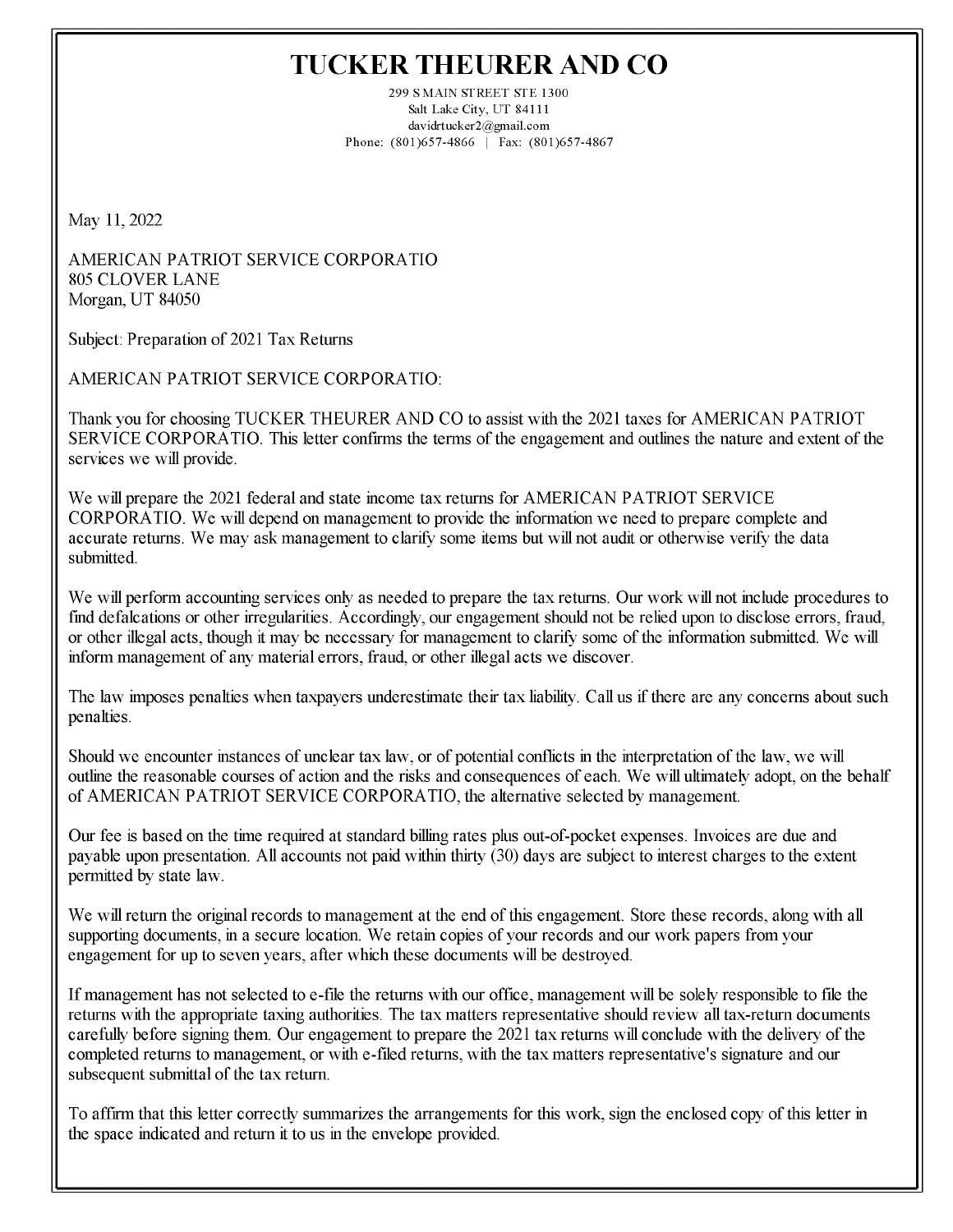Thank you for the opportunity to be of service. For further assistance with your tax return needs, contact our office at (801)657-4866.

Sincerely,

DAVID R TUCKER CPA TUCKER THEURER AND CO

Accepted By:

Officer

Date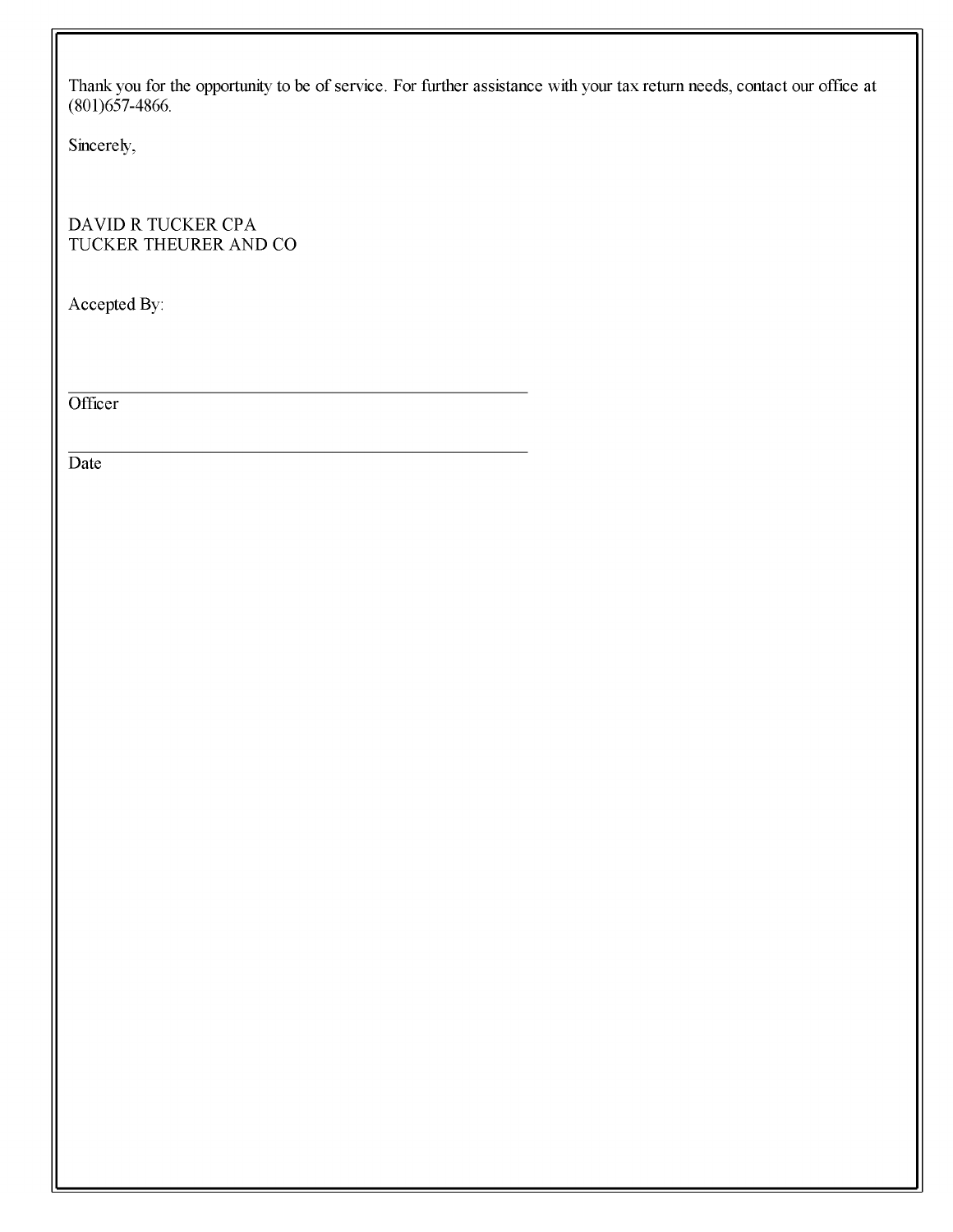## **TUCKER THEURER AND CO**

299 SMAIN STREET STE 1300 Salt Lake City, UT 84111 davidrtucker2@gmail.com Phone: (801)657-4866 | Fax: (801)657-4867

May 11, 2022

AMERICAN PATRIOT SERVICE CORPORATIO **805 CLOVER LANE** Morgan, UT 84050

AMERICAN PATRIOT SERVICE CORPORATIO:

Enclosed is the 2021 federal return for a tax-exempt organization, prepared for AMERICAN PATRIOT SERVICE CORPORATIO from the information provided. The return will be e-filed with the IRS once we receive a signed Form 8879-TE, IRS e-file Signature Authorization for an Exempt Organization.

The federal return reflects neither a refund nor a balance due.

Thank you for the opportunity to be of service. For further assistance with the organization's tax return needs, contact our office at (801)657-4866.

Sincerely.

**DAVID R TUCKER CPA** TUCKER THEURER AND CO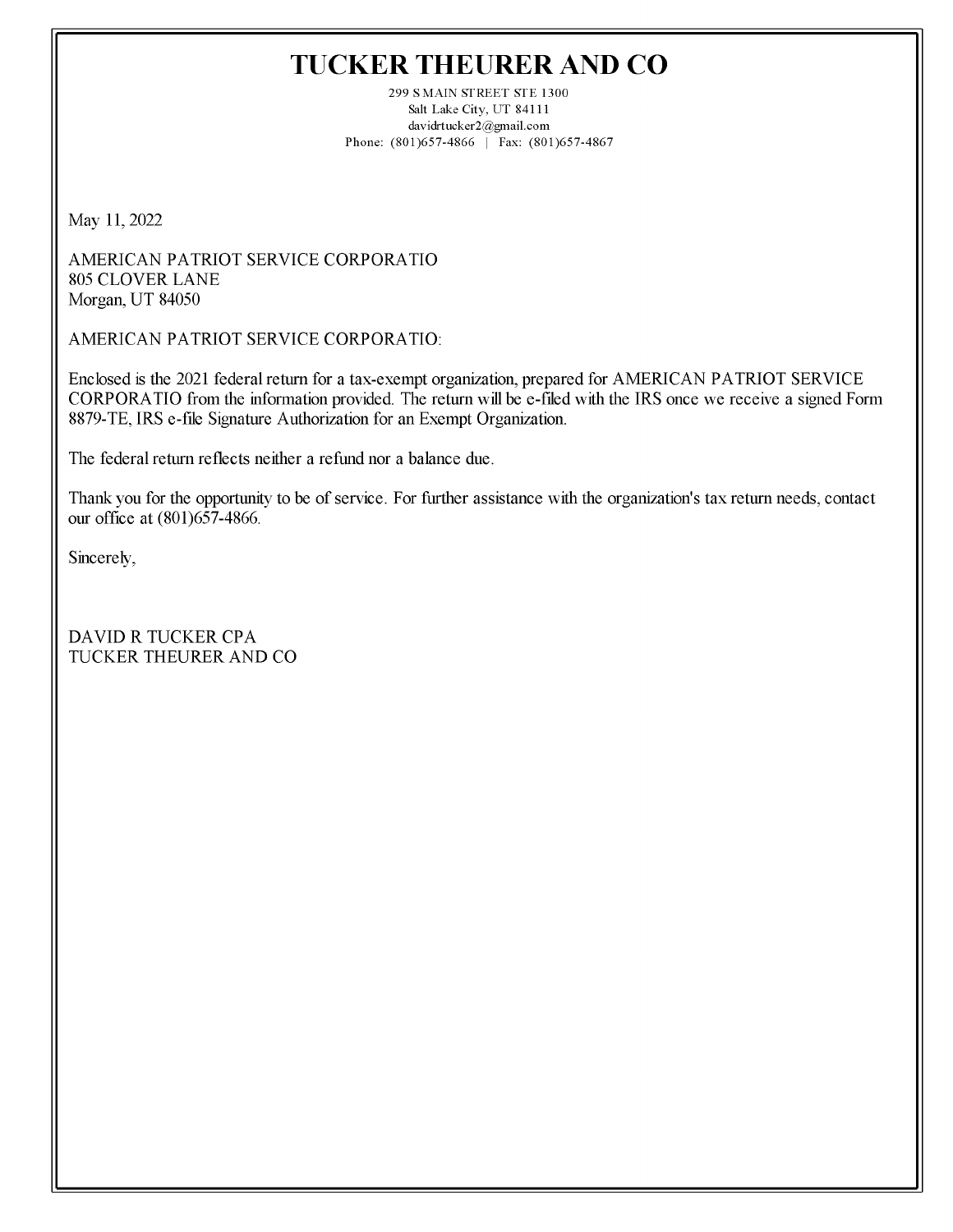## **TUCKER THEURER AND CO**

299 SMAIN STREET STE 1300 Salt Lake City, UT 84111 davidrtucker2@gmail.com Phone: (801)657-4866 | Fax: (801)657-4867

May 11, 2022

AMERICAN PATRIOT SERVICE CORPORATIO **805 CLOVER LANE** Morgan, UT 84050

Your privacy is important to us. Read the following privacy policy.

We collect nonpublic personal information about you from various sources, including:

\* Interviews regarding your tax situation

\* Applications, organizers, or other documents that supply such information as your name, address, telephone number, Social Security Number, number of dependents, income, and other tax-related data

\* Tax-related documents you provide that are required for processing tax returns, such as Forms W-2, 1099R, 1099-INT and 1099-DIV, and stock transactions

We do not disclose any nonpublic personal information about our clients or former clients to anyone, except as requested by our clients or as required by law.

We restrict access to personal information concerning you, except to our employees who need such information in order to provide products or services to you. We maintain physical, electronic, and procedural safeguards that comply with federal regulations to guard your personal information.

If you have any questions about our privacy policy, contact our office at (801)657-4866.

Sincerely,

**DAVID R TUCKER CPA** TUCKER THEURER AND CO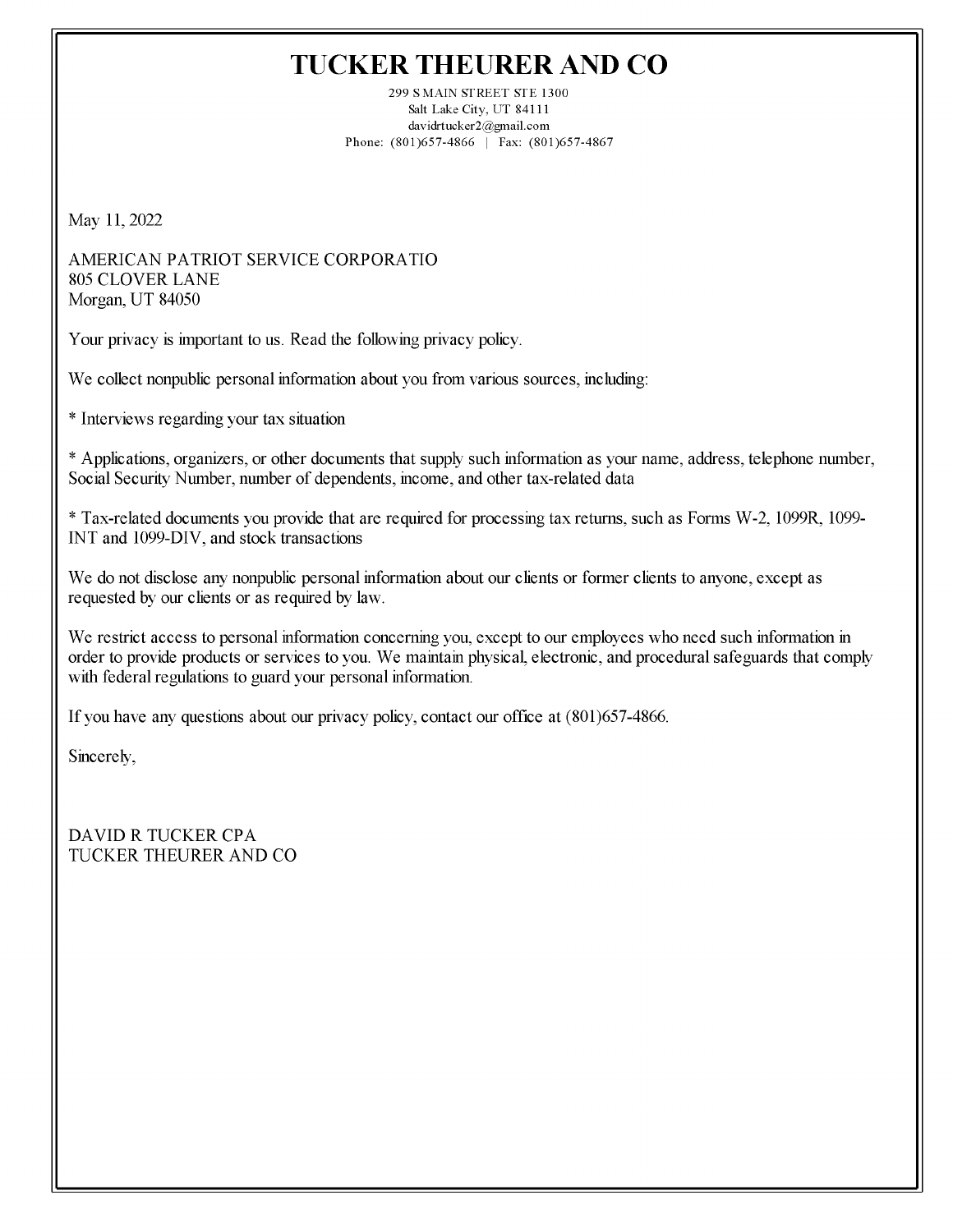|                                                                                                                                                                            |                                                             |                                                        |                                      |                                                    |                                                                                |                                                                                                                                        |                           |                          |                                     |                         |                                               | OMB No. 1545-0047                |
|----------------------------------------------------------------------------------------------------------------------------------------------------------------------------|-------------------------------------------------------------|--------------------------------------------------------|--------------------------------------|----------------------------------------------------|--------------------------------------------------------------------------------|----------------------------------------------------------------------------------------------------------------------------------------|---------------------------|--------------------------|-------------------------------------|-------------------------|-----------------------------------------------|----------------------------------|
|                                                                                                                                                                            | <b>Return of Organization Exempt From Income Tax</b><br>990 |                                                        |                                      |                                                    |                                                                                |                                                                                                                                        |                           |                          |                                     |                         |                                               |                                  |
|                                                                                                                                                                            |                                                             |                                                        |                                      |                                                    |                                                                                | Under section 501(c), 527, or 4947(a)(1) of the Internal Revenue Code (except private foundations)                                     |                           |                          |                                     |                         |                                               | 2021                             |
|                                                                                                                                                                            |                                                             |                                                        |                                      |                                                    |                                                                                | Do not enter social security numbers on this form as it may be made public.                                                            |                           |                          |                                     |                         |                                               | Open to Public                   |
|                                                                                                                                                                            |                                                             | Department of the Treasury<br>Internal Revenue Service |                                      |                                                    |                                                                                | ► Go to www.irs.gov/Form990 for instructions and the latest information.                                                               |                           |                          |                                     |                         |                                               | Inspection                       |
| А                                                                                                                                                                          |                                                             |                                                        |                                      | For the 2021 calendar year, or tax year beginning  |                                                                                |                                                                                                                                        |                           | , 2021, and ending       |                                     |                         | . 20                                          |                                  |
| в                                                                                                                                                                          |                                                             | Check if applicable:                                   |                                      |                                                    |                                                                                | C Name of organization AMERICAN PATRIOT SERVICE CORPORATIO                                                                             |                           |                          |                                     |                         |                                               | D Employer identification number |
| $\mathbf{x}$                                                                                                                                                               | Address change                                              |                                                        |                                      | Doing business as                                  |                                                                                |                                                                                                                                        |                           |                          |                                     |                         | 45-3827638                                    |                                  |
|                                                                                                                                                                            | Name change                                                 |                                                        |                                      |                                                    | Number and street (or P.O. box if mail is not delivered to street address)     |                                                                                                                                        |                           | Room/suite               |                                     |                         | E Telephone number                            |                                  |
|                                                                                                                                                                            | Initial return                                              |                                                        |                                      | 805 CLOVER LANE                                    |                                                                                |                                                                                                                                        |                           |                          |                                     |                         |                                               | $(801)839 - 2781$                |
|                                                                                                                                                                            |                                                             | Final return/terminated                                |                                      |                                                    | City or town, state or province, country, and ZIP or foreign postal code       |                                                                                                                                        |                           |                          |                                     | <b>G</b> Gross receipts |                                               |                                  |
|                                                                                                                                                                            | Amended return                                              |                                                        |                                      | Morgan, UT 84050                                   |                                                                                |                                                                                                                                        |                           |                          |                                     | \$                      |                                               | 422,220                          |
|                                                                                                                                                                            |                                                             | Application pending                                    |                                      |                                                    | F Name and address of principal officer: RICHARD NELSON                        |                                                                                                                                        |                           |                          |                                     |                         | H(a) Is this a group return for subordinates? | $\vert x \vert$<br>Yes<br>No     |
|                                                                                                                                                                            |                                                             |                                                        |                                      |                                                    | 562 S 10 W Farmington UT 84025                                                 |                                                                                                                                        |                           |                          | H(b) Are all subordinates included? |                         |                                               | No<br>Yes                        |
|                                                                                                                                                                            |                                                             | Tax-exempt status:                                     | $\overline{X}$ 501(c)(3)             | $501(c)$ (                                         | $\sum$ (insert no.)                                                            | 4947(a)(1) or                                                                                                                          | 527                       |                          |                                     |                         | If "No," attach a list. See instructions      |                                  |
|                                                                                                                                                                            | Website: ▶                                                  |                                                        | apscnp.org                           |                                                    |                                                                                |                                                                                                                                        |                           |                          | H(c) Group exemption number         |                         | ▶                                             |                                  |
|                                                                                                                                                                            |                                                             | Form of organization:                                  | $\vert \mathbf{X} \vert$ Corporation | Trust                                              | Other $\blacktriangleright$<br>Association                                     |                                                                                                                                        | L Year of formation: 2012 |                          |                                     |                         | M State of legal domicile:                    | UT                               |
| Part I                                                                                                                                                                     |                                                             | Summary                                                |                                      |                                                    |                                                                                |                                                                                                                                        |                           |                          |                                     |                         |                                               |                                  |
|                                                                                                                                                                            | 1.                                                          |                                                        |                                      |                                                    | Briefly describe the organization's mission or most significant activities:    |                                                                                                                                        | ASSIST VETERANS AND       |                          |                                     |                         |                                               | THEIR SURVIVING SPOUSES IN       |
|                                                                                                                                                                            |                                                             |                                                        |                                      |                                                    |                                                                                |                                                                                                                                        |                           |                          |                                     |                         |                                               |                                  |
|                                                                                                                                                                            |                                                             | OBTAINING VA BENEFITS.                                 |                                      |                                                    |                                                                                | THIS SERVICE IS PROVIDED AT NO COST TO THE VERTERAN OR THEIR FAMILIES.                                                                 |                           |                          |                                     |                         |                                               |                                  |
|                                                                                                                                                                            |                                                             |                                                        |                                      |                                                    |                                                                                |                                                                                                                                        |                           |                          |                                     |                         |                                               |                                  |
| Governance                                                                                                                                                                 |                                                             |                                                        |                                      |                                                    |                                                                                |                                                                                                                                        |                           |                          |                                     |                         |                                               |                                  |
|                                                                                                                                                                            | 2                                                           |                                                        |                                      |                                                    |                                                                                | Check this box $\blacktriangleright$   if the organization discontinued its operations or disposed of more than 25% of its net assets. |                           |                          |                                     |                         |                                               |                                  |
|                                                                                                                                                                            | 3                                                           |                                                        |                                      |                                                    | Number of voting members of the governing body (Part VI, line 1a)              |                                                                                                                                        |                           |                          |                                     | 3                       |                                               | 5                                |
| <b>Activities &amp;</b>                                                                                                                                                    | 4                                                           |                                                        |                                      |                                                    |                                                                                | Number of independent voting members of the governing body (Part VI, line 1b) $\ldots \ldots \ldots \ldots$                            |                           |                          |                                     | 4                       |                                               | 5                                |
|                                                                                                                                                                            | 5                                                           |                                                        |                                      |                                                    |                                                                                | Total number of individuals employed in calendar year 2021 (Part V, line 2a)                                                           | أوالمستوار والوارق        | $\sim$                   |                                     | 5                       |                                               | 9                                |
|                                                                                                                                                                            | 6                                                           |                                                        |                                      | Total number of volunteers (estimate if necessary) |                                                                                |                                                                                                                                        |                           |                          |                                     | 6                       |                                               |                                  |
|                                                                                                                                                                            | 7a                                                          |                                                        |                                      |                                                    |                                                                                | Total unrelated business revenue from Part VIII, column $(C)$ , line 12 $\ldots \ldots \ldots$                                         |                           | $\overline{\phantom{a}}$ |                                     | 7a                      |                                               | 14                               |
|                                                                                                                                                                            |                                                             |                                                        |                                      |                                                    |                                                                                | <b>b</b> Net unrelated business taxable income from Form 990-T, Part I, line 11 $\dots \dots \dots$                                    |                           |                          |                                     | 7b                      |                                               | 0                                |
|                                                                                                                                                                            |                                                             |                                                        |                                      |                                                    |                                                                                |                                                                                                                                        |                           |                          | <b>Prior Year</b>                   |                         |                                               | <b>Current Year</b>              |
|                                                                                                                                                                            | 8                                                           |                                                        |                                      |                                                    |                                                                                | Contributions and grants (Part VIII, line 1h)                                                                                          |                           |                          |                                     | 258,776                 |                                               | 254,391                          |
|                                                                                                                                                                            | 9                                                           |                                                        |                                      |                                                    |                                                                                |                                                                                                                                        |                           |                          |                                     | 8,035                   |                                               | 6,050                            |
| Revenue                                                                                                                                                                    | 10                                                          |                                                        |                                      |                                                    |                                                                                | Investment income (Part VIII, column (A), lines 3, 4, and 7d) $\ldots$ , $\ldots$ , $\ldots$ , $\ldots$                                |                           |                          |                                     | 3                       |                                               | 14                               |
|                                                                                                                                                                            | 11                                                          |                                                        |                                      |                                                    | Other revenue (Part VIII, column (A), lines 5, 6d, 8c, 9c, 10c, and 11e)       |                                                                                                                                        | .                         |                          |                                     |                         |                                               | 161,765                          |
|                                                                                                                                                                            | 12                                                          |                                                        |                                      |                                                    |                                                                                | Total revenue - add lines 8 through 11 (must equal Part VIII, column (A), line 12)                                                     |                           |                          |                                     | 266,814                 |                                               | 422,220                          |
|                                                                                                                                                                            | 13                                                          |                                                        |                                      |                                                    |                                                                                |                                                                                                                                        |                           |                          |                                     |                         |                                               | 0                                |
|                                                                                                                                                                            | 14                                                          |                                                        |                                      |                                                    |                                                                                | Benefits paid to or for members (Part IX, column $(A)$ , line 4)                                                                       |                           |                          |                                     |                         |                                               | 0                                |
|                                                                                                                                                                            | 15                                                          |                                                        |                                      |                                                    |                                                                                | Salaries, other compensation, employee benefits (Part IX, column (A), lines 5-10)                                                      |                           |                          |                                     | 20,306                  |                                               | 26,400                           |
| Expenses                                                                                                                                                                   |                                                             |                                                        |                                      |                                                    |                                                                                | 16a Professional fundraising fees (Part IX, column (A), line 11e)                                                                      |                           |                          |                                     |                         |                                               | 0                                |
|                                                                                                                                                                            |                                                             |                                                        |                                      |                                                    |                                                                                | <b>b</b> Total fundraising expenses (Part IX, column (D), line $25$ $\rightarrow$ 14, 250                                              |                           |                          |                                     |                         |                                               |                                  |
|                                                                                                                                                                            | 17                                                          |                                                        |                                      |                                                    | Other expenses (Part IX, column (A), lines 11a-11d, 11f-24e)                   | .                                                                                                                                      |                           |                          |                                     | 352,248                 |                                               | 306,706                          |
|                                                                                                                                                                            | 18                                                          |                                                        |                                      |                                                    |                                                                                | Total expenses. Add lines 13-17 (must equal Part IX, column (A), line 25)                                                              |                           |                          |                                     | 372,554                 |                                               | 333,106                          |
|                                                                                                                                                                            | 19                                                          |                                                        |                                      |                                                    |                                                                                |                                                                                                                                        |                           |                          |                                     | (105, 740)              |                                               | 89,114                           |
|                                                                                                                                                                            |                                                             |                                                        |                                      |                                                    |                                                                                |                                                                                                                                        |                           |                          | <b>Beginning of Current Year</b>    |                         |                                               | End of Year                      |
| Net Assets or<br>Fund Balances                                                                                                                                             | 20                                                          |                                                        |                                      |                                                    |                                                                                |                                                                                                                                        |                           |                          |                                     | 207,752                 |                                               | 219,734                          |
|                                                                                                                                                                            | 21                                                          |                                                        |                                      |                                                    |                                                                                |                                                                                                                                        |                           |                          |                                     | 288,882                 |                                               | 211,750                          |
|                                                                                                                                                                            | 22                                                          |                                                        |                                      |                                                    |                                                                                | Net assets or fund balances. Subtract line 21 from line 20                                                                             |                           |                          |                                     | (81, 130)               |                                               | 7,984                            |
| Part II                                                                                                                                                                    |                                                             | <b>Signature Block</b>                                 |                                      |                                                    |                                                                                |                                                                                                                                        |                           |                          |                                     |                         |                                               |                                  |
| Under penalties of perjury, I declare that I have examined this return, including accompanying schedules and statements, and to the best of my knowledge and belief, it is |                                                             |                                                        |                                      |                                                    |                                                                                |                                                                                                                                        |                           |                          |                                     |                         |                                               |                                  |
| true, correct, and complete. Declaration of preparer (other than officer) is based on all information of which preparer has any knowledge.                                 |                                                             |                                                        |                                      |                                                    |                                                                                |                                                                                                                                        |                           |                          |                                     |                         |                                               |                                  |
|                                                                                                                                                                            |                                                             |                                                        | <b>RICHARD NELSON</b>                |                                                    |                                                                                |                                                                                                                                        |                           |                          |                                     |                         |                                               |                                  |
| Sign                                                                                                                                                                       |                                                             |                                                        | Signature of officer                 |                                                    |                                                                                |                                                                                                                                        |                           |                          |                                     | Date                    |                                               |                                  |
| Here                                                                                                                                                                       |                                                             |                                                        |                                      | RICHARD NELSON, PRESIDENT                          |                                                                                |                                                                                                                                        |                           |                          |                                     |                         |                                               |                                  |
|                                                                                                                                                                            |                                                             |                                                        | Type or print name and title         |                                                    |                                                                                |                                                                                                                                        |                           |                          |                                     |                         |                                               |                                  |
|                                                                                                                                                                            |                                                             | Print/Type preparer's name                             |                                      |                                                    | Preparer's signature                                                           |                                                                                                                                        | Date                      |                          | Check                               | if                      | PTIN                                          |                                  |
| Paid                                                                                                                                                                       |                                                             |                                                        |                                      |                                                    |                                                                                |                                                                                                                                        |                           |                          |                                     |                         | xxxxxxxxx                                     |                                  |
| 05-11-2022<br>DAVID R TUCKER CPA<br>self-employed<br><b>Preparer</b><br>▶                                                                                                  |                                                             |                                                        |                                      |                                                    |                                                                                |                                                                                                                                        |                           |                          |                                     |                         |                                               |                                  |
| Firm's name<br>TUCKER THEURER AND CO<br>Firm's EIN ▶<br><b>Use Only</b><br>299 S MAIN STREET STE 1300                                                                      |                                                             |                                                        |                                      |                                                    |                                                                                |                                                                                                                                        |                           |                          |                                     |                         |                                               |                                  |
|                                                                                                                                                                            |                                                             | Firm's address ▶                                       |                                      |                                                    |                                                                                |                                                                                                                                        |                           |                          | Phone no.                           |                         |                                               |                                  |
|                                                                                                                                                                            |                                                             |                                                        |                                      |                                                    | Salt Lake City UT 84111                                                        |                                                                                                                                        |                           |                          |                                     |                         | 801-657-4866                                  |                                  |
|                                                                                                                                                                            |                                                             |                                                        |                                      |                                                    | May the IRS discuss this retum with the preparer shown above? See instructions |                                                                                                                                        |                           |                          |                                     |                         |                                               | X No<br>Yes                      |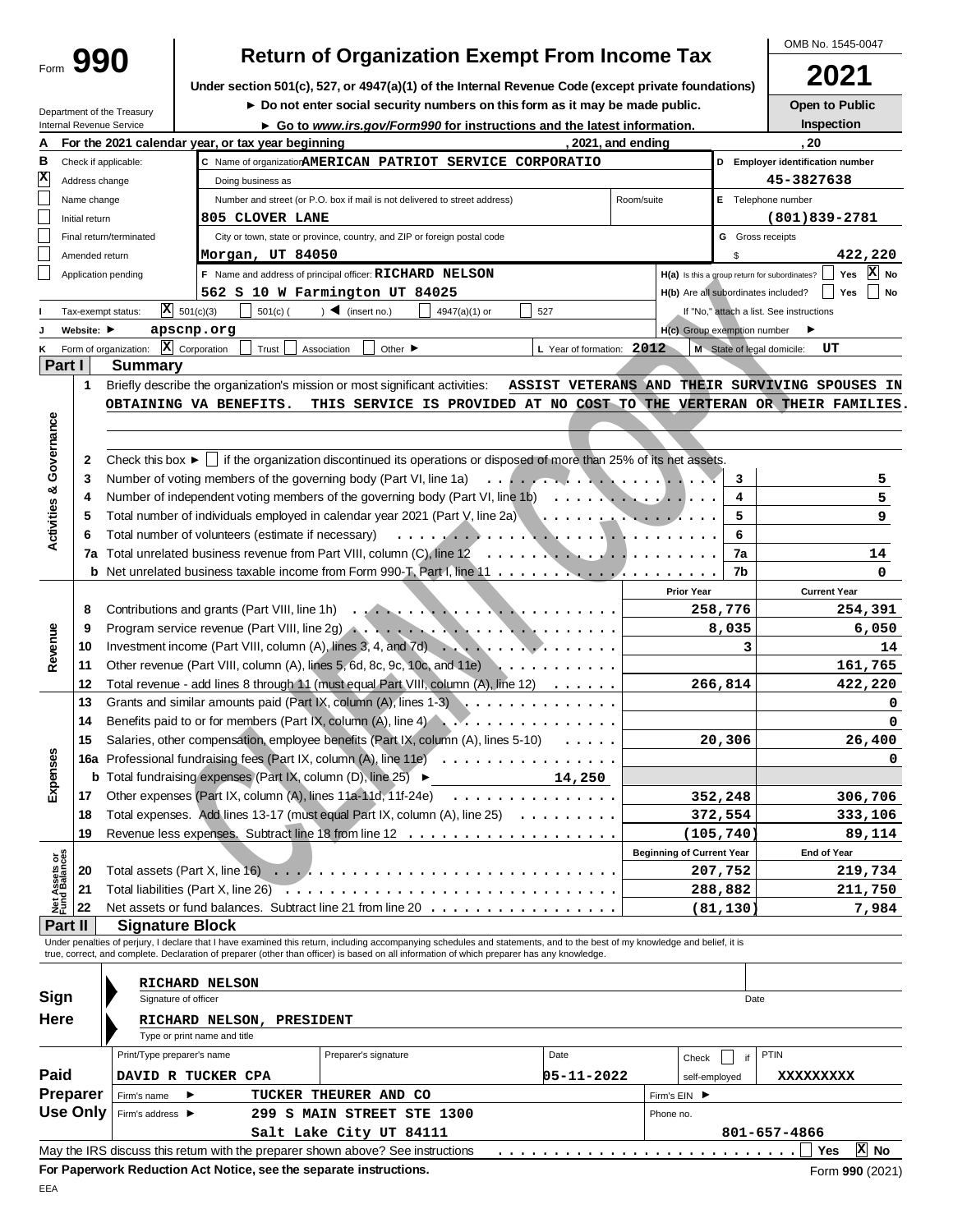|                | Form 990 (2021)<br>AMERICAN PATRIOT SERVICE CORPORATIO                                                                         | 45-3827638     | Page 2          |
|----------------|--------------------------------------------------------------------------------------------------------------------------------|----------------|-----------------|
|                | Part III<br><b>Statement of Program Service Accomplishments</b>                                                                |                |                 |
|                |                                                                                                                                |                |                 |
| 1              | Briefly describe the organization's mission:                                                                                   |                |                 |
|                | ASSIST VETERANS AND THEIR SURVIVING SPOUSES IN OBTAINING VA BENEFITS. THIS SERVICE IS PROVIDED                                 |                |                 |
|                | AT NO COST TO THE VERTERAN OR THEIR FAMILIES.                                                                                  |                |                 |
|                |                                                                                                                                |                |                 |
|                |                                                                                                                                |                |                 |
| $\overline{2}$ | Did the organization undertake any significant program services during the year which were not listed on the                   |                |                 |
|                |                                                                                                                                |                | $x$ No          |
|                | If "Yes," describe these new services on Schedule O.                                                                           |                |                 |
| 3              | Did the organization cease conducting, or make significant changes in how it conducts, any program                             |                |                 |
|                |                                                                                                                                |                | <b>x</b> No     |
|                | If "Yes," describe these changes on Schedule O.                                                                                |                |                 |
| 4              | Describe the organization's program service accomplishments for each of its three largest program services, as measured by     |                |                 |
|                | expenses. Section 501(c)(3) and 501(c)(4) organizations are required to report the amount of grants and allocations to others, |                |                 |
|                | the total expenses, and revenue, if any, for each program service reported.                                                    |                |                 |
|                |                                                                                                                                |                |                 |
| 4a             | $\hskip1cm$ (Expenses \$ $\hskip1cm$ 299,468 including grants of \$<br>) (Revenue<br>(Code:                                    | $$^{\circ}$    | 6,050)          |
|                | ASSIST VETERANS AND THEIR SURVIVING SPOUSES IN OBTAINING VA BENEFITS. THIS SERVICE IS PROVIDED AT                              |                |                 |
|                | NO COST TO THE VERTERAN OR THEIR FAMILIES.                                                                                     |                |                 |
|                |                                                                                                                                |                |                 |
|                |                                                                                                                                |                |                 |
|                |                                                                                                                                |                |                 |
|                |                                                                                                                                |                |                 |
|                |                                                                                                                                |                |                 |
|                |                                                                                                                                |                |                 |
|                |                                                                                                                                |                |                 |
|                |                                                                                                                                |                |                 |
|                |                                                                                                                                |                |                 |
|                |                                                                                                                                |                |                 |
|                |                                                                                                                                |                |                 |
| 4b             | including grants of \$<br>(Code: ) (Expenses \$<br>) (Revenue                                                                  | $\mathfrak{S}$ |                 |
|                |                                                                                                                                |                |                 |
|                |                                                                                                                                |                |                 |
|                |                                                                                                                                |                |                 |
|                |                                                                                                                                |                |                 |
|                |                                                                                                                                |                |                 |
|                |                                                                                                                                |                |                 |
|                |                                                                                                                                |                |                 |
|                |                                                                                                                                |                |                 |
|                |                                                                                                                                |                |                 |
|                |                                                                                                                                |                |                 |
|                |                                                                                                                                |                |                 |
|                |                                                                                                                                |                |                 |
| 4c             | ) (Expenses \$<br>including grants of \$ (Revenue)<br>(Code:                                                                   | \$             |                 |
|                |                                                                                                                                |                |                 |
|                |                                                                                                                                |                |                 |
|                |                                                                                                                                |                |                 |
|                |                                                                                                                                |                |                 |
|                |                                                                                                                                |                |                 |
|                |                                                                                                                                |                |                 |
|                |                                                                                                                                |                |                 |
|                |                                                                                                                                |                |                 |
|                |                                                                                                                                |                |                 |
|                |                                                                                                                                |                |                 |
|                |                                                                                                                                |                |                 |
| 4d             | Other program services (Describe on Schedule O.)                                                                               |                |                 |
|                | (Expenses \$<br>) (Revenue \$                                                                                                  |                |                 |
|                | including grants of \$<br>Total program service expenses ▶                                                                     |                |                 |
| 4e             | 299,468                                                                                                                        |                | Form 990 (2021) |
| EEA            |                                                                                                                                |                |                 |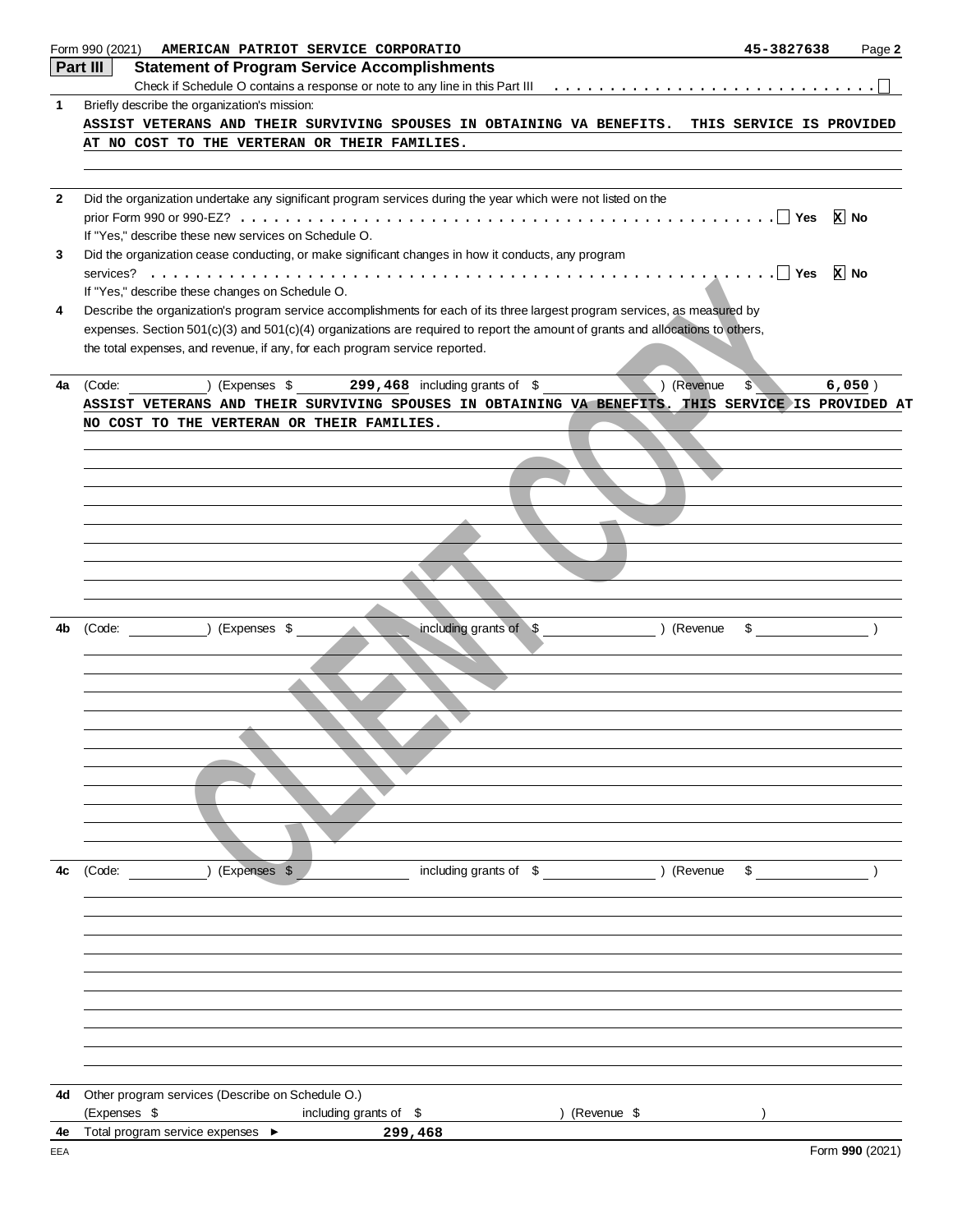|      | Part IV | <b>Checklist of Required Schedules</b>                                                                                                        |              |     |    |
|------|---------|-----------------------------------------------------------------------------------------------------------------------------------------------|--------------|-----|----|
|      |         |                                                                                                                                               |              | Yes | No |
| 1    |         | Is the organization described in section $501(c)(3)$ or $4947(a)(1)$ (other than a private foundation)? If "Yes,"                             |              |     |    |
|      |         |                                                                                                                                               | $\mathbf{1}$ | х   |    |
| 2    |         | Is the organization required to complete Schedule B, Schedule of Contributors? See instructions                                               | $\mathbf{2}$ | x   |    |
| 3    |         | Did the organization engage in direct or indirect political campaign activities on behalf of or in opposition to                              |              |     |    |
|      |         |                                                                                                                                               | 3            |     | x  |
| 4    |         | Section 501(c)(3) organizations. Did the organization engage in lobbying activities, or have a section 501(h)                                 |              |     |    |
|      |         |                                                                                                                                               | 4            |     | x  |
| 5    |         | Is the organization a section $501(c)(4)$ , $501(c)(5)$ , or $501(c)(6)$ organization that receives membership dues,                          |              |     |    |
|      |         | assessments, or similar amounts as defined in Rev. Proc. 98-19? If "Yes," complete Schedule C, Part III<br>.                                  | 5            |     | x  |
| 6    |         | Did the organization maintain any donor advised funds or any similar funds or accounts for which donors                                       |              |     |    |
|      |         | have the right to provide advice on the distribution or investment of amounts in such funds or accounts? If                                   |              |     |    |
|      |         | "Yes," complete Schedule D, Part $1 \ldots \ldots \ldots \ldots \ldots \ldots \ldots \ldots \ldots \ldots \ldots \ldots \ldots$               | 6            |     | x  |
| 7    |         | Did the organization receive or hold a conservation easement, including easements to preserve open space,                                     |              |     |    |
|      |         |                                                                                                                                               | 7            |     | x  |
| 8    |         | Did the organization maintain collections of works of art, historical treasures, or other similar assets? If "Yes,"                           |              |     |    |
|      |         |                                                                                                                                               | 8            |     | x  |
| 9    |         | Did the organization report an amount in Part X, line 21, for escrow or custodial account liability, serve as a                               |              |     |    |
|      |         | custodian for amounts not listed in Part X; or provide credit counseling, debt management, credit repair, or                                  |              |     |    |
|      |         |                                                                                                                                               | 9            |     | х  |
| 10   |         | Did the organization, directly or through a related organization, hold assets in donor-restricted endowments                                  |              |     |    |
|      |         |                                                                                                                                               | 10           |     | x  |
| 11   |         | If the organization's answer to any of the following questions is "Yes," then complete Schedule D, Parts VI,                                  |              |     |    |
|      |         | VII, VIII, IX, or X as applicable.                                                                                                            |              |     |    |
|      | а       | Did the organization report an amount for land, buildings, and equipment in Part X, line 10? If "Yes,"                                        |              |     |    |
|      |         |                                                                                                                                               | 11a          | х   |    |
|      | b       | Did the organization report an amount for investments - other securities in Part X, line 12, that is 5% or more                               |              |     |    |
|      |         |                                                                                                                                               | 11b          |     | x  |
|      | c       | Did the organization report an amount for investments - program related in Part X, line 13, that is 5% or more                                |              |     |    |
|      |         |                                                                                                                                               | 11c          |     | x  |
|      | d       | Did the organization report an amount for other assets in Part X, line 15, that is 5% or more of its total assets                             |              |     |    |
|      |         |                                                                                                                                               | 11d          |     | x  |
|      | е       | Did the organization report an amount for other liabilities in Part X, line 25? If "Yes," complete Schedule D, Part X                         | 11e          |     | x  |
| f    |         | Did the organization's separate or consolidated financial statements for the tax year include a footnote that addresses                       |              |     |    |
|      |         | the organization's liability for uncertain tax positions under FIN 48 (ASC 740)? If "Yes," complete Schedule D, Part X                        | 11f          |     | x  |
| 12a  |         | Did the organization obtain separate, independent audited financial statements for the tax year? If "Yes," complete                           |              |     |    |
|      |         | Schedule D, Parts XI and XII $\ldots \ldots \ldots \ldots \ldots \ldots \ldots \ldots \ldots \ldots \ldots \ldots \ldots$                     | 12a          |     | х  |
| b    |         | Was the organization included in consolidated, independent audited financial statements for the tax year? If                                  |              |     |    |
|      |         | "Yes," and if the organization answered "No" to line 12a, then completing Schedule D, Parts XI and XII is optional $\ldots \ldots \ldots$     | 12b          |     | x  |
| 13   |         | Is the organization a school described in section 170(b)(1)(A)(ii)? If "Yes," complete Schedule $E_1, \ldots, \ldots, \ldots, \ldots, \ldots$ | 13           |     | x  |
| 14a  |         | .<br>Did the organization maintain an office, employees, or agents outside of the United States?                                              | 14a          |     | x  |
| b    |         | Did the organization have aggregate revenues or expenses of more than \$10,000 from grantmaking,                                              |              |     |    |
|      |         | fundraising, business, investment, and program service activities outside the United States, or aggregate                                     |              |     |    |
|      |         |                                                                                                                                               | 14b          |     | x  |
| 15   |         | Did the organization report on Part IX, column (A), line 3, more than \$5,000 of grants or other assistance to or                             |              |     |    |
|      |         |                                                                                                                                               | 15           |     | x  |
| 16   |         | Did the organization report on Part IX, column (A), line 3, more than \$5,000 of aggregate grants or other                                    |              |     |    |
|      |         |                                                                                                                                               | 16           |     | x  |
| 17   |         | Did the organization report a total of more than \$15,000 of expenses for professional fundraising services on                                |              |     |    |
|      |         |                                                                                                                                               | 17           |     | x  |
| 18   |         | Did the organization report more than \$15,000 total of fundraising event gross income and contributions on                                   |              |     |    |
|      |         |                                                                                                                                               | 18           |     | x  |
| 19   |         | Did the organization report more than \$15,000 of gross income from gaming activities on Part VIII, line 9a?                                  |              |     |    |
|      |         |                                                                                                                                               | 19           |     | x  |
| 20 a |         |                                                                                                                                               | 20a          |     | х  |
|      | b       |                                                                                                                                               | 20b          |     |    |
| 21   |         | Did the organization report more than \$5,000 of grants or other assistance to any domestic organization or                                   |              |     |    |
|      |         | domestic government on Part IX, column (A), line 1? If "Yes," complete Schedule I, Parts I and II                                             | 21           |     | x  |

Form 990 (2021) **32 AMERICAN PATRIOT SERVICE CORPORATIO 15-3827638** Page 3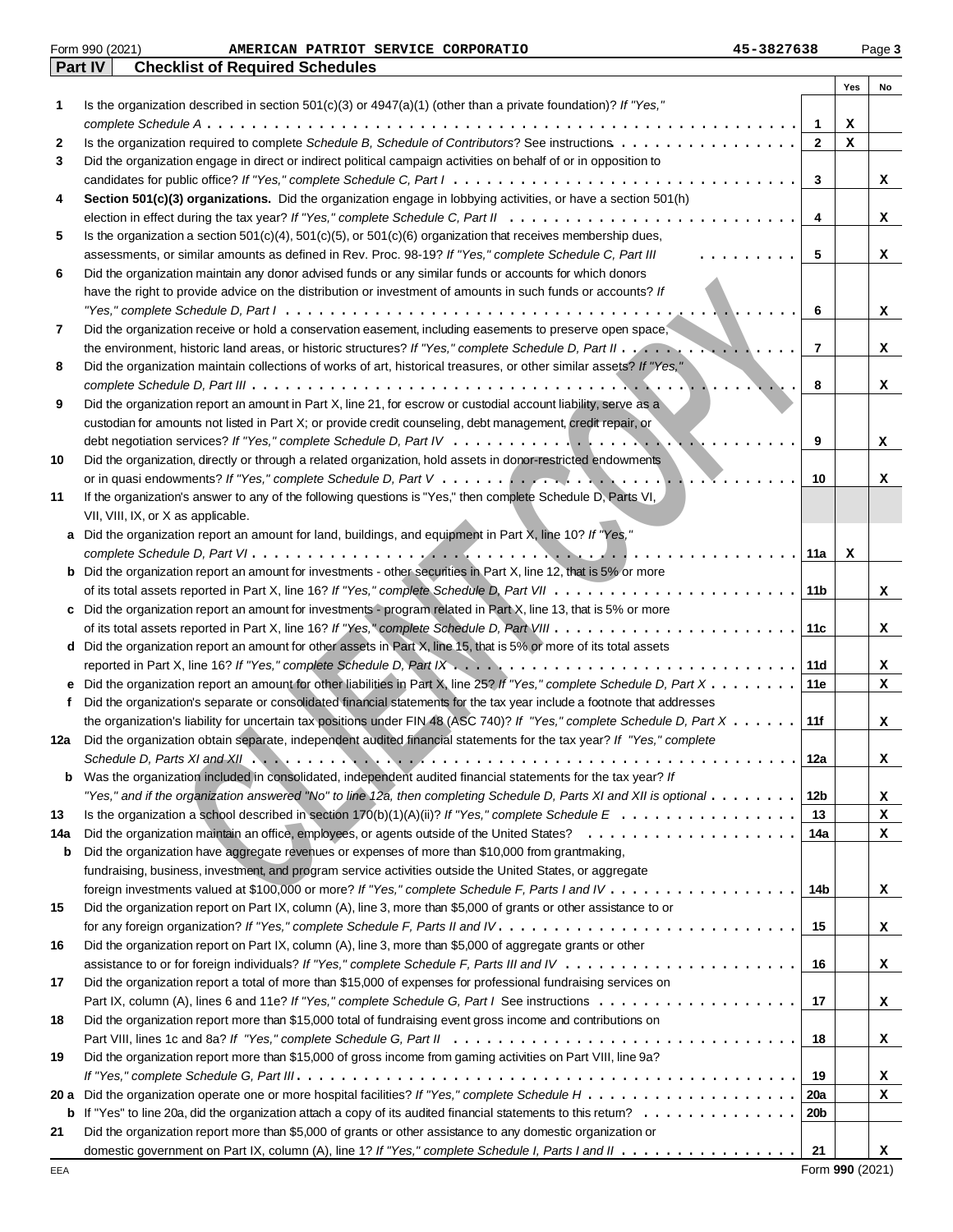|               | Form 990 (2021)<br>45-3827638<br>AMERICAN PATRIOT SERVICE CORPORATIO                                                                                                                     |                 |            | Page 4 |
|---------------|------------------------------------------------------------------------------------------------------------------------------------------------------------------------------------------|-----------------|------------|--------|
|               | <b>Checklist of Required Schedules</b> (continued)<br><b>Part IV</b>                                                                                                                     |                 |            |        |
|               |                                                                                                                                                                                          |                 | Yes        | No     |
| 22            | Did the organization report more than \$5,000 of grants or other assistance to or for domestic individuals on                                                                            |                 |            |        |
|               |                                                                                                                                                                                          | 22              |            | x      |
| 23            | Did the organization answer "Yes" to Part VII, Section A, line 3, 4, or 5 about compensation of the                                                                                      |                 |            |        |
|               | organization's current and former officers, directors, trustees, key employees, and highest compensated                                                                                  |                 |            |        |
| 24a           | Did the organization have a tax-exempt bond issue with an outstanding principal amount of more than                                                                                      | 23              |            | x      |
|               | \$100,000 as of the last day of the year, that was issued after December 31, 2002? If "Yes," answer lines 24b                                                                            |                 |            |        |
|               |                                                                                                                                                                                          | 24a             |            | x      |
| b             | Did the organization invest any proceeds of tax-exempt bonds beyond a temporary period exception?                                                                                        | 24b             |            |        |
| c             | Did the organization maintain an escrow account other than a refunding escrow at any time during the year                                                                                |                 |            |        |
|               |                                                                                                                                                                                          | 24c             |            |        |
| d             | Did the organization act as an "on behalf of" issuer for bonds outstanding at any time during the year? ,                                                                                | 24d             |            |        |
| 25a           | Section 501(c)(3), 501(c)(4), and 501(c)(29) organizations. Did the organization engage in an excess benefit                                                                             |                 |            |        |
|               |                                                                                                                                                                                          | 25a             |            | x      |
| b             | Is the organization aware that it engaged in an excess benefit transaction with a disqualified person in a prior                                                                         |                 |            |        |
|               | year, and that the transaction has not been reported on any of the organization's prior Forms 990 or 990-EZ?                                                                             |                 |            |        |
|               |                                                                                                                                                                                          | 25b             |            | x      |
| 26            | Did the organization report any amount on Part X, line 5 or 22, for receivables from or payables to any current                                                                          |                 |            |        |
|               | or former officer, director, trustee, key employee, creator or founder, substantial contributor, or 35%                                                                                  |                 |            |        |
|               | controlled entity or family member or any of these persons? If "Yes," complete Schedule L, Part II.<br>$\mathcal{L}$                                                                     | 26              |            | x      |
| 27            | Did the organization provide a grant or other assistance to any current or former officer, director, trustee, key                                                                        |                 |            |        |
|               | employee, creator or founder, substantial contributor or employee thereof, a grant selection committee                                                                                   |                 |            |        |
|               | member, or to a 35% controlled entity (including an employee thereof) or family member of any of these                                                                                   |                 |            |        |
|               |                                                                                                                                                                                          | 27              |            | x      |
| 28            | Was the organization a party to a business transaction with one of the following parties (see Schedule L,                                                                                |                 |            |        |
|               | Part IV instructions, for applicable filing thresholds, conditions, and exceptions):                                                                                                     |                 |            |        |
| а             | A current or former officer, director, trustee, key employee, creator or founder, or substantial contributor? If                                                                         |                 |            |        |
|               |                                                                                                                                                                                          | 28a             |            | x      |
| b             | A family member of any individual described in line 28a? If "Yes," complete Schedule L, Part IV                                                                                          | 28b             |            | x      |
| c             | A 35% controlled entity of one or more individuals and/or organizations described in lines 28a or 28b? If                                                                                |                 |            |        |
|               |                                                                                                                                                                                          | 28c             |            | x      |
| 29            | Did the organization receive more than \$25,000 in non-cash contributions? If "Yes," complete Schedule M.                                                                                | 29              |            | x      |
| 30            | Did the organization receive contributions of art, historical treasures, or other similar assets, or qualified                                                                           |                 |            |        |
|               |                                                                                                                                                                                          | 30              |            | x      |
| 31            | Did the organization liquidate, terminate, or dissolve and cease operations? If "Yes," complete Schedule N, Part I.                                                                      | 31              |            | x      |
| 32            | Did the organization sell, exchange, dispose of, or transfer more than 25% of its net assets? If "Yes,"                                                                                  |                 |            |        |
| 33            | Did the organization own 100% of an entity disregarded as separate from the organization under Regulations                                                                               | 32              |            | x      |
|               |                                                                                                                                                                                          | 33              |            |        |
| 34            | Was the organization related to any tax-exempt or taxable entity? If "Yes," complete Schedule R, Part II, III,                                                                           |                 |            | x      |
|               | or IV, and Part V, line 1. $\dots$ , $\dots$ , $\dots$ , $\dots$ , $\dots$ , $\dots$ , $\dots$ , $\dots$ , $\dots$ , $\dots$ , $\dots$ , $\dots$ , $\dots$ , $\dots$ , $\dots$ , $\dots$ | 34              |            | x      |
| 35a           | Did the organization have a controlled entity within the meaning of section $512(b)(13)? \ldots \ldots \ldots \ldots \ldots \ldots \ldots$                                               | 35a             |            | x      |
| b             | If "Yes" to line 35a, did the organization receive any payment from or engage in any transaction with a                                                                                  |                 |            |        |
|               | controlled entity within the meaning of section 512(b)(13)? If "Yes," complete Schedule R, Part V, line $2 \ldots \ldots \ldots \ldots$                                                  | 35 <sub>b</sub> |            |        |
| 36            | Section 501(c)(3) organizations. Did the organization make any transfers to an exempt non-charitable                                                                                     |                 |            |        |
|               |                                                                                                                                                                                          | 36              |            | x      |
| 37            | Did the organization conduct more than 5% of its activities through an entity that is not a related organization                                                                         |                 |            |        |
|               |                                                                                                                                                                                          | 37              |            | x      |
| 38            | Did the organization complete Schedule O and provide explanations on Schedule O for Part VI, lines 11b and                                                                               |                 |            |        |
|               | 19? Note: All Form 990 filers are required to complete Schedule O.                                                                                                                       | 38              | х          |        |
| <b>Part V</b> | <b>Statements Regarding Other IRS Filings and Tax Compliance</b>                                                                                                                         |                 |            |        |
|               | Check if Schedule O contains a response or note to any line in this Part V $\ldots \ldots \ldots \ldots \ldots$                                                                          |                 |            |        |
|               |                                                                                                                                                                                          |                 | <b>Yes</b> | No     |
| 1a            | 1a<br>Enter the number reported in Box 3 of Form 1096. Enter -0- if not applicable<br>0                                                                                                  |                 |            |        |
| b             | Enter the number of Form W-2G included in line 1a. Enter -0- if not applicable $\dots \dots \dots \dots \dots$<br>0                                                                      |                 |            |        |
| c             | Did the organization comply with backup withholding rules for reportable payments to vendors and                                                                                         |                 |            |        |
|               |                                                                                                                                                                                          | 1c              |            |        |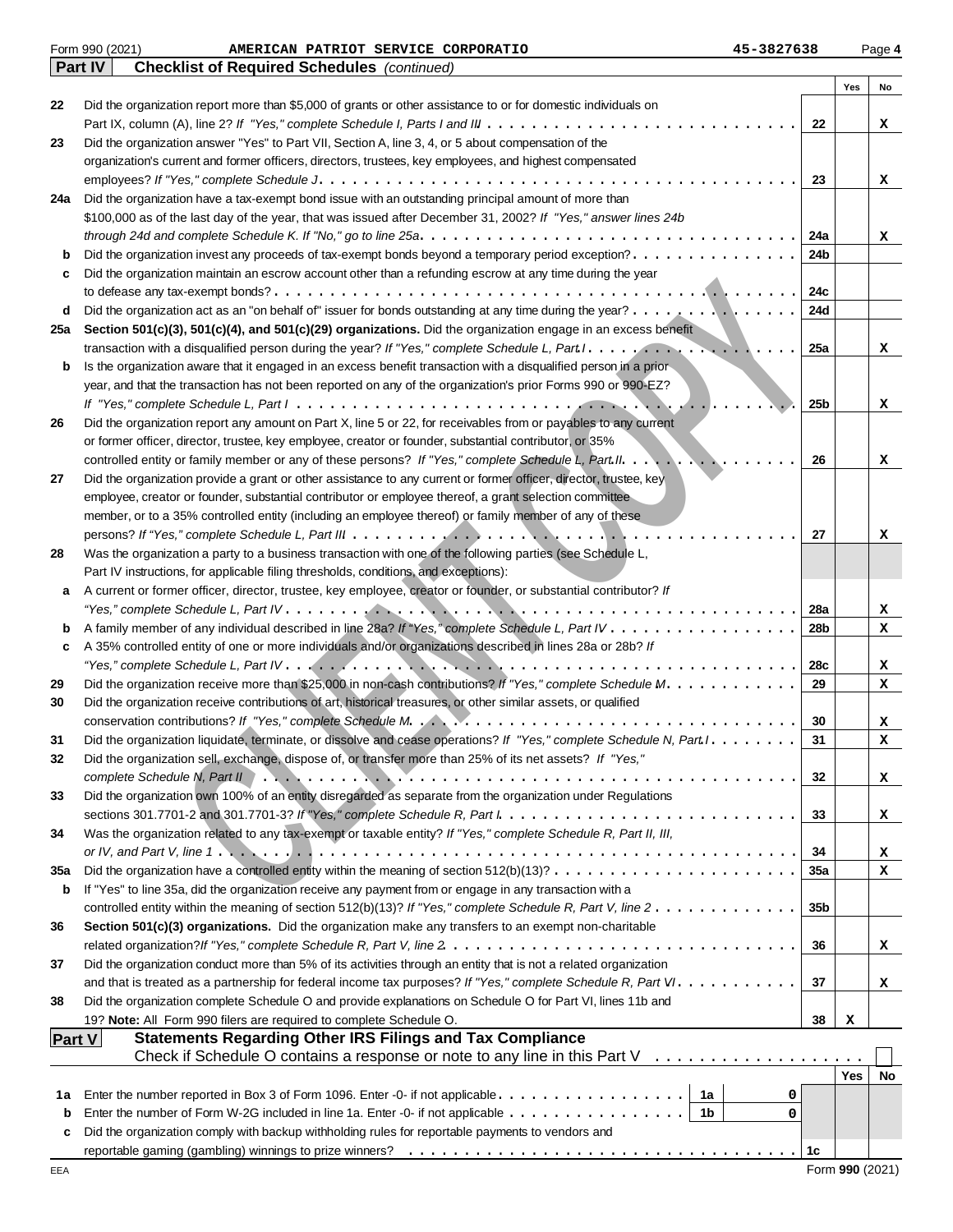|     | Form 990 (2021)<br>45-3827638<br>AMERICAN PATRIOT SERVICE CORPORATIO                                                               |                |     | Page 5 |
|-----|------------------------------------------------------------------------------------------------------------------------------------|----------------|-----|--------|
|     | <b>Part V</b><br>Statements Regarding Other IRS Filings and Tax Compliance (continued)                                             |                | Yes | No     |
| 2a  | Enter the number of employees reported on Form W-3, Transmittal of Wage and Tax                                                    |                |     |        |
|     | Statements, filed for the calendar year ending with or within the year covered by this retum<br>. 1<br>2a                          | 9              |     |        |
| b   | If at least one is reported on line 2a, did the organization file all required federal employment tax returns?                     | 2b             | х   |        |
|     | Note: If the sum of lines 1a and 2a is greater than 250, you may be required to e-file. See instructions.                          |                |     |        |
| За  | Did the organization have unrelated business gross income of \$1,000 or more during the year?                                      | За             |     | x      |
| b   | If "Yes," has it filed a Form 990-T for this year? If "No" to line 3b, provide an explanation on Schedule O.                       | 3 <sub>b</sub> |     |        |
| 4a  | At any time during the calendar year, did the organization have an interest in, or a signature or other authority over,            |                |     |        |
|     | a financial account in a foreign country (such as a bank account, securities account, or other financial account)?                 | 4a             |     | x      |
| b   | If "Yes," enter the name of the foreign country<br>▶                                                                               |                |     |        |
|     | See instructions for filing requirements for FinCEN Form 114, Report of Foreign Bank and Financial Accounts (FBAR).                |                |     |        |
| 5a  | Was the organization a party to a prohibited tax shelter transaction at any time during the tax year?                              | 5a             |     | x      |
| b   | Did any taxable party notify the organization that it was or is a party to a prohibited tax shelter transaction? $\ldots \ldots$   | 5b             |     | x      |
| c   |                                                                                                                                    | 5c             |     |        |
| 6а  | Does the organization have annual gross receipts that are normally greater than \$100,000, and did the                             |                |     |        |
|     |                                                                                                                                    | 6a             |     | x      |
| b   | If "Yes," did the organization include with every solicitation an express statement that such contributions or                     |                |     |        |
|     |                                                                                                                                    | 6b             |     |        |
| 7   | Organizations that may receive deductible contributions under section 170(c).                                                      |                |     |        |
|     |                                                                                                                                    |                |     |        |
| а   | Did the organization receive a payment in excess of \$75 made partly as a contribution and partly for goods                        |                |     |        |
|     |                                                                                                                                    | 7a<br>7b       |     | x      |
| b   |                                                                                                                                    |                |     |        |
| c   | Did the organization sell, exchange, or otherwise dispose of tangible personal property for which it was                           |                |     |        |
|     | 7d                                                                                                                                 | 7c             |     | x      |
| d   | If "Yes," indicate the number of Forms 8282 filed during the year                                                                  |                |     |        |
| е   | Did the organization receive any funds, directly or indirectly, to pay premiums on a personal benefit contract?                    | 7e<br>7f       |     | x      |
| f   |                                                                                                                                    |                |     | x      |
| g   | If the organization received a contribution of qualified intellectual property, did the organization file Form 8899 as required?.  | 7g<br>7h       |     | x      |
| h   | If the organization received a contribution of cars, boats, airplanes, or other vehicles, did the organization file a Form 1098-C? |                |     | x      |
| 8   | Sponsoring organizations maintaining donor advised funds. Did a donor advised fund maintained by the                               |                |     |        |
|     |                                                                                                                                    | 8              |     | x      |
| 9   | Sponsoring organizations maintaining donor advised funds.                                                                          |                |     |        |
| а   |                                                                                                                                    | 9a             |     | x      |
| b   | Did the sponsoring organization make a distribution to a donor, donor advisor, or related person?                                  | 9b             |     | x      |
| 10  | Section 501(c)(7) organizations. Enter:                                                                                            |                |     |        |
| а   | 10a                                                                                                                                |                |     |        |
|     | Gross receipts, included on Form 990, Part VIII, line 12, for public use of club facilities<br>10 <sub>b</sub>                     |                |     |        |
| 11  | Section 501(c)(12) organizations. Enter:                                                                                           |                |     |        |
| а   | 11a                                                                                                                                |                |     |        |
| b   | Gross income from other sources (Do not net amounts due or paid to other sources                                                   |                |     |        |
|     |                                                                                                                                    |                |     |        |
| 12a | Section 4947(a)(1) non-exempt charitable trusts. Is the organization filing Form 990 in lieu of Form 1041?                         | 12a            |     |        |
| b   | 12b<br>If "Yes," enter the amount of tax-exempt interest received or accrued during the year $\dots \dots \dots \dots$             |                |     |        |
| 13  | Section 501(c)(29) qualified nonprofit health insurance issuers.                                                                   |                |     |        |
| а   | Is the organization licensed to issue qualified health plans in more than one state?                                               | 13a            |     |        |
|     | <b>Note:</b> See the instructions for additional information the organization must report on Schedule O.                           |                |     |        |
| b   | Enter the amount of reserves the organization is required to maintain by the states in which                                       |                |     |        |
|     |                                                                                                                                    |                |     |        |
| c   |                                                                                                                                    |                |     |        |
| 14a |                                                                                                                                    | 14a            |     | x      |
| b   | If "Yes," has it filed a Form 720 to report these payments? If "No," provide an explanation on Schedule Q                          | 14b            |     |        |
| 15  | Is the organization subject to the section 4960 tax on payment(s) of more than \$1,000,000 in remuneration or                      |                |     |        |
|     |                                                                                                                                    | 15             |     | x      |
|     | If "Yes," see instructions and file Form 4720, Schedule N.                                                                         |                |     |        |
| 16  | Is the organization an educational institution subject to the section 4968 excise tax on net investment income?                    | 16             |     | x      |
|     | If "Yes," complete Form 4720, Schedule O.                                                                                          |                |     |        |
| 17  | Section 501(c)(21) organizations. Did the trust, any disqualified person, or mine operator engage in any                           |                |     |        |
|     |                                                                                                                                    | 17             |     |        |
|     | If "Yes," complete Form 6069.                                                                                                      |                |     |        |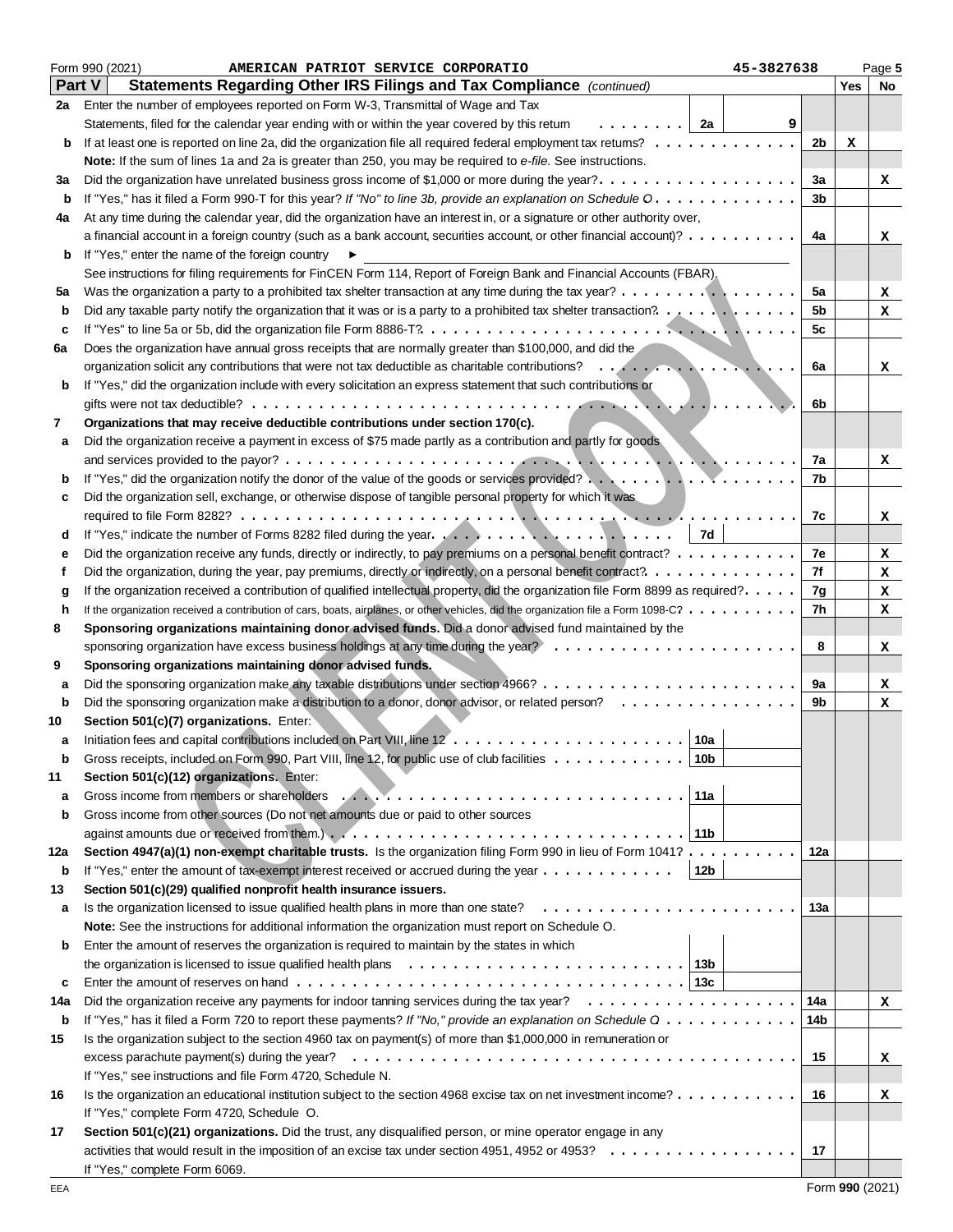|              | Form 990 (2021)<br>45-3827638<br>AMERICAN PATRIOT SERVICE CORPORATIO                                                                                                                                                        |                 |     | Page 6                          |
|--------------|-----------------------------------------------------------------------------------------------------------------------------------------------------------------------------------------------------------------------------|-----------------|-----|---------------------------------|
|              | <b>Part VI</b><br>Governance, Management, and Disclosure For each "Yes" response to lines 2 through 7b below, and for a "No"                                                                                                |                 |     |                                 |
|              | response to line 8a, 8b, or 10b below, describe the circumstances, processes, or changes in Schedule O. See instructions.                                                                                                   |                 |     |                                 |
|              |                                                                                                                                                                                                                             |                 |     | $\cdot$ $\overline{\mathbf{x}}$ |
|              | <b>Section A. Governing Body and Management</b>                                                                                                                                                                             |                 |     |                                 |
|              |                                                                                                                                                                                                                             |                 | Yes | No                              |
| 1a           | Enter the number of voting members of the governing body at the end of the tax year. $\dots \dots \dots \dots$<br>1a                                                                                                        | 5               |     |                                 |
|              | If there are material differences in voting rights among members of the governing body, or                                                                                                                                  |                 |     |                                 |
|              | if the governing body delegated broad authority to an executive committee or similar                                                                                                                                        |                 |     |                                 |
|              | committee, explain on Schedule O.                                                                                                                                                                                           |                 |     |                                 |
| b            | Enter the number of voting members included in line 1a, above, who are independent.<br>- 1b                                                                                                                                 | 5               |     |                                 |
| $\mathbf{2}$ | Did any officer, director, trustee, or key employee have a family relationship or a business relationship with                                                                                                              |                 |     |                                 |
|              |                                                                                                                                                                                                                             | $\mathbf{2}$    |     | x                               |
| 3            | Did the organization delegate control over management duties customarily performed by or under the direct                                                                                                                   |                 |     |                                 |
|              | supervision of officers, directors, or trustees, or key employees to a management company or other person?                                                                                                                  | 3               |     | x                               |
| 4            | Did the organization make any significant changes to its governing documents since the prior Form 990 was filed?                                                                                                            | 4               |     | x                               |
| 5            | Did the organization become aware during the year of a significant diversion of the organization's assets?                                                                                                                  | 5               |     | x                               |
| 6            | Did the organization have members or stockholders?                                                                                                                                                                          | 6               |     | x                               |
| 7a           | Did the organization have members, stockholders, or other persons who had the power to elect or appoint                                                                                                                     |                 |     |                                 |
|              |                                                                                                                                                                                                                             | 7a              |     | x                               |
| b            | Are any governance decisions of the organization reserved to (or subject to approval by) members,                                                                                                                           |                 |     |                                 |
|              |                                                                                                                                                                                                                             | 7b              |     | x                               |
| 8            | Did the organization contemporaneously document the meetings held or written actions undertaken during                                                                                                                      |                 |     |                                 |
|              | the year by the following:                                                                                                                                                                                                  |                 |     |                                 |
| а            |                                                                                                                                                                                                                             | 8a              | x   |                                 |
| b            |                                                                                                                                                                                                                             | 8b              | x   |                                 |
| 9            | Is there any officer, director, trustee, or key employee listed in Part VII, Section A, who cannot be reached at                                                                                                            | 9               |     |                                 |
|              | the organization's mailing address? If "Yes," provide the names and addresses on Schedule $0$<br><b>Section B. Policies</b> (This Section B requests information about policies not required by the Internal Revenue Code.) |                 |     | x                               |
|              |                                                                                                                                                                                                                             |                 |     |                                 |
|              |                                                                                                                                                                                                                             | 10a             | Yes | No                              |
| 10a          | If "Yes," did the organization have written policies and procedures governing the activities of such chapters,                                                                                                              |                 |     | x                               |
| b            | affiliates, and branches to ensure their operations are consistent with the organization's exempt purposes?.                                                                                                                | 10 <sub>b</sub> |     |                                 |
| 11a          | Has the organization provided a complete copy of this Form 990 to all members of its governing body before filing the form?                                                                                                 | 11a             |     |                                 |
| b            | Describe in Schedule O the process, if any, used by the organization to review this Form 990.                                                                                                                               |                 | х   |                                 |
| 12a          |                                                                                                                                                                                                                             | 12a             | x   |                                 |
| b            | Were officers, directors, or trustees, and key employees required to disclose annually interests that could give rise to conflicts?                                                                                         | 12b             | x   |                                 |
|              | Did the organization regularly and consistently monitor and enforce compliance with the policy? If "Yes,"                                                                                                                   |                 |     |                                 |
|              |                                                                                                                                                                                                                             | 12c             | х   |                                 |
| 13           |                                                                                                                                                                                                                             | 13              |     | x                               |
| 14           |                                                                                                                                                                                                                             | 14              |     | x                               |
| 15           | Did the process for determining compensation of the following persons include a review and approval by                                                                                                                      |                 |     |                                 |
|              | independent persons, comparability data, and contemporaneous substantiation of the deliberation and decision?                                                                                                               |                 |     |                                 |
| а            |                                                                                                                                                                                                                             | 15a             | x   |                                 |
| b            |                                                                                                                                                                                                                             | 15b             | x   |                                 |
|              | If "Yes" to line 15a or 15b, describe the process on Schedule O. See instructions.                                                                                                                                          |                 |     |                                 |
| 16a          | Did the organization invest in, contribute assets to, or participate in a joint venture or similar arrangement                                                                                                              |                 |     |                                 |
|              |                                                                                                                                                                                                                             | 16a             |     | x                               |
| b            | If "Yes," did the organization follow a written policy or procedure requiring the organization to evaluate its                                                                                                              |                 |     |                                 |
|              | participation in joint venture arrangements under applicable federal tax law, and take steps to safeguard the                                                                                                               |                 |     |                                 |
|              |                                                                                                                                                                                                                             | 16b             |     |                                 |
|              | <b>Section C. Disclosure</b>                                                                                                                                                                                                |                 |     |                                 |
| 17           | List the states with which a copy of this Form 990 is required to be filed<br>$\blacktriangleright$ Utah                                                                                                                    |                 |     |                                 |
| 18           | Section 6104 requires an organization to make its Forms 1023 (1024 or 1024-A if applicable), 990, and 990-T (Section 501(c)                                                                                                 |                 |     |                                 |
|              | (3)s only) available for public inspection. Indicate how you made these available. Check all that apply.                                                                                                                    |                 |     |                                 |
|              | X Upon request<br>X Own website<br>    Another's website<br>$\Box$ Other (explain on Schedule O)                                                                                                                            |                 |     |                                 |
| 19           | Describe on Schedule O whether (and if so, how) the organization made its governing documents, conflict of interest policy,                                                                                                 |                 |     |                                 |
|              | and financial statements available to the public during the tax year.                                                                                                                                                       |                 |     |                                 |
| 20           | State the name, address, and telephone number of the person who possesses the organization's books and records                                                                                                              |                 |     |                                 |
|              | RICHARD NELSON (801)839-2781, 562 S 10 W, Farmington, UT 84025                                                                                                                                                              |                 |     |                                 |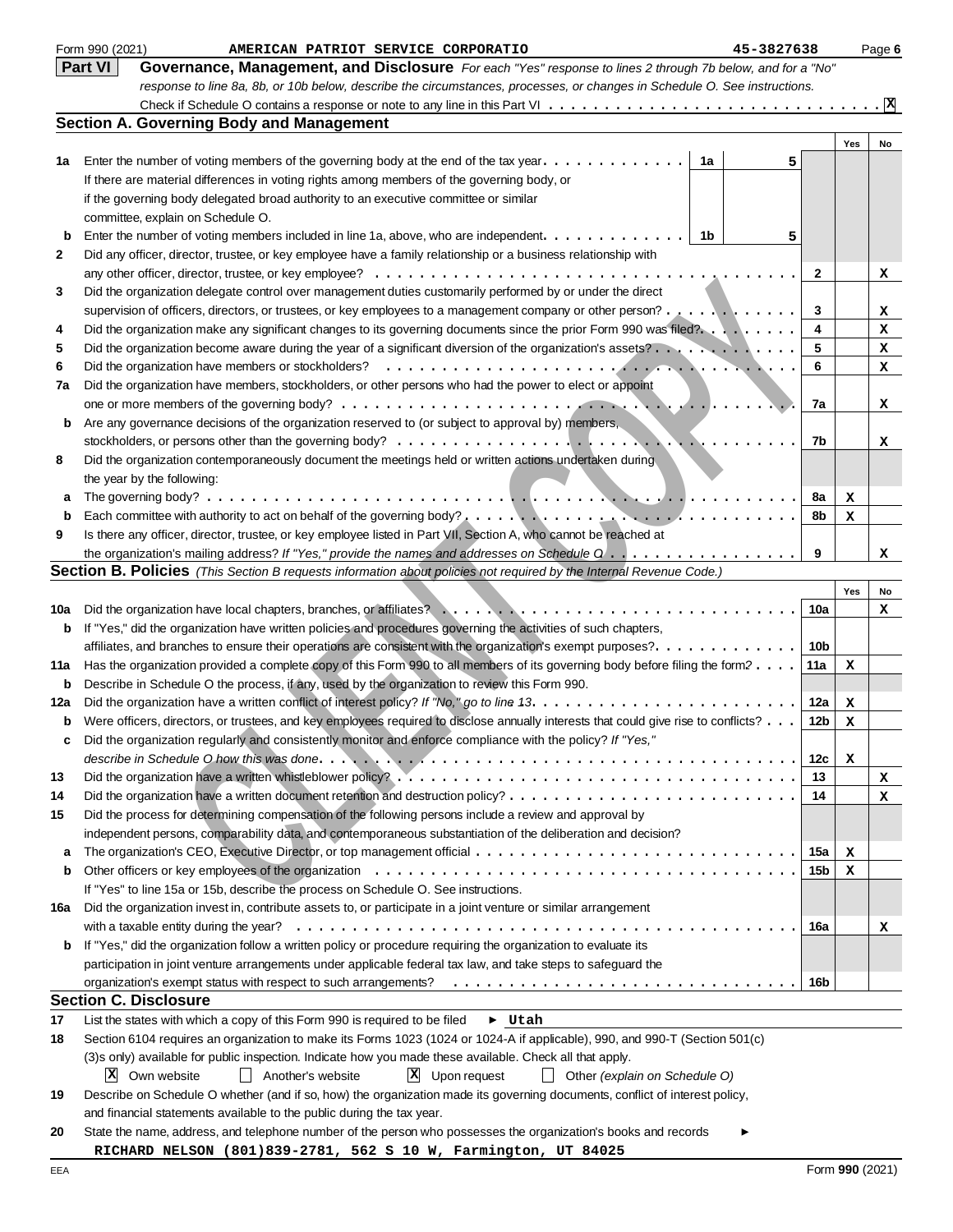| <b>Independent Contractors</b><br>Check if Schedule O contains a response or note to any line in this Part VII<br>Section A.<br>Officers, Directors, Trustees, Key Employees, and Highest Compensated Employees<br>1a Complete this table for all persons required to be listed. Report compensation for the calendar year ending with or within the<br>organization's tax year.<br>• List all of the organization's <b>current</b> officers, directors, trustees (whether individuals or organizations), regardless of amount of<br>compensation. Enter -0- in columns $(D)$ , $(E)$ , and $(F)$ if no compensation was paid.<br>• List all of the organization's current key employees, if any. See instructions for definition of "key employee."<br>• List the organization's five current highest compensated employees (other than an officer, director, trustee, or key employee)<br>who received reportable compensation (box 5 of Form W-2, Form 1099-MISC, and/or box 1 of Form 1099-NEC) of more than<br>\$100,000 from the organization and any related organizations.<br>• List all of the organization's former officers, key employees, and highest compensated employees who received more than<br>\$100,000 of reportable compensation from the organization and any related organizations.<br>• List all of the organization's former directors or trustees that received, in the capacity as a former director or trustee of the<br>organization, more than \$10,000 of reportable compensation from the organization and any related organizations.<br>See instructions for the order in which to list the persons above.<br>Check this box if neither the organization nor any related organization compensated any current officer, director, or trustee.<br>(C)<br>Position<br>(D)<br>(A)<br>(B)<br>(E)<br>(F)<br>(do not check more than one<br>Name and title<br>Reportable<br>Reportable<br><b>Estimated amount</b><br>Average<br>box, unless person is both an<br>compensation<br>compensation<br>of other<br>hours<br>officer and a director/trustee)<br>from the<br>from related<br>compensation<br>per week<br>organization (W-2/<br>organizations W-2/<br>from the<br>(list any<br>Highest compensated<br>employee<br>or director<br>Officer<br>Key employee<br>Former<br>Institutional trustee<br>ndividual trustee<br>1099-MISC/<br>1099-MISC/<br>organization and<br>hours for<br>1099-NEC)<br>1099-NEC<br>related organizations<br>related<br>organizations<br>below<br>dotted line)<br>40.00<br>(1) ROBERT L PAYNE<br>0<br>VICE PRESIDENT/LEGAL COUNSEL<br>х<br>62,500<br>0<br>х<br>40.00<br>(2) RICHARD NELSON<br>48,000<br>0<br><b>PRESIDENT</b><br>0<br>x<br>1.00<br>(3) RAY BACHILLOR<br><b>DIRECTOR</b><br>O.<br>O<br>0<br>(4) LAMAR BRESHEARS<br>5.00<br><b>DIRECTOR</b><br>0<br>0<br>0<br>x<br>2.00<br>(5) PHILIP C WRIGHT<br><b>DIRECTOR</b><br>0<br>0<br>0<br>x<br>(6) RICHARD NELSON<br>5.00<br><b>DIRECTOR</b><br>0<br>0<br>х<br>0<br>(7) DAVID R TUCKER<br>1.00<br><b>DIRECTOR</b><br>0<br>0<br>х<br>0<br>(8) DAVID R TUCKER<br>2.00<br><b>SECRETARY</b><br>0<br>0<br>x<br>$\mathbf{0}$<br>$(9)$ $-$<br>(10)<br>(11)<br>(12) | Form 990 (2021)<br>AMERICAN PATRIOT SERVICE CORPORATIO                                                              |  |  |  |  |  |  |  | 45-3827638 | Page 7 |
|------------------------------------------------------------------------------------------------------------------------------------------------------------------------------------------------------------------------------------------------------------------------------------------------------------------------------------------------------------------------------------------------------------------------------------------------------------------------------------------------------------------------------------------------------------------------------------------------------------------------------------------------------------------------------------------------------------------------------------------------------------------------------------------------------------------------------------------------------------------------------------------------------------------------------------------------------------------------------------------------------------------------------------------------------------------------------------------------------------------------------------------------------------------------------------------------------------------------------------------------------------------------------------------------------------------------------------------------------------------------------------------------------------------------------------------------------------------------------------------------------------------------------------------------------------------------------------------------------------------------------------------------------------------------------------------------------------------------------------------------------------------------------------------------------------------------------------------------------------------------------------------------------------------------------------------------------------------------------------------------------------------------------------------------------------------------------------------------------------------------------------------------------------------------------------------------------------------------------------------------------------------------------------------------------------------------------------------------------------------------------------------------------------------------------------------------------------------------------------------------------------------------------------------------------------------------------------------------------------------------------------------------------------------------------------------------------------------------------------------------------------------------------------------------------------------------------------------------------------------------------------------------------------------------------------------------------------------------------------------------------------------------------------------------------------------------------------------------------------------------------------------------------------------------------|---------------------------------------------------------------------------------------------------------------------|--|--|--|--|--|--|--|------------|--------|
|                                                                                                                                                                                                                                                                                                                                                                                                                                                                                                                                                                                                                                                                                                                                                                                                                                                                                                                                                                                                                                                                                                                                                                                                                                                                                                                                                                                                                                                                                                                                                                                                                                                                                                                                                                                                                                                                                                                                                                                                                                                                                                                                                                                                                                                                                                                                                                                                                                                                                                                                                                                                                                                                                                                                                                                                                                                                                                                                                                                                                                                                                                                                                                              | Compensation of Officers, Directors, Trustees, Key Employees, Highest Compensated Employees, and<br><b>Part VII</b> |  |  |  |  |  |  |  |            |        |
|                                                                                                                                                                                                                                                                                                                                                                                                                                                                                                                                                                                                                                                                                                                                                                                                                                                                                                                                                                                                                                                                                                                                                                                                                                                                                                                                                                                                                                                                                                                                                                                                                                                                                                                                                                                                                                                                                                                                                                                                                                                                                                                                                                                                                                                                                                                                                                                                                                                                                                                                                                                                                                                                                                                                                                                                                                                                                                                                                                                                                                                                                                                                                                              |                                                                                                                     |  |  |  |  |  |  |  |            |        |
|                                                                                                                                                                                                                                                                                                                                                                                                                                                                                                                                                                                                                                                                                                                                                                                                                                                                                                                                                                                                                                                                                                                                                                                                                                                                                                                                                                                                                                                                                                                                                                                                                                                                                                                                                                                                                                                                                                                                                                                                                                                                                                                                                                                                                                                                                                                                                                                                                                                                                                                                                                                                                                                                                                                                                                                                                                                                                                                                                                                                                                                                                                                                                                              |                                                                                                                     |  |  |  |  |  |  |  |            |        |
|                                                                                                                                                                                                                                                                                                                                                                                                                                                                                                                                                                                                                                                                                                                                                                                                                                                                                                                                                                                                                                                                                                                                                                                                                                                                                                                                                                                                                                                                                                                                                                                                                                                                                                                                                                                                                                                                                                                                                                                                                                                                                                                                                                                                                                                                                                                                                                                                                                                                                                                                                                                                                                                                                                                                                                                                                                                                                                                                                                                                                                                                                                                                                                              |                                                                                                                     |  |  |  |  |  |  |  |            |        |
|                                                                                                                                                                                                                                                                                                                                                                                                                                                                                                                                                                                                                                                                                                                                                                                                                                                                                                                                                                                                                                                                                                                                                                                                                                                                                                                                                                                                                                                                                                                                                                                                                                                                                                                                                                                                                                                                                                                                                                                                                                                                                                                                                                                                                                                                                                                                                                                                                                                                                                                                                                                                                                                                                                                                                                                                                                                                                                                                                                                                                                                                                                                                                                              |                                                                                                                     |  |  |  |  |  |  |  |            |        |
|                                                                                                                                                                                                                                                                                                                                                                                                                                                                                                                                                                                                                                                                                                                                                                                                                                                                                                                                                                                                                                                                                                                                                                                                                                                                                                                                                                                                                                                                                                                                                                                                                                                                                                                                                                                                                                                                                                                                                                                                                                                                                                                                                                                                                                                                                                                                                                                                                                                                                                                                                                                                                                                                                                                                                                                                                                                                                                                                                                                                                                                                                                                                                                              |                                                                                                                     |  |  |  |  |  |  |  |            |        |
|                                                                                                                                                                                                                                                                                                                                                                                                                                                                                                                                                                                                                                                                                                                                                                                                                                                                                                                                                                                                                                                                                                                                                                                                                                                                                                                                                                                                                                                                                                                                                                                                                                                                                                                                                                                                                                                                                                                                                                                                                                                                                                                                                                                                                                                                                                                                                                                                                                                                                                                                                                                                                                                                                                                                                                                                                                                                                                                                                                                                                                                                                                                                                                              |                                                                                                                     |  |  |  |  |  |  |  |            |        |
|                                                                                                                                                                                                                                                                                                                                                                                                                                                                                                                                                                                                                                                                                                                                                                                                                                                                                                                                                                                                                                                                                                                                                                                                                                                                                                                                                                                                                                                                                                                                                                                                                                                                                                                                                                                                                                                                                                                                                                                                                                                                                                                                                                                                                                                                                                                                                                                                                                                                                                                                                                                                                                                                                                                                                                                                                                                                                                                                                                                                                                                                                                                                                                              |                                                                                                                     |  |  |  |  |  |  |  |            |        |
|                                                                                                                                                                                                                                                                                                                                                                                                                                                                                                                                                                                                                                                                                                                                                                                                                                                                                                                                                                                                                                                                                                                                                                                                                                                                                                                                                                                                                                                                                                                                                                                                                                                                                                                                                                                                                                                                                                                                                                                                                                                                                                                                                                                                                                                                                                                                                                                                                                                                                                                                                                                                                                                                                                                                                                                                                                                                                                                                                                                                                                                                                                                                                                              |                                                                                                                     |  |  |  |  |  |  |  |            |        |
|                                                                                                                                                                                                                                                                                                                                                                                                                                                                                                                                                                                                                                                                                                                                                                                                                                                                                                                                                                                                                                                                                                                                                                                                                                                                                                                                                                                                                                                                                                                                                                                                                                                                                                                                                                                                                                                                                                                                                                                                                                                                                                                                                                                                                                                                                                                                                                                                                                                                                                                                                                                                                                                                                                                                                                                                                                                                                                                                                                                                                                                                                                                                                                              |                                                                                                                     |  |  |  |  |  |  |  |            |        |
|                                                                                                                                                                                                                                                                                                                                                                                                                                                                                                                                                                                                                                                                                                                                                                                                                                                                                                                                                                                                                                                                                                                                                                                                                                                                                                                                                                                                                                                                                                                                                                                                                                                                                                                                                                                                                                                                                                                                                                                                                                                                                                                                                                                                                                                                                                                                                                                                                                                                                                                                                                                                                                                                                                                                                                                                                                                                                                                                                                                                                                                                                                                                                                              |                                                                                                                     |  |  |  |  |  |  |  |            |        |
|                                                                                                                                                                                                                                                                                                                                                                                                                                                                                                                                                                                                                                                                                                                                                                                                                                                                                                                                                                                                                                                                                                                                                                                                                                                                                                                                                                                                                                                                                                                                                                                                                                                                                                                                                                                                                                                                                                                                                                                                                                                                                                                                                                                                                                                                                                                                                                                                                                                                                                                                                                                                                                                                                                                                                                                                                                                                                                                                                                                                                                                                                                                                                                              |                                                                                                                     |  |  |  |  |  |  |  |            |        |
|                                                                                                                                                                                                                                                                                                                                                                                                                                                                                                                                                                                                                                                                                                                                                                                                                                                                                                                                                                                                                                                                                                                                                                                                                                                                                                                                                                                                                                                                                                                                                                                                                                                                                                                                                                                                                                                                                                                                                                                                                                                                                                                                                                                                                                                                                                                                                                                                                                                                                                                                                                                                                                                                                                                                                                                                                                                                                                                                                                                                                                                                                                                                                                              |                                                                                                                     |  |  |  |  |  |  |  |            |        |
|                                                                                                                                                                                                                                                                                                                                                                                                                                                                                                                                                                                                                                                                                                                                                                                                                                                                                                                                                                                                                                                                                                                                                                                                                                                                                                                                                                                                                                                                                                                                                                                                                                                                                                                                                                                                                                                                                                                                                                                                                                                                                                                                                                                                                                                                                                                                                                                                                                                                                                                                                                                                                                                                                                                                                                                                                                                                                                                                                                                                                                                                                                                                                                              |                                                                                                                     |  |  |  |  |  |  |  |            |        |
|                                                                                                                                                                                                                                                                                                                                                                                                                                                                                                                                                                                                                                                                                                                                                                                                                                                                                                                                                                                                                                                                                                                                                                                                                                                                                                                                                                                                                                                                                                                                                                                                                                                                                                                                                                                                                                                                                                                                                                                                                                                                                                                                                                                                                                                                                                                                                                                                                                                                                                                                                                                                                                                                                                                                                                                                                                                                                                                                                                                                                                                                                                                                                                              |                                                                                                                     |  |  |  |  |  |  |  |            |        |
|                                                                                                                                                                                                                                                                                                                                                                                                                                                                                                                                                                                                                                                                                                                                                                                                                                                                                                                                                                                                                                                                                                                                                                                                                                                                                                                                                                                                                                                                                                                                                                                                                                                                                                                                                                                                                                                                                                                                                                                                                                                                                                                                                                                                                                                                                                                                                                                                                                                                                                                                                                                                                                                                                                                                                                                                                                                                                                                                                                                                                                                                                                                                                                              |                                                                                                                     |  |  |  |  |  |  |  |            |        |
|                                                                                                                                                                                                                                                                                                                                                                                                                                                                                                                                                                                                                                                                                                                                                                                                                                                                                                                                                                                                                                                                                                                                                                                                                                                                                                                                                                                                                                                                                                                                                                                                                                                                                                                                                                                                                                                                                                                                                                                                                                                                                                                                                                                                                                                                                                                                                                                                                                                                                                                                                                                                                                                                                                                                                                                                                                                                                                                                                                                                                                                                                                                                                                              |                                                                                                                     |  |  |  |  |  |  |  |            |        |
|                                                                                                                                                                                                                                                                                                                                                                                                                                                                                                                                                                                                                                                                                                                                                                                                                                                                                                                                                                                                                                                                                                                                                                                                                                                                                                                                                                                                                                                                                                                                                                                                                                                                                                                                                                                                                                                                                                                                                                                                                                                                                                                                                                                                                                                                                                                                                                                                                                                                                                                                                                                                                                                                                                                                                                                                                                                                                                                                                                                                                                                                                                                                                                              |                                                                                                                     |  |  |  |  |  |  |  |            |        |
|                                                                                                                                                                                                                                                                                                                                                                                                                                                                                                                                                                                                                                                                                                                                                                                                                                                                                                                                                                                                                                                                                                                                                                                                                                                                                                                                                                                                                                                                                                                                                                                                                                                                                                                                                                                                                                                                                                                                                                                                                                                                                                                                                                                                                                                                                                                                                                                                                                                                                                                                                                                                                                                                                                                                                                                                                                                                                                                                                                                                                                                                                                                                                                              |                                                                                                                     |  |  |  |  |  |  |  |            |        |
|                                                                                                                                                                                                                                                                                                                                                                                                                                                                                                                                                                                                                                                                                                                                                                                                                                                                                                                                                                                                                                                                                                                                                                                                                                                                                                                                                                                                                                                                                                                                                                                                                                                                                                                                                                                                                                                                                                                                                                                                                                                                                                                                                                                                                                                                                                                                                                                                                                                                                                                                                                                                                                                                                                                                                                                                                                                                                                                                                                                                                                                                                                                                                                              |                                                                                                                     |  |  |  |  |  |  |  |            |        |
|                                                                                                                                                                                                                                                                                                                                                                                                                                                                                                                                                                                                                                                                                                                                                                                                                                                                                                                                                                                                                                                                                                                                                                                                                                                                                                                                                                                                                                                                                                                                                                                                                                                                                                                                                                                                                                                                                                                                                                                                                                                                                                                                                                                                                                                                                                                                                                                                                                                                                                                                                                                                                                                                                                                                                                                                                                                                                                                                                                                                                                                                                                                                                                              |                                                                                                                     |  |  |  |  |  |  |  |            |        |
|                                                                                                                                                                                                                                                                                                                                                                                                                                                                                                                                                                                                                                                                                                                                                                                                                                                                                                                                                                                                                                                                                                                                                                                                                                                                                                                                                                                                                                                                                                                                                                                                                                                                                                                                                                                                                                                                                                                                                                                                                                                                                                                                                                                                                                                                                                                                                                                                                                                                                                                                                                                                                                                                                                                                                                                                                                                                                                                                                                                                                                                                                                                                                                              |                                                                                                                     |  |  |  |  |  |  |  |            |        |
|                                                                                                                                                                                                                                                                                                                                                                                                                                                                                                                                                                                                                                                                                                                                                                                                                                                                                                                                                                                                                                                                                                                                                                                                                                                                                                                                                                                                                                                                                                                                                                                                                                                                                                                                                                                                                                                                                                                                                                                                                                                                                                                                                                                                                                                                                                                                                                                                                                                                                                                                                                                                                                                                                                                                                                                                                                                                                                                                                                                                                                                                                                                                                                              |                                                                                                                     |  |  |  |  |  |  |  |            |        |
|                                                                                                                                                                                                                                                                                                                                                                                                                                                                                                                                                                                                                                                                                                                                                                                                                                                                                                                                                                                                                                                                                                                                                                                                                                                                                                                                                                                                                                                                                                                                                                                                                                                                                                                                                                                                                                                                                                                                                                                                                                                                                                                                                                                                                                                                                                                                                                                                                                                                                                                                                                                                                                                                                                                                                                                                                                                                                                                                                                                                                                                                                                                                                                              |                                                                                                                     |  |  |  |  |  |  |  |            |        |
|                                                                                                                                                                                                                                                                                                                                                                                                                                                                                                                                                                                                                                                                                                                                                                                                                                                                                                                                                                                                                                                                                                                                                                                                                                                                                                                                                                                                                                                                                                                                                                                                                                                                                                                                                                                                                                                                                                                                                                                                                                                                                                                                                                                                                                                                                                                                                                                                                                                                                                                                                                                                                                                                                                                                                                                                                                                                                                                                                                                                                                                                                                                                                                              |                                                                                                                     |  |  |  |  |  |  |  |            |        |
|                                                                                                                                                                                                                                                                                                                                                                                                                                                                                                                                                                                                                                                                                                                                                                                                                                                                                                                                                                                                                                                                                                                                                                                                                                                                                                                                                                                                                                                                                                                                                                                                                                                                                                                                                                                                                                                                                                                                                                                                                                                                                                                                                                                                                                                                                                                                                                                                                                                                                                                                                                                                                                                                                                                                                                                                                                                                                                                                                                                                                                                                                                                                                                              |                                                                                                                     |  |  |  |  |  |  |  |            |        |
|                                                                                                                                                                                                                                                                                                                                                                                                                                                                                                                                                                                                                                                                                                                                                                                                                                                                                                                                                                                                                                                                                                                                                                                                                                                                                                                                                                                                                                                                                                                                                                                                                                                                                                                                                                                                                                                                                                                                                                                                                                                                                                                                                                                                                                                                                                                                                                                                                                                                                                                                                                                                                                                                                                                                                                                                                                                                                                                                                                                                                                                                                                                                                                              |                                                                                                                     |  |  |  |  |  |  |  |            |        |
|                                                                                                                                                                                                                                                                                                                                                                                                                                                                                                                                                                                                                                                                                                                                                                                                                                                                                                                                                                                                                                                                                                                                                                                                                                                                                                                                                                                                                                                                                                                                                                                                                                                                                                                                                                                                                                                                                                                                                                                                                                                                                                                                                                                                                                                                                                                                                                                                                                                                                                                                                                                                                                                                                                                                                                                                                                                                                                                                                                                                                                                                                                                                                                              |                                                                                                                     |  |  |  |  |  |  |  |            |        |
|                                                                                                                                                                                                                                                                                                                                                                                                                                                                                                                                                                                                                                                                                                                                                                                                                                                                                                                                                                                                                                                                                                                                                                                                                                                                                                                                                                                                                                                                                                                                                                                                                                                                                                                                                                                                                                                                                                                                                                                                                                                                                                                                                                                                                                                                                                                                                                                                                                                                                                                                                                                                                                                                                                                                                                                                                                                                                                                                                                                                                                                                                                                                                                              |                                                                                                                     |  |  |  |  |  |  |  |            |        |
|                                                                                                                                                                                                                                                                                                                                                                                                                                                                                                                                                                                                                                                                                                                                                                                                                                                                                                                                                                                                                                                                                                                                                                                                                                                                                                                                                                                                                                                                                                                                                                                                                                                                                                                                                                                                                                                                                                                                                                                                                                                                                                                                                                                                                                                                                                                                                                                                                                                                                                                                                                                                                                                                                                                                                                                                                                                                                                                                                                                                                                                                                                                                                                              |                                                                                                                     |  |  |  |  |  |  |  |            |        |
|                                                                                                                                                                                                                                                                                                                                                                                                                                                                                                                                                                                                                                                                                                                                                                                                                                                                                                                                                                                                                                                                                                                                                                                                                                                                                                                                                                                                                                                                                                                                                                                                                                                                                                                                                                                                                                                                                                                                                                                                                                                                                                                                                                                                                                                                                                                                                                                                                                                                                                                                                                                                                                                                                                                                                                                                                                                                                                                                                                                                                                                                                                                                                                              |                                                                                                                     |  |  |  |  |  |  |  |            |        |
|                                                                                                                                                                                                                                                                                                                                                                                                                                                                                                                                                                                                                                                                                                                                                                                                                                                                                                                                                                                                                                                                                                                                                                                                                                                                                                                                                                                                                                                                                                                                                                                                                                                                                                                                                                                                                                                                                                                                                                                                                                                                                                                                                                                                                                                                                                                                                                                                                                                                                                                                                                                                                                                                                                                                                                                                                                                                                                                                                                                                                                                                                                                                                                              |                                                                                                                     |  |  |  |  |  |  |  |            |        |
|                                                                                                                                                                                                                                                                                                                                                                                                                                                                                                                                                                                                                                                                                                                                                                                                                                                                                                                                                                                                                                                                                                                                                                                                                                                                                                                                                                                                                                                                                                                                                                                                                                                                                                                                                                                                                                                                                                                                                                                                                                                                                                                                                                                                                                                                                                                                                                                                                                                                                                                                                                                                                                                                                                                                                                                                                                                                                                                                                                                                                                                                                                                                                                              |                                                                                                                     |  |  |  |  |  |  |  |            |        |
|                                                                                                                                                                                                                                                                                                                                                                                                                                                                                                                                                                                                                                                                                                                                                                                                                                                                                                                                                                                                                                                                                                                                                                                                                                                                                                                                                                                                                                                                                                                                                                                                                                                                                                                                                                                                                                                                                                                                                                                                                                                                                                                                                                                                                                                                                                                                                                                                                                                                                                                                                                                                                                                                                                                                                                                                                                                                                                                                                                                                                                                                                                                                                                              |                                                                                                                     |  |  |  |  |  |  |  |            |        |
|                                                                                                                                                                                                                                                                                                                                                                                                                                                                                                                                                                                                                                                                                                                                                                                                                                                                                                                                                                                                                                                                                                                                                                                                                                                                                                                                                                                                                                                                                                                                                                                                                                                                                                                                                                                                                                                                                                                                                                                                                                                                                                                                                                                                                                                                                                                                                                                                                                                                                                                                                                                                                                                                                                                                                                                                                                                                                                                                                                                                                                                                                                                                                                              |                                                                                                                     |  |  |  |  |  |  |  |            |        |
|                                                                                                                                                                                                                                                                                                                                                                                                                                                                                                                                                                                                                                                                                                                                                                                                                                                                                                                                                                                                                                                                                                                                                                                                                                                                                                                                                                                                                                                                                                                                                                                                                                                                                                                                                                                                                                                                                                                                                                                                                                                                                                                                                                                                                                                                                                                                                                                                                                                                                                                                                                                                                                                                                                                                                                                                                                                                                                                                                                                                                                                                                                                                                                              |                                                                                                                     |  |  |  |  |  |  |  |            |        |
|                                                                                                                                                                                                                                                                                                                                                                                                                                                                                                                                                                                                                                                                                                                                                                                                                                                                                                                                                                                                                                                                                                                                                                                                                                                                                                                                                                                                                                                                                                                                                                                                                                                                                                                                                                                                                                                                                                                                                                                                                                                                                                                                                                                                                                                                                                                                                                                                                                                                                                                                                                                                                                                                                                                                                                                                                                                                                                                                                                                                                                                                                                                                                                              |                                                                                                                     |  |  |  |  |  |  |  |            |        |
|                                                                                                                                                                                                                                                                                                                                                                                                                                                                                                                                                                                                                                                                                                                                                                                                                                                                                                                                                                                                                                                                                                                                                                                                                                                                                                                                                                                                                                                                                                                                                                                                                                                                                                                                                                                                                                                                                                                                                                                                                                                                                                                                                                                                                                                                                                                                                                                                                                                                                                                                                                                                                                                                                                                                                                                                                                                                                                                                                                                                                                                                                                                                                                              |                                                                                                                     |  |  |  |  |  |  |  |            |        |
|                                                                                                                                                                                                                                                                                                                                                                                                                                                                                                                                                                                                                                                                                                                                                                                                                                                                                                                                                                                                                                                                                                                                                                                                                                                                                                                                                                                                                                                                                                                                                                                                                                                                                                                                                                                                                                                                                                                                                                                                                                                                                                                                                                                                                                                                                                                                                                                                                                                                                                                                                                                                                                                                                                                                                                                                                                                                                                                                                                                                                                                                                                                                                                              |                                                                                                                     |  |  |  |  |  |  |  |            |        |
|                                                                                                                                                                                                                                                                                                                                                                                                                                                                                                                                                                                                                                                                                                                                                                                                                                                                                                                                                                                                                                                                                                                                                                                                                                                                                                                                                                                                                                                                                                                                                                                                                                                                                                                                                                                                                                                                                                                                                                                                                                                                                                                                                                                                                                                                                                                                                                                                                                                                                                                                                                                                                                                                                                                                                                                                                                                                                                                                                                                                                                                                                                                                                                              |                                                                                                                     |  |  |  |  |  |  |  |            |        |
|                                                                                                                                                                                                                                                                                                                                                                                                                                                                                                                                                                                                                                                                                                                                                                                                                                                                                                                                                                                                                                                                                                                                                                                                                                                                                                                                                                                                                                                                                                                                                                                                                                                                                                                                                                                                                                                                                                                                                                                                                                                                                                                                                                                                                                                                                                                                                                                                                                                                                                                                                                                                                                                                                                                                                                                                                                                                                                                                                                                                                                                                                                                                                                              |                                                                                                                     |  |  |  |  |  |  |  |            |        |
|                                                                                                                                                                                                                                                                                                                                                                                                                                                                                                                                                                                                                                                                                                                                                                                                                                                                                                                                                                                                                                                                                                                                                                                                                                                                                                                                                                                                                                                                                                                                                                                                                                                                                                                                                                                                                                                                                                                                                                                                                                                                                                                                                                                                                                                                                                                                                                                                                                                                                                                                                                                                                                                                                                                                                                                                                                                                                                                                                                                                                                                                                                                                                                              |                                                                                                                     |  |  |  |  |  |  |  |            |        |
|                                                                                                                                                                                                                                                                                                                                                                                                                                                                                                                                                                                                                                                                                                                                                                                                                                                                                                                                                                                                                                                                                                                                                                                                                                                                                                                                                                                                                                                                                                                                                                                                                                                                                                                                                                                                                                                                                                                                                                                                                                                                                                                                                                                                                                                                                                                                                                                                                                                                                                                                                                                                                                                                                                                                                                                                                                                                                                                                                                                                                                                                                                                                                                              |                                                                                                                     |  |  |  |  |  |  |  |            |        |
|                                                                                                                                                                                                                                                                                                                                                                                                                                                                                                                                                                                                                                                                                                                                                                                                                                                                                                                                                                                                                                                                                                                                                                                                                                                                                                                                                                                                                                                                                                                                                                                                                                                                                                                                                                                                                                                                                                                                                                                                                                                                                                                                                                                                                                                                                                                                                                                                                                                                                                                                                                                                                                                                                                                                                                                                                                                                                                                                                                                                                                                                                                                                                                              |                                                                                                                     |  |  |  |  |  |  |  |            |        |
|                                                                                                                                                                                                                                                                                                                                                                                                                                                                                                                                                                                                                                                                                                                                                                                                                                                                                                                                                                                                                                                                                                                                                                                                                                                                                                                                                                                                                                                                                                                                                                                                                                                                                                                                                                                                                                                                                                                                                                                                                                                                                                                                                                                                                                                                                                                                                                                                                                                                                                                                                                                                                                                                                                                                                                                                                                                                                                                                                                                                                                                                                                                                                                              |                                                                                                                     |  |  |  |  |  |  |  |            |        |
|                                                                                                                                                                                                                                                                                                                                                                                                                                                                                                                                                                                                                                                                                                                                                                                                                                                                                                                                                                                                                                                                                                                                                                                                                                                                                                                                                                                                                                                                                                                                                                                                                                                                                                                                                                                                                                                                                                                                                                                                                                                                                                                                                                                                                                                                                                                                                                                                                                                                                                                                                                                                                                                                                                                                                                                                                                                                                                                                                                                                                                                                                                                                                                              |                                                                                                                     |  |  |  |  |  |  |  |            |        |
|                                                                                                                                                                                                                                                                                                                                                                                                                                                                                                                                                                                                                                                                                                                                                                                                                                                                                                                                                                                                                                                                                                                                                                                                                                                                                                                                                                                                                                                                                                                                                                                                                                                                                                                                                                                                                                                                                                                                                                                                                                                                                                                                                                                                                                                                                                                                                                                                                                                                                                                                                                                                                                                                                                                                                                                                                                                                                                                                                                                                                                                                                                                                                                              |                                                                                                                     |  |  |  |  |  |  |  |            |        |
|                                                                                                                                                                                                                                                                                                                                                                                                                                                                                                                                                                                                                                                                                                                                                                                                                                                                                                                                                                                                                                                                                                                                                                                                                                                                                                                                                                                                                                                                                                                                                                                                                                                                                                                                                                                                                                                                                                                                                                                                                                                                                                                                                                                                                                                                                                                                                                                                                                                                                                                                                                                                                                                                                                                                                                                                                                                                                                                                                                                                                                                                                                                                                                              |                                                                                                                     |  |  |  |  |  |  |  |            |        |
|                                                                                                                                                                                                                                                                                                                                                                                                                                                                                                                                                                                                                                                                                                                                                                                                                                                                                                                                                                                                                                                                                                                                                                                                                                                                                                                                                                                                                                                                                                                                                                                                                                                                                                                                                                                                                                                                                                                                                                                                                                                                                                                                                                                                                                                                                                                                                                                                                                                                                                                                                                                                                                                                                                                                                                                                                                                                                                                                                                                                                                                                                                                                                                              |                                                                                                                     |  |  |  |  |  |  |  |            |        |
|                                                                                                                                                                                                                                                                                                                                                                                                                                                                                                                                                                                                                                                                                                                                                                                                                                                                                                                                                                                                                                                                                                                                                                                                                                                                                                                                                                                                                                                                                                                                                                                                                                                                                                                                                                                                                                                                                                                                                                                                                                                                                                                                                                                                                                                                                                                                                                                                                                                                                                                                                                                                                                                                                                                                                                                                                                                                                                                                                                                                                                                                                                                                                                              |                                                                                                                     |  |  |  |  |  |  |  |            |        |
|                                                                                                                                                                                                                                                                                                                                                                                                                                                                                                                                                                                                                                                                                                                                                                                                                                                                                                                                                                                                                                                                                                                                                                                                                                                                                                                                                                                                                                                                                                                                                                                                                                                                                                                                                                                                                                                                                                                                                                                                                                                                                                                                                                                                                                                                                                                                                                                                                                                                                                                                                                                                                                                                                                                                                                                                                                                                                                                                                                                                                                                                                                                                                                              |                                                                                                                     |  |  |  |  |  |  |  |            |        |
|                                                                                                                                                                                                                                                                                                                                                                                                                                                                                                                                                                                                                                                                                                                                                                                                                                                                                                                                                                                                                                                                                                                                                                                                                                                                                                                                                                                                                                                                                                                                                                                                                                                                                                                                                                                                                                                                                                                                                                                                                                                                                                                                                                                                                                                                                                                                                                                                                                                                                                                                                                                                                                                                                                                                                                                                                                                                                                                                                                                                                                                                                                                                                                              |                                                                                                                     |  |  |  |  |  |  |  |            |        |
|                                                                                                                                                                                                                                                                                                                                                                                                                                                                                                                                                                                                                                                                                                                                                                                                                                                                                                                                                                                                                                                                                                                                                                                                                                                                                                                                                                                                                                                                                                                                                                                                                                                                                                                                                                                                                                                                                                                                                                                                                                                                                                                                                                                                                                                                                                                                                                                                                                                                                                                                                                                                                                                                                                                                                                                                                                                                                                                                                                                                                                                                                                                                                                              | (13)                                                                                                                |  |  |  |  |  |  |  |            |        |

 $(14)$ 

 $\overline{a}$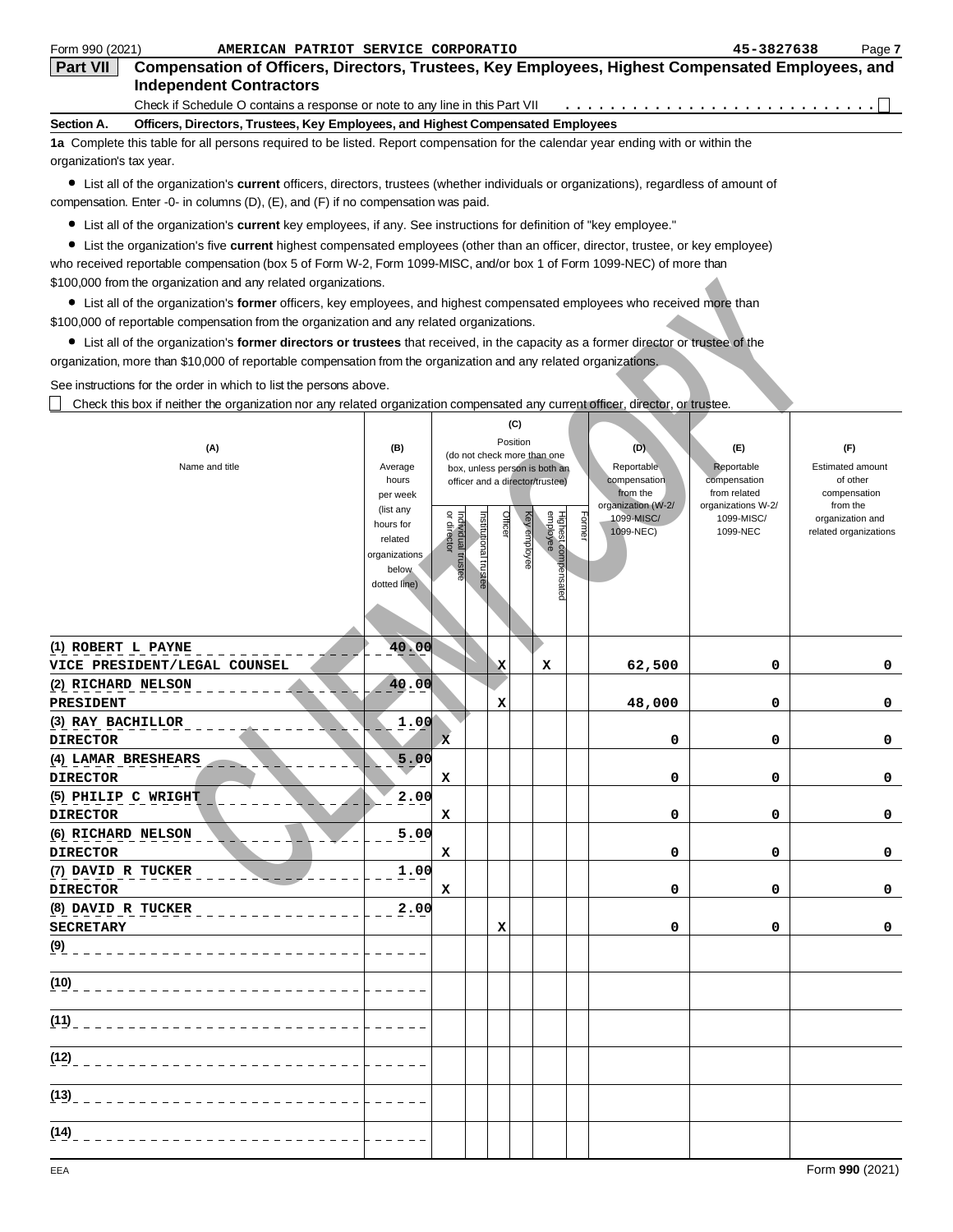#### **Example 18 and 18 and 19 and 19 and 19 and 19 and 19 and 19 and 19 and 19 and 19 and 19 and 19 and 19 and 19 and 19 and 19 and 19 and 19 and 19 and 19 and 19 and 19 and 19 and 19 and 19 and 19 and 19 and 19 and 19 and 19 Part VII Section B. Independent Contractors (15) (16) (17) (18) (19) (20)**  $(21)$ **(22) (23) (24) (25) 1b Subtotal c Total from continuation sheets to Part VII, Section A d Total (add lines 1b and 1c) ................................. 2 Yes No 3 3 4 4 5 5 1** Form 990 (2021) Page **8 AMERICAN PATRIOT SERVICE CORPORATIO 45-3827638 Section A. Officers, Directors, Trustees, Key Employees, and Highest Compensated Employees** (continued) Total number of individuals (including but not limited to those listed above) who received more than \$100,000 of reportable compensation from the organization Did the organization list any **former** officer, director, trustee, key employee, or highest compensated employee on line 1a? If "Yes," complete Schedule J for such individual  $\ldots\ldots\ldots\ldots\ldots\ldots\ldots\ldots\ldots\ldots\ldots$ For any individual listed on line 1a, is the sum of reportable compensation and other compensation from the organization and related organizations greater than \$150,000? If "Yes," complete Schedule J for such individual ......................................................... Did any person listed on line 1a receive or accrue compensation from any unrelated organization or individual for services rendered to the organization? If "Yes," complete Schedule J for such person . . . . . . . . . . . . . . . . . Complete this table for your five highest compensated independent contractors that received more than \$100,000 of compensation from the organization. Report compensation for the calendar year ending with or within the organization's tax year. **(C) (A) (B) (D) (E) (F)** (do not check more than one **(A) (B) (C)** Position Name and title **Average** Average box, unless person is both an Reportable Reportable Reportable Estimated amount<br>
officer and a director/trustee) compensation compensation compensation of other officer and a director/trustee) compensation compensation compensation compensation compensation of other other other compensation compensation compensation compensation compensation compensation compensation compensation per week **from related** compensation<br>  $f$  from related compensation<br>  $f$  from the compensation (W-2/ organizations (W-2/ **from the** Highest compensated<br>employee<br>Institutional trustee<br>Institutional trustee<br>Individual trustee For its case.<br>
(list any the contract of  $\begin{array}{|c|c|c|c|c|c|}\n\hline\n\text{S} & \text{S} & \text{S} & \text{S} & \text{S} & \text{S} \\
\hline\n\text{S} & \text{S} & \text{S} & \text{S} & \text{S} & \text{S} & \text{S} \\
\hline\n\end{array}$  organizations (W-2/ organizations (W-2/ from the organization  $\frac{1}{2}$  hours for  $\frac{1}{2}$   $\frac{1}{2}$   $\frac{1}{2}$   $\frac{1}{2}$   $\frac{1}{2}$   $\frac{1}{2}$   $\frac{1}{2}$   $\frac{1}{2}$   $\frac{1}{2}$   $\frac{1}{2}$   $\frac{1}{2}$   $\frac{1}{2}$   $\frac{1}{2}$   $\frac{1}{2}$   $\frac{1}{2}$   $\frac{1}{2}$   $\frac{1}{2}$   $\frac{1}{2}$   $\frac{1}{2}$   $\frac{1}{2}$  1099-NEC) 1099-NEC) related organizations related organizations below dotted line) Name and business address **Description of services** Description of services Compensation ..................................... .............. **110,500 0 0 0 X X X**

**2** Total number of independent contractors (including but not limited to those listed above) who received more than \$100,000 of compensation from the organization  $\blacktriangleright$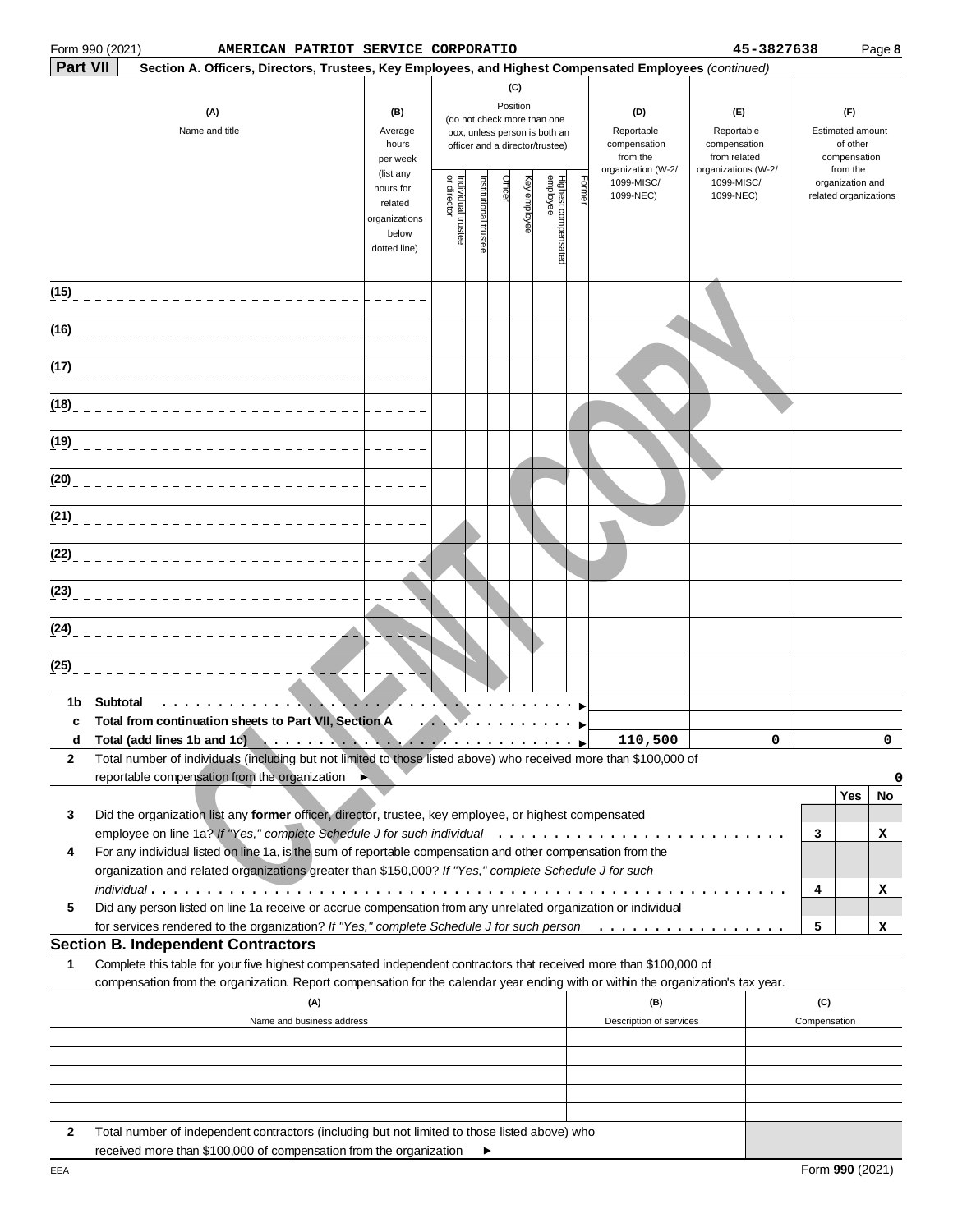| Form 990 (2021)                                           |             | AMERICAN PATRIOT SERVICE CORPORATIO                                                                                                                                                                                                                                                                                                                                                            |                                        |                      |                                              | 45-3827638                           | Page 9                                    |
|-----------------------------------------------------------|-------------|------------------------------------------------------------------------------------------------------------------------------------------------------------------------------------------------------------------------------------------------------------------------------------------------------------------------------------------------------------------------------------------------|----------------------------------------|----------------------|----------------------------------------------|--------------------------------------|-------------------------------------------|
| <b>Part VIII</b>                                          |             | <b>Statement of Revenue</b>                                                                                                                                                                                                                                                                                                                                                                    |                                        |                      |                                              |                                      |                                           |
|                                                           |             |                                                                                                                                                                                                                                                                                                                                                                                                |                                        | (A)<br>Total revenue | (B)<br>Related or exempt<br>function revenue | (C)<br>Unrelated<br>business revenue | (D)<br>Revenue excluded<br>from tax under |
|                                                           | 1a<br>b     | Federated campaigns<br>Membership dues                                                                                                                                                                                                                                                                                                                                                         | 1a<br>1b<br>107,402                    |                      |                                              |                                      | sections 512-514                          |
| Contributions, Gifts, Grants<br>and Other Similar Amounts | c<br>d<br>е | Fundraising events<br>Related organizations<br>Government grants (contributions)                                                                                                                                                                                                                                                                                                               | 1 <sub>c</sub><br>1 <sub>d</sub><br>1e |                      |                                              |                                      |                                           |
|                                                           | f<br>q      | All other contributions, gifts, grants,<br>and similar amounts not included above<br>Noncash contributions included in                                                                                                                                                                                                                                                                         | 1f<br>146,989                          |                      |                                              |                                      |                                           |
|                                                           |             | lines 1a-1f $\ldots$ , $\ldots$ , $\ldots$ , $\ldots$                                                                                                                                                                                                                                                                                                                                          | $1g \mid$ \$                           | 254,391              |                                              |                                      |                                           |
|                                                           |             | 2a COURIER INCOME                                                                                                                                                                                                                                                                                                                                                                              | <b>Business Code</b><br>812900         | 6,050                | 6,050                                        |                                      |                                           |
| Program Service<br>Revenue                                | b<br>c<br>d | <u> 1989 - Johann Barn, mars eta bainar eta baina eta baina eta baina eta baina eta baina eta baina eta baina e</u><br><u> 1989 - Johann Barn, amerikansk politiker (</u> † 1920)                                                                                                                                                                                                              |                                        |                      |                                              |                                      |                                           |
|                                                           | е           | f All other program service revenue $\ldots$                                                                                                                                                                                                                                                                                                                                                   |                                        |                      |                                              |                                      |                                           |
|                                                           | 3           | Investment income (including dividends, interest, and<br>other similar amounts) $\ldots \ldots \ldots \ldots \ldots \ldots$                                                                                                                                                                                                                                                                    |                                        | 6,050<br>14          |                                              | 14                                   |                                           |
|                                                           | 4<br>5      | Income from investment of tax-exempt bond proceeds                                                                                                                                                                                                                                                                                                                                             | $\mathcal{L}$ , $\mathcal{L}$          |                      |                                              |                                      |                                           |
| Other Revenue                                             |             | (i) Real<br>6a Gross rents $\ldots$<br>6a<br><b>b</b> Less: rental expenses<br>6b<br>6c<br>c Rental income or (loss)<br><b>d</b> Net rental income or (loss)<br>and the company of the company of the company of the company of the company of the company of the company of the company of the company of the company of the company of the company of the company of the company of the comp | (ii) Personal                          |                      |                                              |                                      |                                           |
|                                                           |             | (i) Securities<br><b>7a</b> Gross amount from<br>sales of assets<br>7a<br>other than inventory<br><b>b</b> Less: cost or other basis<br>and sales expenses 7b<br>c Gain or (loss) $\ldots$ 7c                                                                                                                                                                                                  | (ii) Other                             |                      |                                              |                                      |                                           |
|                                                           |             | 8a Gross income from fundraising<br>events (not including \$<br>of contributions reported on line<br>1c). See Part IV, line $18 \ldots \ldots$<br>b Less: direct expenses                                                                                                                                                                                                                      | 8a<br>8b                               |                      |                                              |                                      |                                           |
|                                                           |             | c Net income or (loss) from fundraising events<br>9a Gross income from gaming<br>activities, See Part IV, line 19<br>b Less: direct expenses<br>c Net income or (loss) from gaming activities                                                                                                                                                                                                  | .<br>9a<br>9 <sub>b</sub><br>.         |                      |                                              |                                      |                                           |
|                                                           |             | 10a Gross sales of inventory, less<br>returns and allowances<br><b>b</b> Less: cost of goods sold $\ldots$                                                                                                                                                                                                                                                                                     | 10a <br>10bl                           |                      |                                              |                                      |                                           |
|                                                           |             | c Net income or (loss) from sales of inventory $\dots \dots$                                                                                                                                                                                                                                                                                                                                   | ▶<br><b>Business Code</b>              |                      |                                              |                                      |                                           |
| Miscellanous<br>Revenue                                   | b<br>c      | 11a PPP LOAN FORGIVENESS<br><u> 1989 - Johann Barbara, martin amerikan basal dan berasal dalam basal dalam basal dalam basal dalam basal dala</u>                                                                                                                                                                                                                                              | 561499                                 | 161,765              |                                              |                                      | 161,765                                   |
|                                                           |             | <b>d</b> All other revenue $\ldots$ , $\ldots$ , $\ldots$ , $\ldots$                                                                                                                                                                                                                                                                                                                           |                                        |                      |                                              |                                      |                                           |
|                                                           |             |                                                                                                                                                                                                                                                                                                                                                                                                |                                        | 161,765              |                                              |                                      |                                           |
|                                                           |             |                                                                                                                                                                                                                                                                                                                                                                                                |                                        | 422,220              | 6,050                                        | 14                                   | 161,765                                   |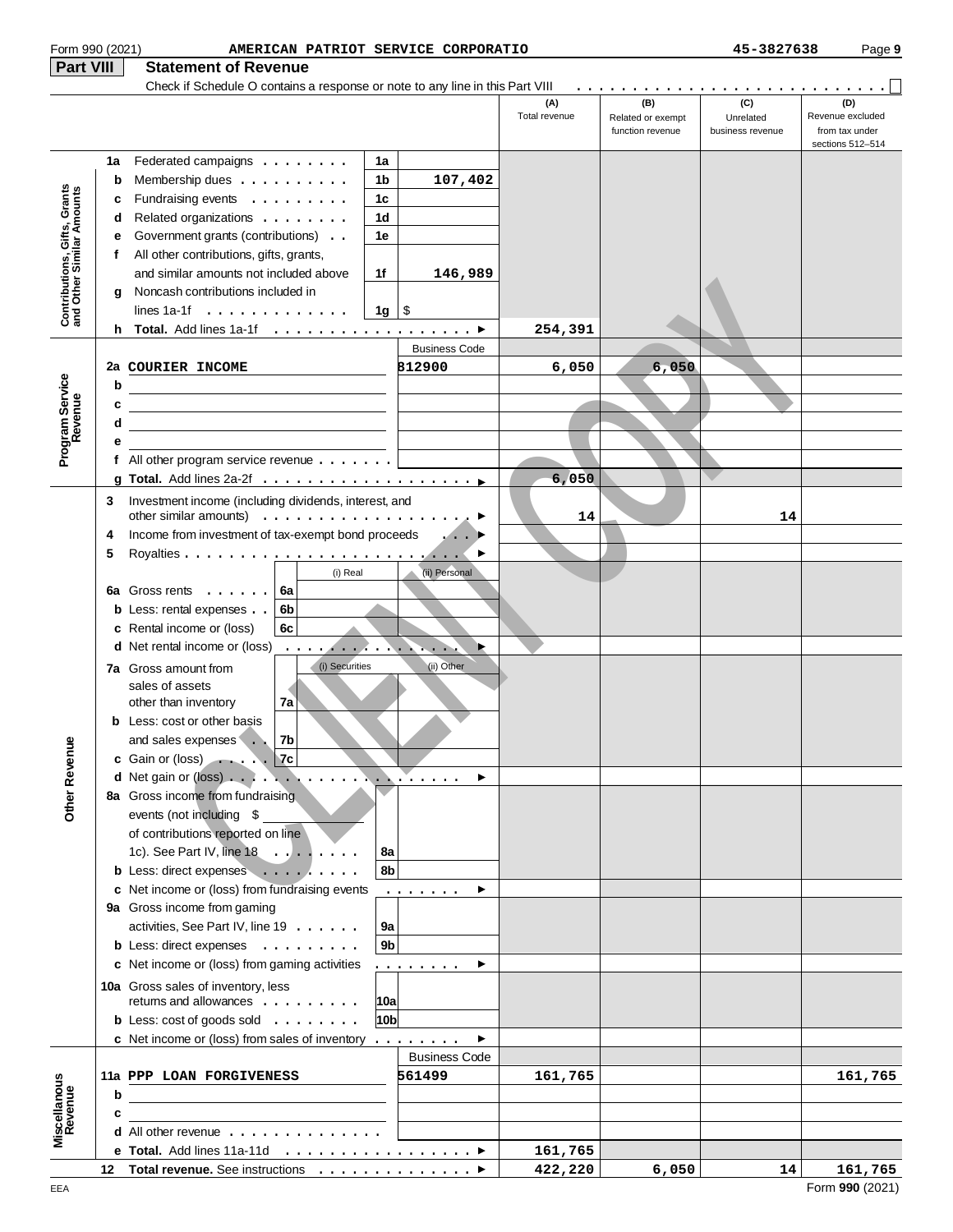#### **Part IX Statement of Functional Expenses** Form 990 (2021) Page **10 AMERICAN PATRIOT SERVICE CORPORATIO 45-3827638**

|              | Section 501(c)(3) and 501(c)(4) organizations must complete all columns. All other organizations must complete column (A). |                       |                        |                       |                    |  |  |  |  |  |
|--------------|----------------------------------------------------------------------------------------------------------------------------|-----------------------|------------------------|-----------------------|--------------------|--|--|--|--|--|
|              | Check if Schedule O contains a response or note to any line in this Part IX                                                |                       |                        |                       |                    |  |  |  |  |  |
|              | Do not include amounts reported on lines 6b, 7b,                                                                           | (A)<br>Total expenses | (B)<br>Program service | (C)<br>Management and | (D)<br>Fundraising |  |  |  |  |  |
|              | 8b, 9b, and 10b of Part VIII.                                                                                              |                       | expenses               | general expenses      | expenses           |  |  |  |  |  |
| $\mathbf{1}$ | Grants and other assistance to domestic organizations                                                                      |                       |                        |                       |                    |  |  |  |  |  |
|              | and domestic governments. See Part IV, line 21<br>$\cdots$                                                                 |                       |                        |                       |                    |  |  |  |  |  |
| 2            | Grants and other assistance to domestic                                                                                    |                       |                        |                       |                    |  |  |  |  |  |
|              | individuals. See Part IV, line 22                                                                                          |                       |                        |                       |                    |  |  |  |  |  |
| 3            | Grants and other assistance to foreign                                                                                     |                       |                        |                       |                    |  |  |  |  |  |
|              | organizations, foreign governments, and                                                                                    |                       |                        |                       |                    |  |  |  |  |  |
|              | foreign individuals. See Part IV, lines 15 and 16                                                                          |                       |                        |                       |                    |  |  |  |  |  |
| 4            | Benefits paid to or for members                                                                                            |                       |                        |                       |                    |  |  |  |  |  |
| 5            | Compensation of current officers, directors,                                                                               |                       |                        |                       |                    |  |  |  |  |  |
|              | trustees, and key employees $\dots \dots \dots \dots$                                                                      | 26,400                |                        | 14,400                | 12,000             |  |  |  |  |  |
| 6            | Compensation not included above, to disqualified                                                                           |                       |                        |                       |                    |  |  |  |  |  |
|              | persons (as defined under section 4958(f)(1)) and                                                                          |                       |                        |                       |                    |  |  |  |  |  |
|              | persons described in section $4958(c)(3)(B) \ldots \ldots$                                                                 |                       |                        |                       |                    |  |  |  |  |  |
| 7            | Other salaries and wages                                                                                                   |                       |                        |                       |                    |  |  |  |  |  |
| 8            | Pension plan accruals and contributions (include                                                                           |                       |                        |                       |                    |  |  |  |  |  |
|              | section 401(k) and 403(b) employer contributions)<br>$\cdot$ $\cdot$                                                       |                       |                        |                       |                    |  |  |  |  |  |
| 9            | Other employee benefits                                                                                                    |                       |                        |                       |                    |  |  |  |  |  |
| 10           |                                                                                                                            |                       |                        |                       |                    |  |  |  |  |  |
| 11           | Fees for services (nonemployees):                                                                                          |                       |                        |                       |                    |  |  |  |  |  |
| a            |                                                                                                                            |                       |                        |                       |                    |  |  |  |  |  |
| b            |                                                                                                                            |                       |                        |                       |                    |  |  |  |  |  |
| c            |                                                                                                                            | 4,224                 |                        | 4,224                 |                    |  |  |  |  |  |
| d            |                                                                                                                            |                       |                        |                       |                    |  |  |  |  |  |
| е            | Professional fundraising services. See Part IV, line 17.                                                                   |                       |                        |                       |                    |  |  |  |  |  |
| f            | Investment management fees                                                                                                 |                       |                        |                       |                    |  |  |  |  |  |
| g            | Other. (If line 11g amount exceeds 10% of line 25, column                                                                  |                       |                        |                       |                    |  |  |  |  |  |
|              | (A) amount, list line 11g expenses on Schedule O.)                                                                         |                       |                        |                       |                    |  |  |  |  |  |
| 12           | Advertising and promotion                                                                                                  |                       |                        |                       |                    |  |  |  |  |  |
| 13           |                                                                                                                            |                       |                        |                       |                    |  |  |  |  |  |
| 14           |                                                                                                                            |                       |                        |                       |                    |  |  |  |  |  |
| 15           |                                                                                                                            |                       |                        |                       |                    |  |  |  |  |  |
| 16           |                                                                                                                            |                       |                        |                       |                    |  |  |  |  |  |
| 17           |                                                                                                                            |                       |                        |                       |                    |  |  |  |  |  |
| 18           | Payments of travel or entertainment expenses                                                                               |                       |                        |                       |                    |  |  |  |  |  |
|              | for any federal, state, or local public officials                                                                          |                       |                        |                       |                    |  |  |  |  |  |
|              |                                                                                                                            |                       |                        |                       |                    |  |  |  |  |  |
| 19           | Conferences, conventions, and meetings                                                                                     |                       |                        |                       |                    |  |  |  |  |  |
| 20<br>21     | Payments to affiliates                                                                                                     |                       |                        |                       |                    |  |  |  |  |  |
|              |                                                                                                                            |                       |                        |                       |                    |  |  |  |  |  |
| 22           | Depreciation, depletion, and amortization                                                                                  |                       |                        |                       |                    |  |  |  |  |  |
| 23           | Insurance $\ldots \ldots \ldots \ldots \ldots$                                                                             |                       |                        |                       |                    |  |  |  |  |  |
| 24           | Other expenses. Itemize expenses not covered<br>above (List miscellaneous expenses on line 24e. If                         |                       |                        |                       |                    |  |  |  |  |  |
|              |                                                                                                                            |                       |                        |                       |                    |  |  |  |  |  |
|              | line 24e amount exceeds 10% of line 25, column                                                                             |                       |                        |                       |                    |  |  |  |  |  |
|              | (A) amount, list line 24e expenses on Schedule O.)                                                                         |                       |                        |                       |                    |  |  |  |  |  |
| a            | PROGRAM SERVICE EXPENSES                                                                                                   | 299,468               | 299,468                |                       |                    |  |  |  |  |  |
| b            | FUND RAISING EXPENSES                                                                                                      | 2,250                 |                        |                       | 2,250              |  |  |  |  |  |
| c            | <b>BUSINESS REGISTRATION</b>                                                                                               | 764                   |                        | 764                   |                    |  |  |  |  |  |
| d            |                                                                                                                            |                       |                        |                       |                    |  |  |  |  |  |
| е            | All other expenses                                                                                                         |                       |                        |                       |                    |  |  |  |  |  |
| 25           | Total functional expenses. Add lines 1 through 24e. .                                                                      | 333,106               | 299,468                | 19,388                | 14,250             |  |  |  |  |  |
| 26           | Joint costs. Complete this line only if the<br>organization reported in column (B) joint costs                             |                       |                        |                       |                    |  |  |  |  |  |
|              | from a combined educational campaign and                                                                                   |                       |                        |                       |                    |  |  |  |  |  |
|              | fundraising solicitation. Check here $\longrightarrow$ $\Box$ if                                                           |                       |                        |                       |                    |  |  |  |  |  |
|              | following SOP 98-2 (ASC 958-720)                                                                                           |                       |                        |                       |                    |  |  |  |  |  |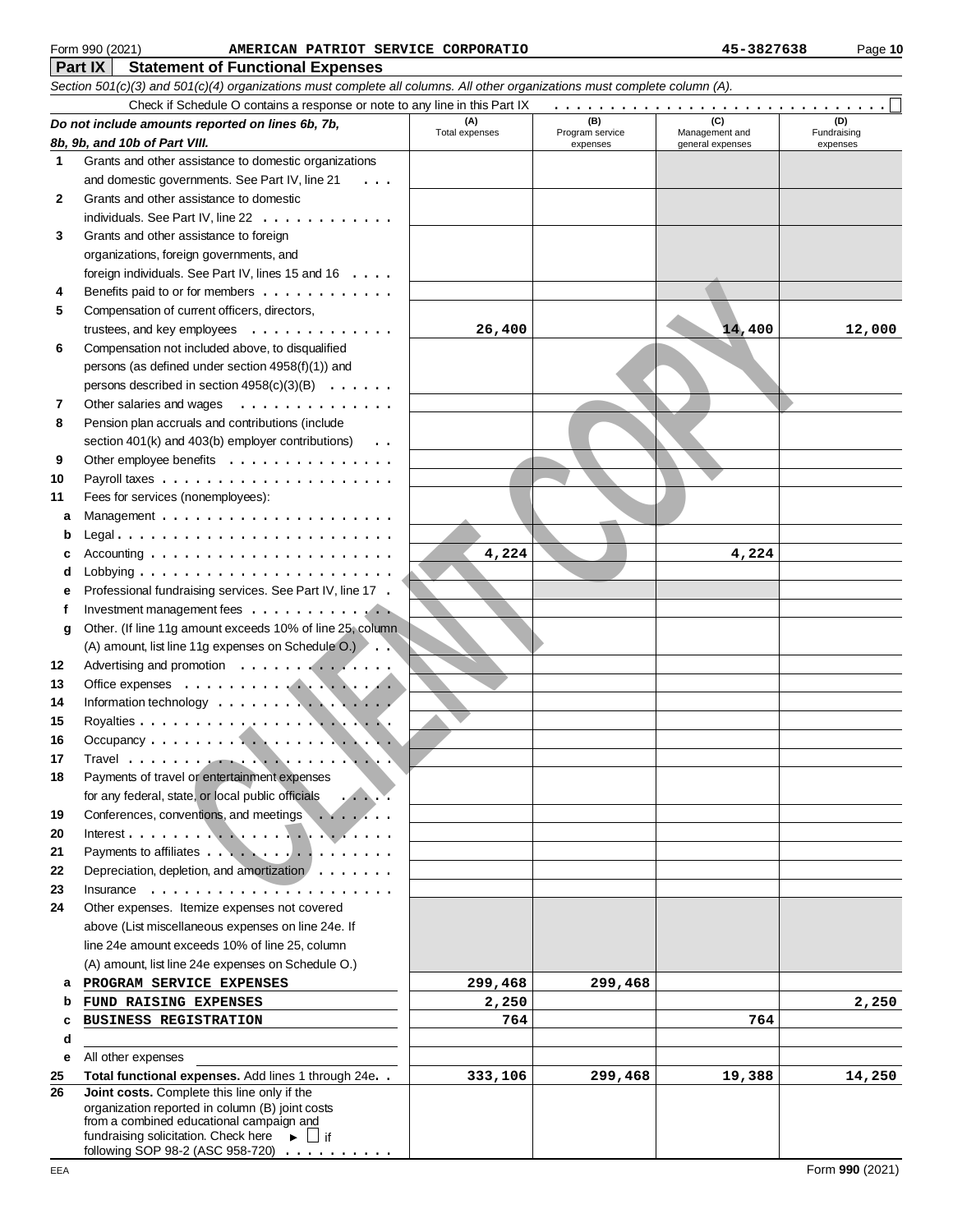| Part $X$                    |              | <b>Balance Sheet</b>                                                                                 |                   |                 |                 |
|-----------------------------|--------------|------------------------------------------------------------------------------------------------------|-------------------|-----------------|-----------------|
|                             |              |                                                                                                      |                   |                 |                 |
|                             |              |                                                                                                      | (A)               |                 | (B)             |
|                             | $\mathbf{1}$ | Cash - non-interest-bearing                                                                          | Beginning of year | 1               | End of year     |
|                             | 2            |                                                                                                      | 139,150           | $\mathbf{2}$    | 56,111          |
|                             |              |                                                                                                      |                   | 3               |                 |
|                             | 3            |                                                                                                      |                   | 4               |                 |
|                             | 4            | Accounts receivable, net $\ldots \ldots \ldots \ldots \ldots \ldots \ldots \ldots \ldots \ldots$     |                   |                 |                 |
|                             | 5            | Loans and other receivables from any current or former officer, director,                            |                   |                 |                 |
|                             |              | trustee, key employee, creator or founder, substantial contributor, or 35%                           |                   |                 |                 |
|                             |              | controlled entity or family member of any of these persons<br>.                                      |                   | 5               |                 |
|                             | 6            | Loans and other receivables from other disqualified persons (as defined                              |                   |                 |                 |
|                             |              | under section 4958(f)(1)), and persons described in section $4958(c)(3)(B) \ldots \ldots$            |                   | 6               |                 |
|                             | 7            |                                                                                                      |                   | $\overline{7}$  |                 |
| Assets                      | 8            | Inventories for sale or use $\dots\dots\dots\dots\dots\dots\dots\dots\dots\dots\dots\dots\dots\dots$ |                   | 8               |                 |
|                             | 9            |                                                                                                      |                   | 9               |                 |
|                             | 10a          | Land, buildings, and equipment: cost or other                                                        |                   |                 |                 |
|                             |              | basis. Complete Part VI of Schedule D $\ldots \ldots$ 10a<br>119,136                                 |                   |                 |                 |
|                             | b            | Less: accumulated depreciation $\ldots \ldots \ldots \ldots$   10b                                   | 24,115            | 10 <sub>c</sub> | 119,136         |
|                             | 11           |                                                                                                      |                   | 11              |                 |
|                             | 12           | Investments - other securities. See Part IV, line 11 $\dots$ ,                                       |                   | 12              |                 |
|                             | 13           | Investments - program-related. See Part IV, line 11                                                  |                   | 13              |                 |
|                             | 14           |                                                                                                      | 44,487            | 14              | 44,487          |
|                             | 15           |                                                                                                      |                   | 15              |                 |
|                             | 16           | Total assets. Add lines 1 through 15 (must equal line 33)                                            | 207,752           | 16<br>17        | 219,734         |
|                             | 17<br>18     |                                                                                                      |                   | 18              | 3,750           |
|                             | 19           |                                                                                                      |                   | 19              |                 |
|                             | 20           |                                                                                                      |                   | 20              |                 |
|                             | 21           | Escrow or custodial account liability. Complete Part IV of Schedule D                                |                   | 21              |                 |
|                             | 22           | Loans and other payables to any current or former officer, director,                                 |                   |                 |                 |
| Liabilities                 |              | trustee, key employee, creator or founder, substantial contributor, or 35%                           |                   |                 |                 |
|                             |              | controlled entity or family member of any of these persons<br>.                                      |                   | 22              |                 |
|                             | 23           | Secured mortgages and notes payable to unrelated third parties                                       | 288,882           | 23              | 208,000         |
|                             | 24           | Unsecured notes and loans payable to unrelated third parties                                         |                   | 24              |                 |
|                             | 25           | Other liabilities (including federal income tax, payables to related third                           |                   |                 |                 |
|                             |              | parties, and other liabilities not included on lines 17-24). Complete Part X                         |                   |                 |                 |
|                             |              |                                                                                                      |                   | 25              |                 |
|                             | 26           |                                                                                                      | 288,882           | 26              | 211,750         |
|                             |              | $\triangleright$ X<br>Organizations that follow FASB ASC 958, check here                             |                   |                 |                 |
|                             |              | and complete lines 27, 28, 32, and 33.                                                               |                   |                 |                 |
|                             | 27           |                                                                                                      | (81, 130)         | 27              | 7,984           |
|                             | 28           | Net assets with donor restrictions                                                                   |                   | 28              |                 |
|                             |              | Organizations that do not follow FASB ASC 958, check here $\longrightarrow$                          |                   |                 |                 |
|                             |              | and complete lines 29 through 33.                                                                    |                   |                 |                 |
|                             | 29           |                                                                                                      |                   | 29              |                 |
|                             | 30           | Paid-in or capital surplus, or land, building, or equipment fund                                     |                   | 30              |                 |
|                             | 31           | Retained earnings, endowment, accumulated income, or other funds                                     |                   | 31              |                 |
| Net Assets or Fund Balances | 32           |                                                                                                      | (81, 130)         | 32              | 7,984           |
|                             | 33           |                                                                                                      | 207,752           | 33              | 219,734         |
| EEA                         |              |                                                                                                      |                   |                 | Form 990 (2021) |

Form 990 (2021) Page **11 AMERICAN PATRIOT SERVICE CORPORATIO 45-3827638**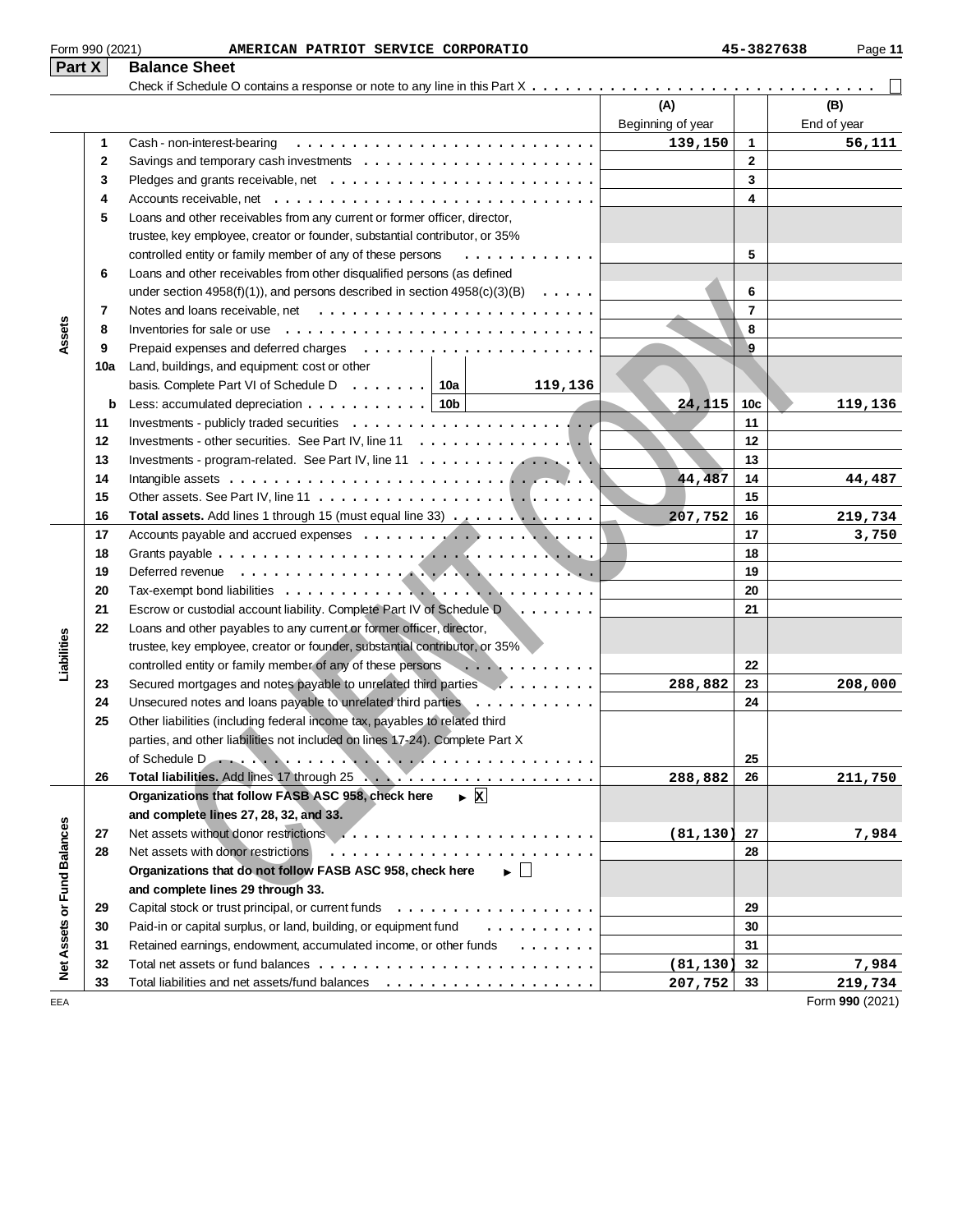|     | Form 990 (2021)<br>AMERICAN PATRIOT SERVICE CORPORATIO                                                                                  | 45-3827638     |                 |            | Page 12   |
|-----|-----------------------------------------------------------------------------------------------------------------------------------------|----------------|-----------------|------------|-----------|
|     | Part XI<br><b>Reconciliation of Net Assets</b>                                                                                          |                |                 |            |           |
|     |                                                                                                                                         |                |                 |            |           |
| 1   |                                                                                                                                         | $\mathbf{1}$   |                 | 422,220    |           |
| 2   | Total expenses (must equal Part IX, column (A), line 25) $\ldots \ldots \ldots \ldots \ldots \ldots \ldots \ldots \ldots \ldots \ldots$ | $\overline{2}$ |                 | 333,106    |           |
| 3   |                                                                                                                                         | 3              |                 | 89,114     |           |
| 4   | Net assets or fund balances at beginning of year (must equal Part X, line 32, column $(A)$ )                                            | 4              |                 |            | (81, 130) |
| 5   |                                                                                                                                         | 5              |                 |            |           |
| 6   |                                                                                                                                         | 6              |                 |            |           |
| 7   | Investment expenses                                                                                                                     | $\overline{7}$ |                 |            |           |
| 8   |                                                                                                                                         | 8              |                 |            |           |
| 9   |                                                                                                                                         | 9              |                 |            | 0         |
| 10  | Net assets or fund balances at end of year. Combine lines 3 through 9 (must equal Part X, line                                          |                |                 |            |           |
|     |                                                                                                                                         | 10             |                 |            | 7,984     |
|     | Part XII<br><b>Financial Statements and Reporting</b>                                                                                   |                |                 |            |           |
|     |                                                                                                                                         |                |                 |            |           |
|     |                                                                                                                                         |                |                 | <b>Yes</b> | No        |
| 1   | $\Box$ Other<br>X Cash<br>Accounting method used to prepare the Form 990:<br>Accrual                                                    |                |                 |            |           |
|     | If the organization changed its method of accounting from a prior year or checked "Other," explain on                                   |                |                 |            |           |
|     | Schedule O.                                                                                                                             |                |                 |            |           |
|     | 2a Were the organization's financial statements compiled or reviewed by an independent accountant?                                      |                | 2a              |            | x         |
|     | If "Yes," check a box below to indicate whether the financial statements for the year were compiled or                                  |                |                 |            |           |
|     | reviewed on a separate basis, consolidated basis, or both:                                                                              |                |                 |            |           |
|     | Separate basis<br>  Consolidated basis<br><b>Both consolidated and separate basis</b>                                                   |                |                 |            |           |
|     | Were the organization's financial statements audited by an independent accountant?                                                      |                | 2b              |            | x         |
|     | If "Yes," check a box below to indicate whether the financial statements for the year were audited on a                                 |                |                 |            |           |
|     | separate basis, consolidated basis, or both:                                                                                            |                |                 |            |           |
|     | Separate basis<br>  Consolidated basis<br>  Both consolidated and separate basis                                                        |                |                 |            |           |
|     | If "Yes" to line 2a or 2b, does the organization have a committee that assumes responsibility for oversight of                          |                |                 |            |           |
|     | the audit, review, or compilation of its financial statements and selection of an independent accountant?                               |                | 2c              |            |           |
|     | If the organization changed either its oversight process or selection process during the tax year, explain on<br>Schedule O.            |                |                 |            |           |
|     | 3a As a result of a federal award, was the organization required to undergo an audit or audits as set forth in the                      |                |                 |            |           |
|     |                                                                                                                                         |                | За              |            | x         |
|     | b If "Yes," did the organization undergo the required audit or audits? If the organization did not undergo the                          |                |                 |            |           |
|     | required audit or audits, explain why on Schedule O and describe any steps taken to undergo such audits                                 |                | 3b              |            |           |
| EEA |                                                                                                                                         |                | Form 990 (2021) |            |           |
|     |                                                                                                                                         |                |                 |            |           |
|     |                                                                                                                                         |                |                 |            |           |
|     |                                                                                                                                         |                |                 |            |           |
|     |                                                                                                                                         |                |                 |            |           |
|     |                                                                                                                                         |                |                 |            |           |
|     |                                                                                                                                         |                |                 |            |           |
|     |                                                                                                                                         |                |                 |            |           |
|     |                                                                                                                                         |                |                 |            |           |
|     |                                                                                                                                         |                |                 |            |           |
|     |                                                                                                                                         |                |                 |            |           |
|     |                                                                                                                                         |                |                 |            |           |
|     |                                                                                                                                         |                |                 |            |           |
|     |                                                                                                                                         |                |                 |            |           |
|     |                                                                                                                                         |                |                 |            |           |
|     |                                                                                                                                         |                |                 |            |           |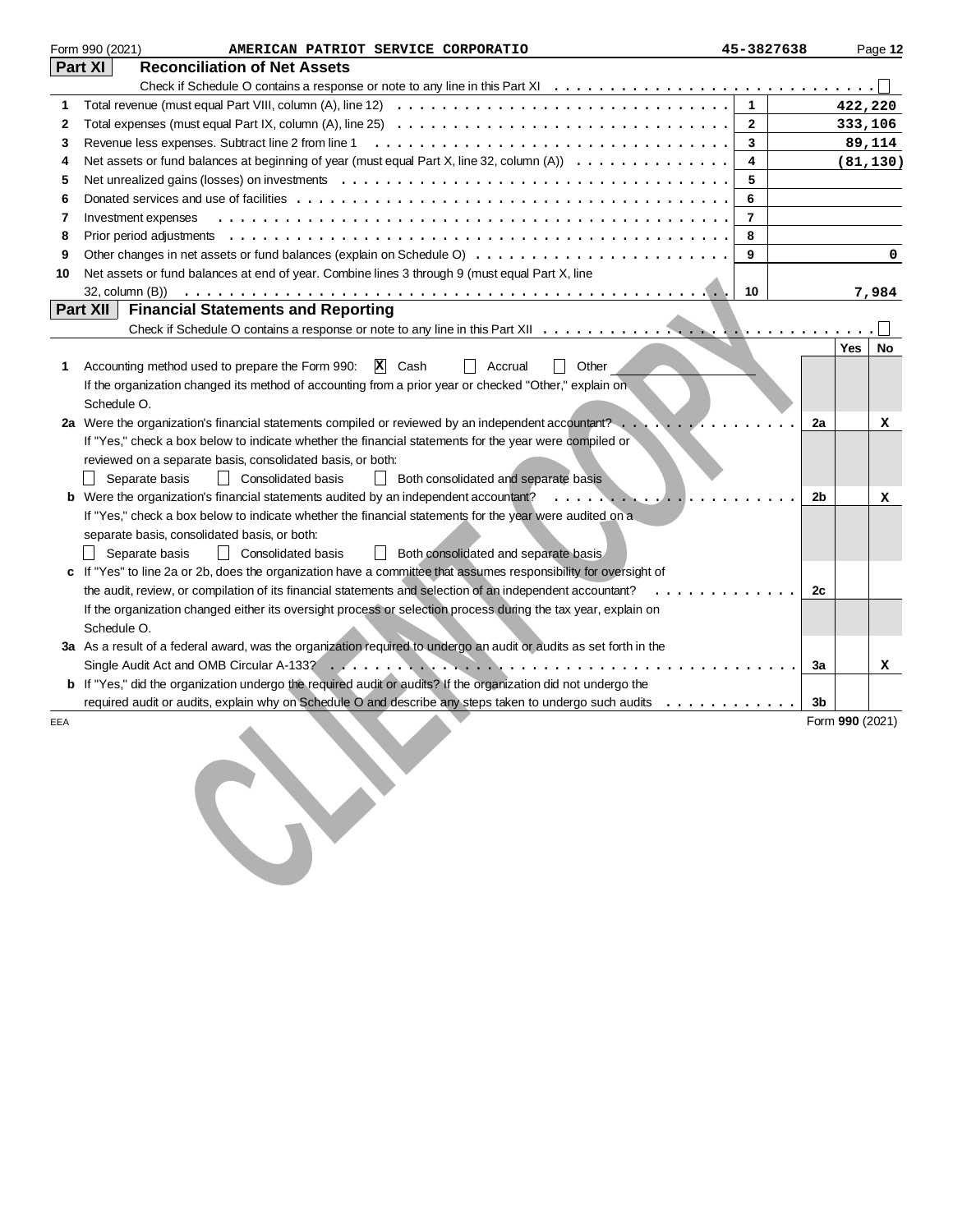|            | <b>SCHEDULE A</b> |  |
|------------|-------------------|--|
| (Form 990) |                   |  |

# **Public Charity Status and Public Support** the organization is a section 501(c)(3) organization or a section 4947(a)(1) nonexempt char

**Complete if the organization is a section 501(c)(3) organization or a section 4947(a)(1) nonexempt charitable trust.**

Department of the Treasury

#### **Attach to Form 990 or Form 990-EZ.**

|  | OMB No. 1545-0047 |
|--|-------------------|
|  |                   |

**Open to Public**

|        |   | Department of the Treasury         |                                                                        |          | ▶ Attach to Form 990 or Form 990-EZ.                                                                                                                                                                                                                                                                                                                                                                                                                                              |                          |    |                                       | Open to Public     |
|--------|---|------------------------------------|------------------------------------------------------------------------|----------|-----------------------------------------------------------------------------------------------------------------------------------------------------------------------------------------------------------------------------------------------------------------------------------------------------------------------------------------------------------------------------------------------------------------------------------------------------------------------------------|--------------------------|----|---------------------------------------|--------------------|
|        |   | <b>Internal Revenue Service</b>    |                                                                        |          | ► Go to www.irs.gov/Form990 for instructions and the latest information.                                                                                                                                                                                                                                                                                                                                                                                                          |                          |    |                                       | <b>Inspection</b>  |
|        |   | Name of the organization           |                                                                        |          |                                                                                                                                                                                                                                                                                                                                                                                                                                                                                   |                          |    | <b>Employer identification number</b> |                    |
|        |   |                                    | AMERICAN PATRIOT SERVICE CORPORATIO                                    |          |                                                                                                                                                                                                                                                                                                                                                                                                                                                                                   |                          |    | 45-3827638                            |                    |
| Part I |   |                                    |                                                                        |          | Reason for Public Charity Status. (All organizations must complete this part.) See instructions.                                                                                                                                                                                                                                                                                                                                                                                  |                          |    |                                       |                    |
|        |   |                                    |                                                                        |          | The organization is not a private foundation because it is: (For lines 1 through 12, check only one box.)                                                                                                                                                                                                                                                                                                                                                                         |                          |    |                                       |                    |
| 1      |   |                                    |                                                                        |          | A church, convention of churches, or association of churches described in section 170(b)(1)(A)(i).                                                                                                                                                                                                                                                                                                                                                                                |                          |    |                                       |                    |
| 2      |   |                                    |                                                                        |          | A school described in section 170(b)(1)(A)(ii). (Attach Schedule E (Form 990).)                                                                                                                                                                                                                                                                                                                                                                                                   |                          |    |                                       |                    |
| 3      |   |                                    |                                                                        |          | A hospital or a cooperative hospital service organization described in section 170(b)(1)(A)(iii).                                                                                                                                                                                                                                                                                                                                                                                 |                          |    |                                       |                    |
| 4      |   |                                    |                                                                        |          | A medical research organization operated in conjunction with a hospital described in section 170(b)(1)(A)(iii). Enter the                                                                                                                                                                                                                                                                                                                                                         |                          |    |                                       |                    |
|        |   |                                    | hospital's name, city, and state:                                      |          |                                                                                                                                                                                                                                                                                                                                                                                                                                                                                   |                          |    |                                       |                    |
| 5      |   |                                    |                                                                        |          | An organization operated for the benefit of a college or university owned or operated by a governmental unit described in                                                                                                                                                                                                                                                                                                                                                         |                          |    |                                       |                    |
|        |   |                                    | section 170(b)(1)(A)(iv). (Complete Part II.)                          |          |                                                                                                                                                                                                                                                                                                                                                                                                                                                                                   |                          |    |                                       |                    |
| 6      |   |                                    |                                                                        |          | A federal, state, or local government or governmental unit described in section 170(b)(1)(A)(y).                                                                                                                                                                                                                                                                                                                                                                                  |                          |    |                                       |                    |
| 7      | x |                                    |                                                                        |          | An organization that normally receives a substantial part of its support from a governmental unit or from the general public                                                                                                                                                                                                                                                                                                                                                      |                          |    |                                       |                    |
|        |   |                                    | described in section 170(b)(1)(A)(vi). (Complete Part II.)             |          |                                                                                                                                                                                                                                                                                                                                                                                                                                                                                   |                          |    |                                       |                    |
| 8      |   |                                    |                                                                        |          | A community trust described in section 170(b)(1)(A)(vi). (Complete Part II.)                                                                                                                                                                                                                                                                                                                                                                                                      |                          |    |                                       |                    |
| 9      |   |                                    |                                                                        |          | An agricultural research organization described in section 170(b)(1)(A)(ix) operated in conjunction with a land-grant college                                                                                                                                                                                                                                                                                                                                                     |                          |    |                                       |                    |
|        |   |                                    |                                                                        |          | or university or a non-land-grant college of agriculture (see instructions). Enter the name, city, and state of the college or                                                                                                                                                                                                                                                                                                                                                    |                          |    |                                       |                    |
|        |   | university:                        |                                                                        |          |                                                                                                                                                                                                                                                                                                                                                                                                                                                                                   |                          |    |                                       |                    |
| 10     |   |                                    |                                                                        |          | An organization that normally receives: (1) more than 33 1/3% of its support from contributions, membership fees, and gross<br>receipts from activities related to its exempt functions, subject to certain exceptions; and (2) no more than 33 1/3% of its<br>support from gross investment income and unrelated business taxable income (less section 511 tax) from businesses<br>acquired by the organization after June 30, 1975. See section 509(a)(2). (Complete Part III.) |                          |    |                                       |                    |
| 11     |   |                                    |                                                                        |          | An organization organized and operated exclusively to test for public safety. See section 509(a)(4).                                                                                                                                                                                                                                                                                                                                                                              |                          |    |                                       |                    |
| 12     |   |                                    |                                                                        |          | An organization organized and operated exclusively for the benefit of, to perform the functions of, or to carry out the purposes of                                                                                                                                                                                                                                                                                                                                               |                          |    |                                       |                    |
|        |   |                                    |                                                                        |          | one or more publicly supported organizations described in section 509(a)(1) or section 509(a)(2). See section 509(a)(3). Check                                                                                                                                                                                                                                                                                                                                                    |                          |    |                                       |                    |
|        |   |                                    |                                                                        |          | the box in lines 12a through 12d that describes the type of supporting organization and complete lines 12e, 12f, and 12g.                                                                                                                                                                                                                                                                                                                                                         |                          |    |                                       |                    |
| а      |   |                                    |                                                                        |          | Type I. A supporting organization operated, supervised, or controlled by its supported organization(s), typically by giving                                                                                                                                                                                                                                                                                                                                                       |                          |    |                                       |                    |
|        |   |                                    |                                                                        |          | the supported organization(s) the power to regularly appoint or elect a majority of the directors or trustees of the                                                                                                                                                                                                                                                                                                                                                              |                          |    |                                       |                    |
|        |   |                                    |                                                                        |          | supporting organization. You must complete Part IV, Sections A and B.                                                                                                                                                                                                                                                                                                                                                                                                             |                          |    |                                       |                    |
| b      |   |                                    |                                                                        |          | Type II. A supporting organization supervised or controlled in connection with its supported organization(s), by having                                                                                                                                                                                                                                                                                                                                                           |                          |    |                                       |                    |
|        |   |                                    |                                                                        |          | control or management of the supporting organization vested in the same persons that control or manage the supported                                                                                                                                                                                                                                                                                                                                                              |                          |    |                                       |                    |
|        |   |                                    | organization(s). You must complete Part IV, Sections A and C.          |          |                                                                                                                                                                                                                                                                                                                                                                                                                                                                                   |                          |    |                                       |                    |
| c      |   |                                    |                                                                        |          | Type III functionally integrated. A supporting organization operated in connection with, and functionally integrated with,                                                                                                                                                                                                                                                                                                                                                        |                          |    |                                       |                    |
|        |   |                                    |                                                                        |          | its supported organization(s) (see instructions). You must complete Part IV, Sections A, D, and E.                                                                                                                                                                                                                                                                                                                                                                                |                          |    |                                       |                    |
| d      |   |                                    |                                                                        |          | Type III non-functionally integrated. A supporting organization operated in connection with its supported organization(s)                                                                                                                                                                                                                                                                                                                                                         |                          |    |                                       |                    |
|        |   |                                    |                                                                        |          | that is not functionally integrated. The organization generally must satisfy a distribution requirement and an attentiveness                                                                                                                                                                                                                                                                                                                                                      |                          |    |                                       |                    |
|        |   |                                    |                                                                        |          | requirement (see instructions). You must complete Part IV, Sections A and D, and Part V.                                                                                                                                                                                                                                                                                                                                                                                          |                          |    |                                       |                    |
| е      |   |                                    |                                                                        |          | Check this box if the organization received a written determination from the IRS that it is a Type I, Type II, Type III                                                                                                                                                                                                                                                                                                                                                           |                          |    |                                       |                    |
|        |   |                                    |                                                                        |          | functionally integrated, or Type III non-functionally integrated supporting organization.                                                                                                                                                                                                                                                                                                                                                                                         |                          |    |                                       |                    |
| f      |   |                                    | Enter the number of supported organizations                            |          | .                                                                                                                                                                                                                                                                                                                                                                                                                                                                                 |                          |    |                                       |                    |
| g      |   |                                    | Provide the following information about the supported organization(s). |          |                                                                                                                                                                                                                                                                                                                                                                                                                                                                                   |                          |    |                                       |                    |
|        |   | (i) Name of supported organization |                                                                        | (ii) EIN | (iii) Type of organization                                                                                                                                                                                                                                                                                                                                                                                                                                                        | (iv) Is the organization |    | (v) Amount of monetary                | (vi) Amount of     |
|        |   |                                    |                                                                        |          | (described on lines 1-10                                                                                                                                                                                                                                                                                                                                                                                                                                                          | listed in your governing |    | support (see                          | other support (see |
|        |   |                                    |                                                                        |          | above (see instructions))                                                                                                                                                                                                                                                                                                                                                                                                                                                         | document?                |    | instructions)                         | instructions)      |
|        |   |                                    |                                                                        |          |                                                                                                                                                                                                                                                                                                                                                                                                                                                                                   | Yes                      | No |                                       |                    |
|        |   |                                    |                                                                        |          |                                                                                                                                                                                                                                                                                                                                                                                                                                                                                   |                          |    |                                       |                    |
| (A)    |   |                                    |                                                                        |          |                                                                                                                                                                                                                                                                                                                                                                                                                                                                                   |                          |    |                                       |                    |
|        |   |                                    |                                                                        |          |                                                                                                                                                                                                                                                                                                                                                                                                                                                                                   |                          |    |                                       |                    |
| (B)    |   |                                    |                                                                        |          |                                                                                                                                                                                                                                                                                                                                                                                                                                                                                   |                          |    |                                       |                    |
|        |   |                                    |                                                                        |          |                                                                                                                                                                                                                                                                                                                                                                                                                                                                                   |                          |    |                                       |                    |
| (C)    |   |                                    |                                                                        |          |                                                                                                                                                                                                                                                                                                                                                                                                                                                                                   |                          |    |                                       |                    |
|        |   |                                    |                                                                        |          |                                                                                                                                                                                                                                                                                                                                                                                                                                                                                   |                          |    |                                       |                    |
| (D)    |   |                                    |                                                                        |          |                                                                                                                                                                                                                                                                                                                                                                                                                                                                                   |                          |    |                                       |                    |
|        |   |                                    |                                                                        |          |                                                                                                                                                                                                                                                                                                                                                                                                                                                                                   |                          |    |                                       |                    |
| (E)    |   |                                    |                                                                        |          |                                                                                                                                                                                                                                                                                                                                                                                                                                                                                   |                          |    |                                       |                    |
| Total  |   |                                    |                                                                        |          |                                                                                                                                                                                                                                                                                                                                                                                                                                                                                   |                          |    |                                       |                    |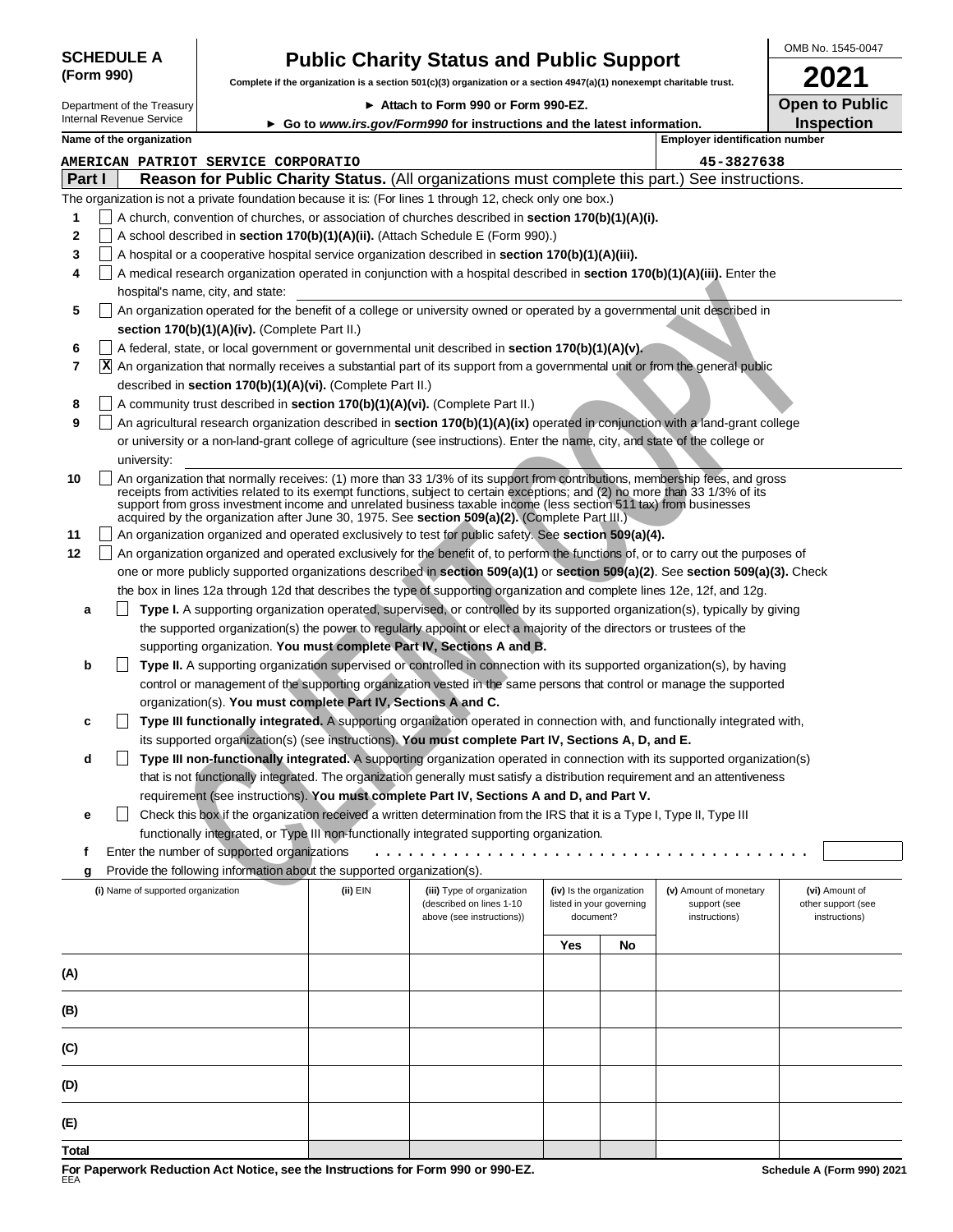|                         | Schedule A (Form 990) 2021<br>AMERICAN PATRIOT SERVICE CORPORATIO                                                                                                                                                                                |          |            |            |            | 45-3827638 | Page 2        |
|-------------------------|--------------------------------------------------------------------------------------------------------------------------------------------------------------------------------------------------------------------------------------------------|----------|------------|------------|------------|------------|---------------|
| Part II                 | Support Schedule for Organizations Described in Sections 170(b)(1)(A)(iv) and 170(b)(1)(A)(vi)                                                                                                                                                   |          |            |            |            |            |               |
|                         | (Complete only if you checked the box on line 5, 7, or 8 of Part I or if the organization failed to qualify under                                                                                                                                |          |            |            |            |            |               |
|                         | Part III. If the organization fails to qualify under the tests listed below, please complete Part III.)                                                                                                                                          |          |            |            |            |            |               |
|                         | <b>Section A. Public Support</b>                                                                                                                                                                                                                 |          |            |            |            |            |               |
|                         | Calendar year (or fiscal year beginning in) ►                                                                                                                                                                                                    | (a) 2017 | $(b)$ 2018 | $(c)$ 2019 | $(d)$ 2020 | (e) 2021   | (f) Total     |
| 1                       | Gifts, grants, contributions, and                                                                                                                                                                                                                |          |            |            |            |            |               |
|                         | membership fees received. (Do not                                                                                                                                                                                                                |          |            |            |            |            |               |
|                         | include any "unusual grants.") $\ldots$                                                                                                                                                                                                          | 144,955  | 406,258    | 387,938    | 258,776    | 254,391    | 1,452,318     |
| $\mathbf{2}$            | Tax revenues levied for the                                                                                                                                                                                                                      |          |            |            |            |            |               |
|                         | organization's benefit and either paid to                                                                                                                                                                                                        |          |            |            |            |            |               |
|                         | or expended on its behalf<br>$\mathbf{1}$                                                                                                                                                                                                        |          |            |            |            |            |               |
| 3                       | The value of services or facilities                                                                                                                                                                                                              |          |            |            |            |            |               |
|                         | furnished by a governmental unit to the                                                                                                                                                                                                          |          |            |            |            |            |               |
|                         | organization without charge<br>$\cdot \cdot \cdot \cdot$                                                                                                                                                                                         |          |            |            |            |            |               |
| 4                       | Total. Add lines 1 through 3                                                                                                                                                                                                                     | 144,955  | 406,258    | 387,938    | 258,776    | 254,391    | 1,452,318     |
| 5                       | The portion of total contributions by                                                                                                                                                                                                            |          |            |            |            |            |               |
|                         | each person (other than a                                                                                                                                                                                                                        |          |            |            |            |            |               |
|                         | governmental unit or publicly                                                                                                                                                                                                                    |          |            |            |            |            |               |
|                         | supported organization) included on                                                                                                                                                                                                              |          |            |            |            |            |               |
|                         | line 1 that exceeds 2% of the amount                                                                                                                                                                                                             |          |            |            |            |            |               |
|                         | shown on line 11, column (f) $\ldots$ .                                                                                                                                                                                                          |          |            |            |            |            | 30,952        |
| 6                       | Public support. Subtract line 5 from line 4.                                                                                                                                                                                                     |          |            |            |            |            | 1,421,366     |
|                         | <b>Section B. Total Support</b>                                                                                                                                                                                                                  |          |            |            |            |            |               |
|                         | Calendar year (or fiscal year beginning in) ▶                                                                                                                                                                                                    | (a) 2017 | (b) 2018   | (c) 2019   | $(d)$ 2020 | (e) 2021   | (f) Total     |
| $\overline{\mathbf{r}}$ | Amounts from line 4                                                                                                                                                                                                                              | 144,955  | 406,258    | 387,938    | 258,776    | 254,391    | 1,452,318     |
| 8                       | Gross income from interest, dividends,                                                                                                                                                                                                           |          |            |            |            |            |               |
|                         | payments received on securities loans,                                                                                                                                                                                                           |          |            |            |            |            |               |
|                         | rents, royalties, and income from                                                                                                                                                                                                                |          |            |            |            |            |               |
|                         | similar sources<br>.                                                                                                                                                                                                                             |          | 13         | 23         | 3          | 14         | 57            |
| 9                       | Net income from unrelated business                                                                                                                                                                                                               |          |            |            |            |            |               |
|                         | activities, whether or not the business                                                                                                                                                                                                          |          |            |            |            |            |               |
|                         |                                                                                                                                                                                                                                                  |          |            |            |            |            |               |
| 10                      | Other income. Do not include gain or                                                                                                                                                                                                             |          |            |            |            |            |               |
|                         | loss from the sale of capital assets                                                                                                                                                                                                             |          |            |            |            |            |               |
|                         | (Explain in Part VI.) 7                                                                                                                                                                                                                          |          |            |            |            |            |               |
| 11                      | Total support. Add lines 7 through 10                                                                                                                                                                                                            |          |            |            |            |            | 1,452,375     |
| 12                      | Gross receipts from related activities, etc. (see instructions)                                                                                                                                                                                  |          |            |            |            | 12         |               |
| 13                      | First 5 years. If the Form 990 is for the organization's first, second, third, fourth, or fifth tax year as a section 501(c)(3)                                                                                                                  |          |            |            |            |            |               |
|                         |                                                                                                                                                                                                                                                  |          |            |            |            |            |               |
|                         | <b>Section C. Computation of Public Support Percentage</b>                                                                                                                                                                                       |          |            |            |            |            |               |
| 14                      | Public support percentage for 2021 (line 6, column (f), divided by line 11, column (f) $\ldots \ldots$                                                                                                                                           |          |            |            |            | 14         | 97.86%        |
| 15                      | Public support percentage from 2020 Schedule A, Part II, line 14                                                                                                                                                                                 |          |            |            |            | 15         | 98.25%        |
| 16a                     | 33 1/3% support test - 2021. If the organization did not check the box on line 13, and line 14 is 33 1/3% or more, check this                                                                                                                    |          |            |            |            |            |               |
|                         | box and stop here. The organization qualifies as a publicly supported organization $\dots \dots \dots \dots \dots \dots \dots$                                                                                                                   |          |            |            |            |            | $\mathbf{x}$  |
| b                       | 33 1/3% support test - 2020. If the organization did not check a box on line 13 or 16a, and line 15 is 33 1/3% or more, check                                                                                                                    |          |            |            |            |            |               |
|                         | this box and stop here. The organization qualifies as a publicly supported organization. $\dots \dots \dots \dots \dots \dots$                                                                                                                   |          |            |            |            |            | $\Box$        |
| 17a                     | 10%-facts-and-circumstances test - 2021. If the organization did not check a box on line 13, 16a, or 16b, and line 14 is                                                                                                                         |          |            |            |            |            |               |
|                         |                                                                                                                                                                                                                                                  |          |            |            |            |            |               |
|                         | 10% or more, and if the organization meets the facts-and-circumstances test, check this box and stop here. Explain in<br>Part VI how the organization meets the facts-and-circumstances test. The organization qualifies as a publicly supported |          |            |            |            |            |               |
|                         |                                                                                                                                                                                                                                                  |          |            |            |            |            | $\vert \vert$ |
| b                       | 10%-facts-and-circumstances test - 2020. If the organization did not check a box on line 13, 16a, 16b, or 17a, and line                                                                                                                          |          |            |            |            |            |               |
|                         | 15 is 10% or more, and if the organization meets the facts-and-circumstances test, check this box and stop here. Explain                                                                                                                         |          |            |            |            |            |               |
|                         | in Part VI how the organization meets the facts-and-circumstances test. The organization qualifies as a publicly supported                                                                                                                       |          |            |            |            |            |               |
|                         |                                                                                                                                                                                                                                                  |          |            |            |            |            |               |
| 18                      | Private foundation. If the organization did not check a box on line 13, 16a, 16b, 17a, or 17b, check this box and see                                                                                                                            |          |            |            |            |            |               |
|                         |                                                                                                                                                                                                                                                  |          |            |            |            |            |               |
|                         |                                                                                                                                                                                                                                                  |          |            |            |            |            |               |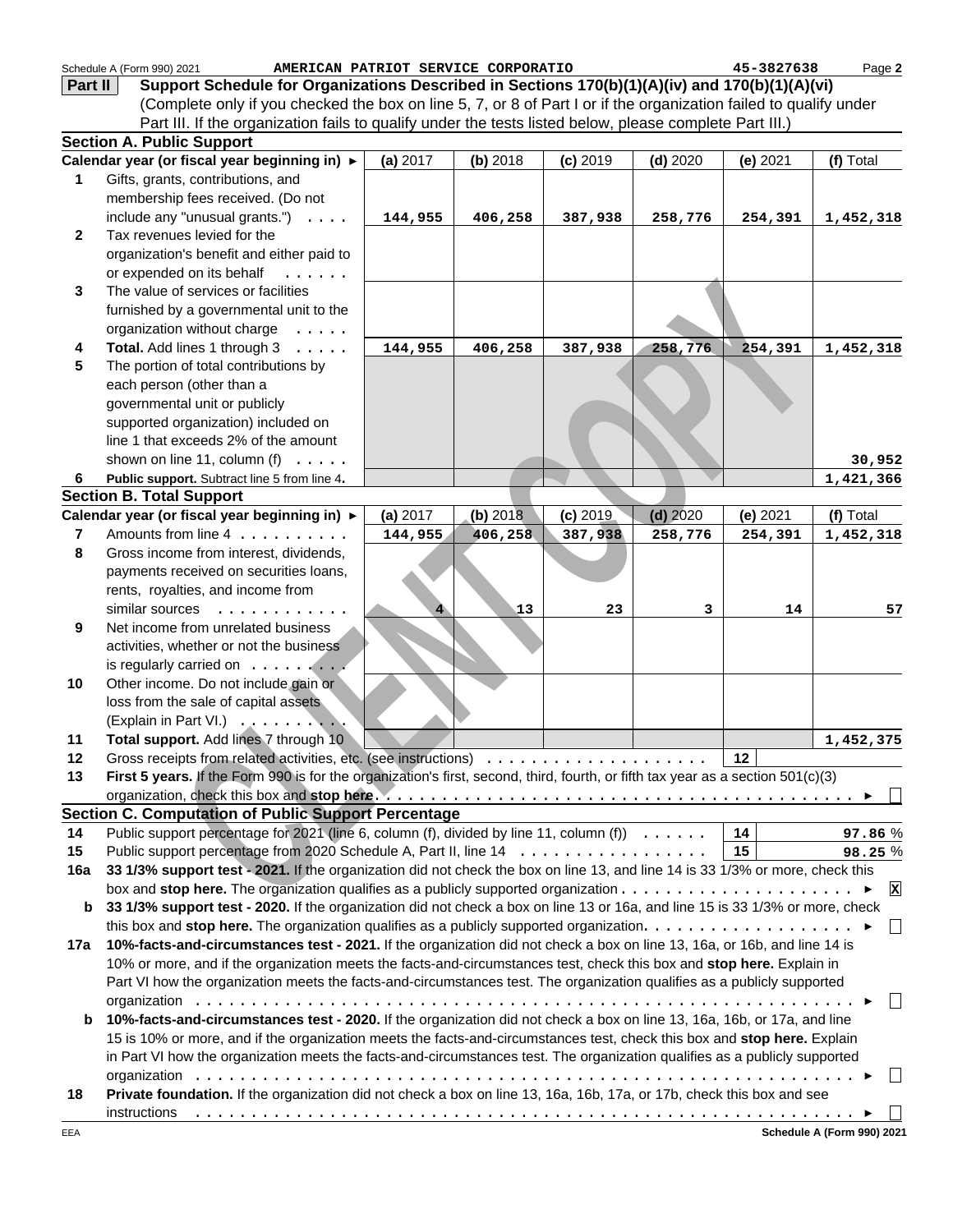|              | Schedule A (Form 990) 2021<br>AMERICAN PATRIOT SERVICE CORPORATIO                                                                                                                |          |          |            |            | 45-3827638 | Pag      |  |
|--------------|----------------------------------------------------------------------------------------------------------------------------------------------------------------------------------|----------|----------|------------|------------|------------|----------|--|
| Part III     | Support Schedule for Organizations Described in Section 509(a)(2)                                                                                                                |          |          |            |            |            |          |  |
|              | (Complete only if you checked the box on line 10 of Part I or if the organization failed to qualify under Part II.                                                               |          |          |            |            |            |          |  |
|              | If the organization fails to qualify under the tests listed below, please complete Part II.)                                                                                     |          |          |            |            |            |          |  |
|              | <b>Section A. Public Support</b>                                                                                                                                                 |          |          |            |            |            |          |  |
|              | Calendar year (or fiscal year beginning in) >                                                                                                                                    | (a) 2017 | (b) 2018 | $(c)$ 2019 | $(d)$ 2020 | (e) 2021   | (f) Tota |  |
| 1            | Gifts, grants, contributions, and membership fees                                                                                                                                |          |          |            |            |            |          |  |
|              | received. (Do not include any "unusual grants.").                                                                                                                                |          |          |            |            |            |          |  |
| $\mathbf{2}$ | Gross receipts from admissions, merchandise<br>sold or services performed, or facilities<br>fumished in any activity that is related to the<br>organization's tax-exempt purpose |          |          |            |            |            |          |  |
| 3            | Gross receipts from activities that are not an                                                                                                                                   |          |          |            |            |            |          |  |
|              | unrelated trade or business under section 513                                                                                                                                    |          |          |            |            |            |          |  |
| 4            | Tax revenues levied for the                                                                                                                                                      |          |          |            |            |            |          |  |
|              | organization's benefit and either paid to                                                                                                                                        |          |          |            |            |            |          |  |
|              | or expended on its behalf                                                                                                                                                        |          |          |            |            |            |          |  |
| 5            | The value of services or facilities                                                                                                                                              |          |          |            |            |            |          |  |
|              | furnished by a governmental unit to the                                                                                                                                          |          |          |            |            |            |          |  |
|              | organization without charge                                                                                                                                                      |          |          |            |            |            |          |  |
| 6            | Total. Add lines 1 through 5                                                                                                                                                     |          |          |            |            |            |          |  |
|              | 7a Amounts included on lines 1, 2, and 3                                                                                                                                         |          |          |            |            |            |          |  |
|              | received from disqualified persons .                                                                                                                                             |          |          |            |            |            |          |  |
| b            | Amounts included on lines 2 and 3                                                                                                                                                |          |          |            |            |            |          |  |
|              | received from other than disqualified                                                                                                                                            |          |          |            |            |            |          |  |
|              | persons that exceed the greater of \$5,000                                                                                                                                       |          |          |            |            |            |          |  |
|              | or 1% of the amount on line 13 for the year                                                                                                                                      |          |          |            |            |            |          |  |
| C            | Add lines 7a and 7b $\ldots \ldots$                                                                                                                                              |          |          |            |            |            |          |  |
| 8            | Public support. (Subtract line 7c from                                                                                                                                           |          |          |            |            |            |          |  |
|              | line 6.) $\ldots \ldots \ldots \ldots \ldots$                                                                                                                                    |          |          |            |            |            |          |  |
|              | <b>Section B. Total Support</b>                                                                                                                                                  |          |          |            |            |            |          |  |
|              | Calendar year (or fiscal year beginning in)                                                                                                                                      |          | (b) 2018 |            |            |            |          |  |
| 9            | Amounts from line 6                                                                                                                                                              | (a) 2017 |          | $(c)$ 2019 | $(d)$ 2020 | (e) 2021   | (f) Tota |  |
|              |                                                                                                                                                                                  |          |          |            |            |            |          |  |
| 10a          | Gross income from interest, dividends,                                                                                                                                           |          |          |            |            |            |          |  |
|              | payments received on securities loans, rents,                                                                                                                                    |          |          |            |            |            |          |  |
|              | royalties, and income from similar sources                                                                                                                                       |          |          |            |            |            |          |  |
| b            | Unrelated business taxable income (less                                                                                                                                          |          |          |            |            |            |          |  |
|              | section 511 taxes) from businesses                                                                                                                                               |          |          |            |            |            |          |  |
|              | acquired after June 30, 1975                                                                                                                                                     |          |          |            |            |            |          |  |
| c            | Add lines 10a and 10b $\ldots$ , $\ldots$                                                                                                                                        |          |          |            |            |            |          |  |
| 11           | Net income from unrelated business                                                                                                                                               |          |          |            |            |            |          |  |
|              | activities not included on line 10b, whether                                                                                                                                     |          |          |            |            |            |          |  |
|              | or not the business is regularly carried on                                                                                                                                      |          |          |            |            |            |          |  |
| 12           | Other income. Do not include gain or                                                                                                                                             |          |          |            |            |            |          |  |
|              | loss from the sale of capital assets                                                                                                                                             |          |          |            |            |            |          |  |
|              | (Explain in Part VI.)                                                                                                                                                            |          |          |            |            |            |          |  |
| 13           | Total support. (Add lines 9, 10c, 11,                                                                                                                                            |          |          |            |            |            |          |  |
|              | and 12.) $\ldots \ldots \ldots \ldots \ldots$                                                                                                                                    |          |          |            |            |            |          |  |
| 14           |                                                                                                                                                                                  |          |          |            |            |            |          |  |
|              | First 5 years. If the Form 990 is for the organization's first, second, third, fourth, or fifth tax year as a section 501(c)(3)<br>organization, check this box and stop here    |          |          |            |            |            |          |  |
|              |                                                                                                                                                                                  |          |          |            |            |            |          |  |

#### **13** loss from the sale of capital assets (Explain in Part VI.) . . . . . . . . . . **Total support.** (Add lines 9, 10c, 11, and 12.) . . . . . . . . . . . . . . . .

| 14 First 5 years. If the Form 990 is for the organization's first, second, third, fourth, or fifth tax year as a section 501(c)(3)      |  |  |  |      |  |
|-----------------------------------------------------------------------------------------------------------------------------------------|--|--|--|------|--|
| organization, check this box and stop here $\ldots \ldots \ldots \ldots \ldots \ldots \ldots \ldots \ldots \ldots \ldots \ldots \vdots$ |  |  |  |      |  |
| <b>Section C. Computation of Public Support Percentage</b>                                                                              |  |  |  |      |  |
| 15 Public support percentage for 2021 (line 8, column (f), divided by line 13, column (f) $\ldots \ldots$   15                          |  |  |  | $\%$ |  |

#### **16** Public support percentage from 2020 Schedule A, Part III, line 15  $\ldots \ldots \ldots \ldots \ldots$  16 **17** Investment income percentage for 2021 (line 10c, column (f), divided by line 13, column (f))  $\dots$  17 **Section D. Computation of Investment Income Percentage** ................. ...

18 Investment income percentage from 2020 Schedule A, Part III, line 17  $\dots\dots\dots\dots\dots$  | 18

**19a 33 1/3% support tests - 2021.** If the organization did not check the box on line 14, and line 15 is more than 33 1/3%, and line 17 is not more than 33 1/3%, check this box and **stop here.** The organization qualifies as a publicly supported organization

**b 20** Private foundation. If the organization did not check a box on line 14, 19a, or 19b, check this box and see instructions . . **33 1/3% support tests - 2020.** If the organization did not check a box on line 14 or line 19a, and line 16 is more than 33 1/3%, and line 18 is not more than 33 1/3%, check this box and stop here. The organization qualifies as a publicly supported organization . . . . .

Page **3**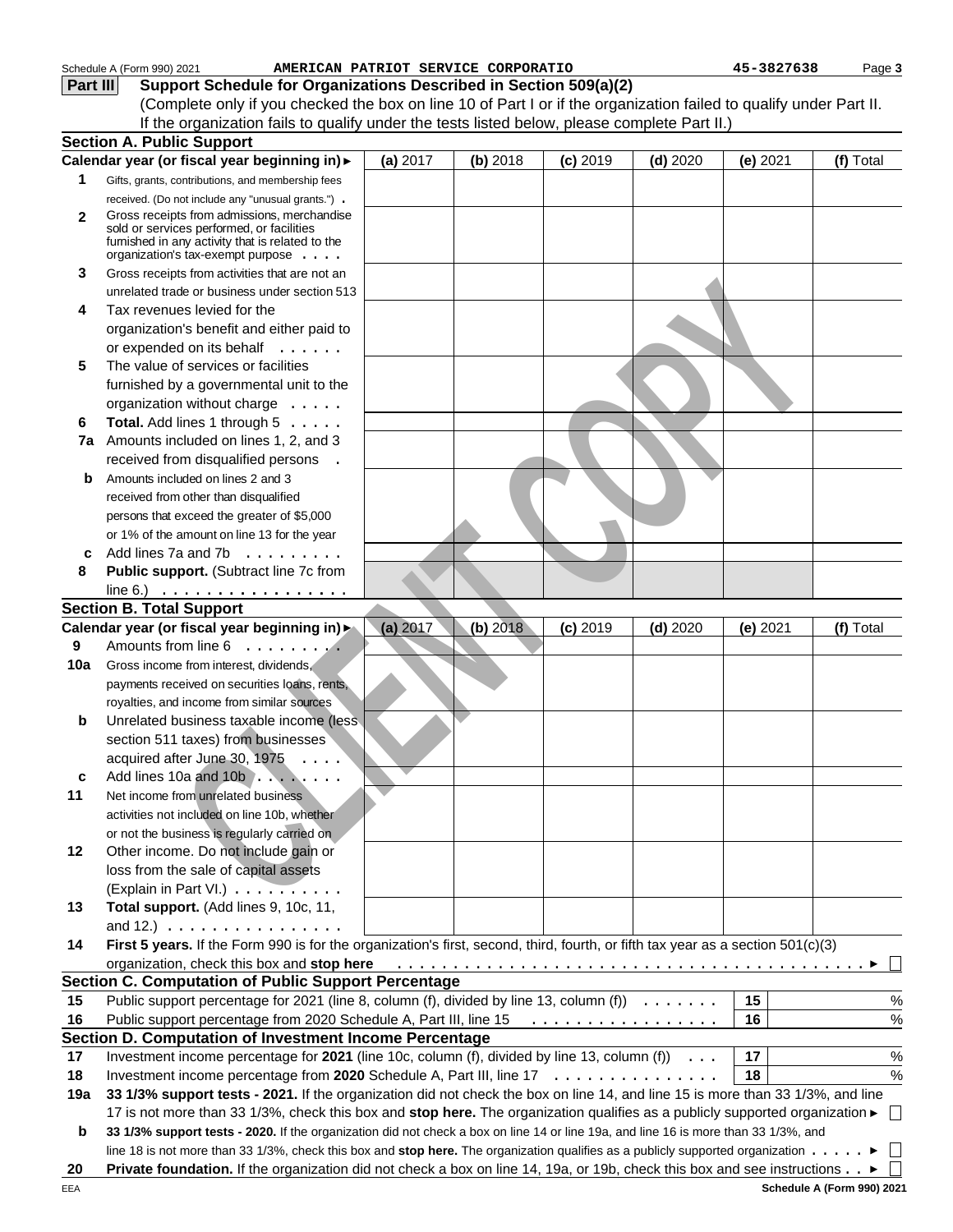Page **4**

**Yes No**

**1**

**2**

**3a**

**3b**

**3c**

**4a**

**4b**

**4c**

**5a**

**5b**

**6**

**7**

**8**

**9a**

**9b**

**9c**

**10a**

**10b**

#### Color coording to the Car make the Consumer neutral wind the transformation of the consumer and the consumer and the consumer and the consumer and the consumer and the consumer and the consumer and the consumer and the con Schedule A (Form 990) 2021 **1 2 3a b c 4a b c** Did the organization support any foreign supported organization that does not have an IRS determination **5a b** Type I or Type II only. Was any added or substituted supported organization part of a class already **c 5c Substitutions only.** Was the substitution the result of an event beyond the organization's control? **6 7 8 9a b c** Are all of the organization's supported organizations listed by name in the organization's governing documents? If "No," describe in **Part VI** how the supported organizations are designated. If designated by class or purpose, describe the designation. If historic and continuing relationship, explain. Did the organization have any supported organization that does not have an IRS determination of status under section 509(a)(1) or (2)? If "Yes," explain in **Part VI** how the organization determined that the supported organization was described in section 509(a)(1) or (2). Did the organization have a supported organization described in section  $501(c)(4)$ , (5), or (6)? If "Yes," answer lines 3b and 3c below. Did the organization confirm that each supported organization qualified under section 501(c)(4), (5), or (6) and satisfied the public support tests under section 509(a)(2)? If "Yes," describe in **Part VI** when and how the organization made the determination. Did the organization ensure that all support to such organizations was used exclusively for section  $170(c)(2)(B)$ purposes? If "Yes," explain in **Part VI** what controls the organization put in place to ensure such use. Was any supported organization not organized in the United States ("foreign supported organization")? If "Yes," and if you checked 12a or 12b in Part I, answer lines 4b and 4c below. Did the organization have ultimate control and discretion in deciding whether to make grants to the foreign supported organization? If "Yes," describe in **Part VI** how the organization had such control and discretion despite being controlled or supervised by or in connection with its supported organizations. under sections 501(c)(3) and 509(a)(1) or (2)? If "Yes," explain in **Part VI** what controls the organization used to ensure that all support to the foreign supported organization was used exclusively for section 170(c)(2)(B) purposes. Did the organization add, substitute, or remove any supported organizations during the tax year? If "Yes," answer lines 5b and 5c below (if applicable). Also, provide detail in **Part VI**, including (i) the names and EIN numbers of the supported organizations added, substituted, or removed; (ii) the reasons for each such action; (iii) the authority under the organization's organizing document authorizing such action; and (iv) how the action was accomplished (such as by amendment to the organizing document). designated in the organization's organizing document? Did the organization provide support (whether in the form of grants or the provision of services or facilities) to anyone other than (i) its supported organizations, (ii) individuals that are part of the charitable class benefited by one or more of its supported organizations, or (iii) other supporting organizations that also support or benefit one or more of the filing organization's supported organizations? If "Yes," provide detail in **Part VI.** Did the organization provide a grant, loan, compensation, or other similar payment to a substantial contributor (as defined in section 4958(c)(3)(C)), a family member of a substantial contributor, or a 35% controlled entity with regard to a substantial contributor? If "Yes," complete Part I of Schedule L (Form 990). Did the organization make a loan to a disqualified person (as defined in section 4958) not described on line 7? If "Yes," complete Part I of Schedule L (Form 990). Was the organization controlled directly or indirectly at any time during the tax year by one or more disqualified persons, as defined in section 4946 (other than foundation managers and organizations described in section 509(a)(1) or (2))? If "Yes," provide detail in **Part VI**. Did one or more disqualified persons (as defined on line 9a) hold a controlling interest in any entity in which the supporting organization had an interest? If "Yes," provide detail in **Part VI**. Did a disqualified person (as defined on line 9a) have an ownership interest in, or derive any personal benefit **Part IV Supporting Organizations Section A. All Supporting Organizations** (Complete only if you checked a box in line 12 on Part I. If you checked box 12a, Part I, complete Sections A and B. If you checked box 12b, Part I, complete Sections A and C. If you checked box 12c, Part I, complete Sections A, D, and E. If you checked box 12d, Part I, complete Sections A and D, and complete Part V.) **AMERICAN PATRIOT SERVICE CORPORATIO 45-3827638**

- **10a** Was the organization subject to the excess business holdings rules of section 4943 because of section from, assets in which the supporting organization also had an interest? If "Yes," provide detail in **Part VI**.
- 4943(f) (regarding certain Type II supporting organizations, and all Type III non-functionally integrated supporting organizations)? If "Yes," answer 10b below.
- **b** Did the organization have any excess business holdings in the tax year? (Use Schedule C, Form 4720, to determine whether the organization had excess business holdings.)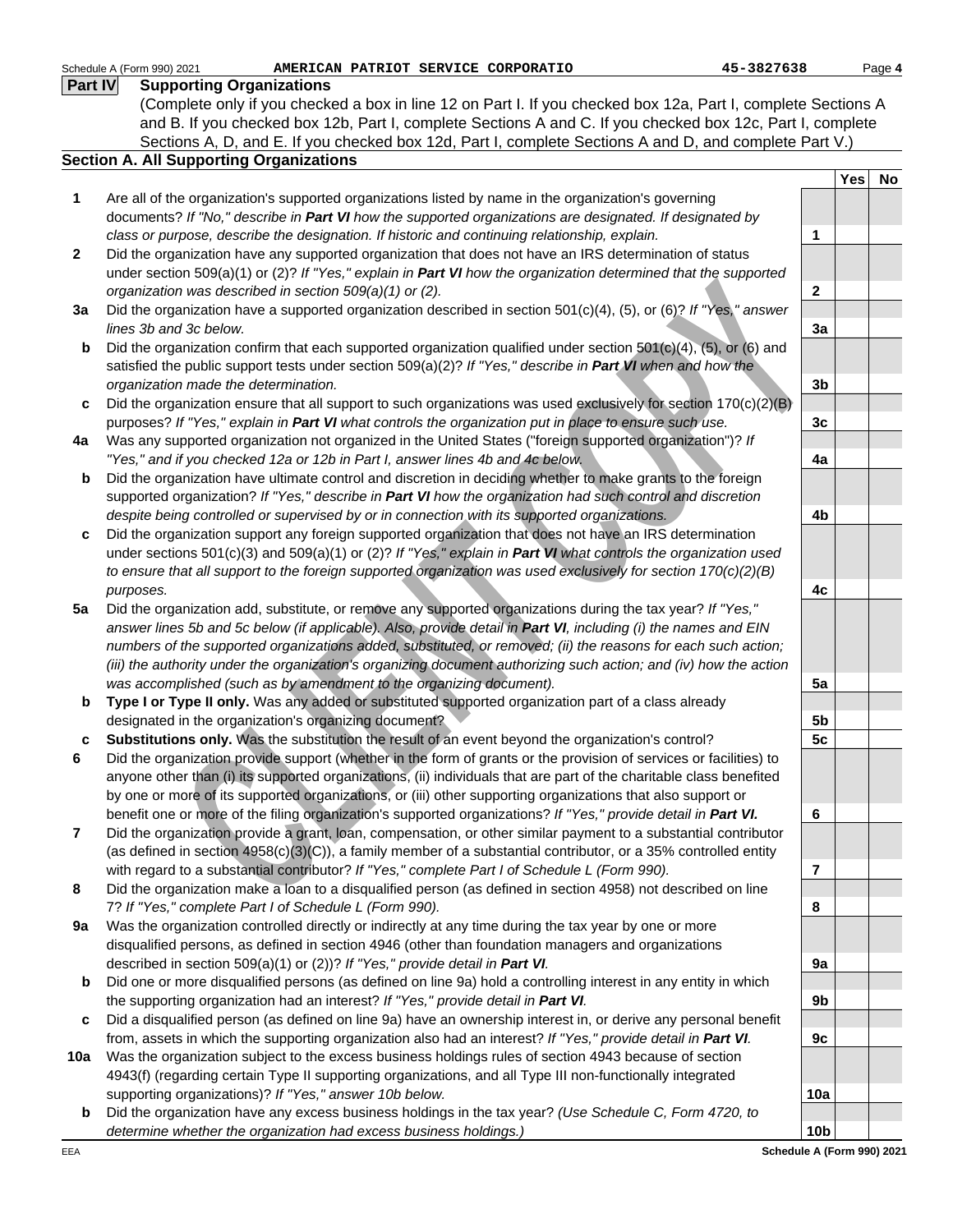|                | Schedule A (Form 990) 2021<br>AMERICAN PATRIOT SERVICE CORPORATIO                                              | 45-3827638      |     | Page 5 |
|----------------|----------------------------------------------------------------------------------------------------------------|-----------------|-----|--------|
| <b>Part IV</b> | <b>Supporting Organizations (continued)</b>                                                                    |                 |     |        |
|                |                                                                                                                |                 | Yes | No     |
| 11             | Has the organization accepted a gift or contribution from any of the following persons?                        |                 |     |        |
| a              | A person who directly or indirectly controls, either alone or together with persons described in lines 11b and |                 |     |        |
|                | 11c below, the governing body of a supported organization?                                                     | 11a             |     |        |
|                | <b>b</b> A family member of a person described in line 11a above?                                              | 11 <sub>b</sub> |     |        |
| C              | A 35% controlled entity of a person described in 11a or 11b above? If "Yes" to line 11a, 11b, or 11c,          |                 |     |        |
|                | provide detail in <b>Part VI.</b>                                                                              | 11c             |     |        |
|                | <b>Section B. Type I Supporting Organizations</b>                                                              |                 |     |        |
|                |                                                                                                                |                 | Yes |        |

- **1 2** Did the governing body, members of the governing body, officers acting in their official capacity, or membership of one or more supported organizations have the power to regularly appoint or elect at least a majority of the organization's officers, directors, or trustees at all times during the tax year? If "No," describe in **Part VI** how the supported organization(s) effectively operated, supervised, or controlled the organization's activities. If the organization had more than one supported organization, describe how the powers to appoint and/or remove officers, directors, or trustees were allocated among the supported organizations and what conditions or restrictions, if any, applied to such powers during the tax year.
- Did the organization operate for the benefit of any supported organization other than the supported organization(s) that operated, supervised, or controlled the supporting organization? If "Yes," explain in **Part VI** how providing such benefit carried out the purposes of the supported organization(s) that operated, supervised, or controlled the supporting organization.

#### **Section C. Type II Supporting Organizations**

#### **Section D. All Type III Supporting Organizations**

|              | Did the governing body, members of the governing body, onicers acting in their onicial capacity, or membership of one or<br>more supported organizations have the power to regularly appoint or elect at least a majority of the organization's officers, |              |            |           |
|--------------|-----------------------------------------------------------------------------------------------------------------------------------------------------------------------------------------------------------------------------------------------------------|--------------|------------|-----------|
|              | directors, or trustees at all times during the tax year? If "No," describe in Part VI how the supported organization(s)                                                                                                                                   |              |            |           |
|              | effectively operated, supervised, or controlled the organization's activities. If the organization had more than one supported                                                                                                                            |              |            |           |
|              | organization, describe how the powers to appoint and/or remove officers, directors, or trustees were allocated among the                                                                                                                                  |              |            |           |
|              | supported organizations and what conditions or restrictions, if any, applied to such powers during the tax year.                                                                                                                                          | 1            |            |           |
| $\mathbf{2}$ | Did the organization operate for the benefit of any supported organization other than the supported                                                                                                                                                       |              |            |           |
|              | organization(s) that operated, supervised, or controlled the supporting organization? If "Yes," explain in Part                                                                                                                                           |              |            |           |
|              | VI how providing such benefit carried out the purposes of the supported organization(s) that operated,                                                                                                                                                    |              |            |           |
|              | supervised, or controlled the supporting organization.                                                                                                                                                                                                    | $\mathbf 2$  |            |           |
|              | ection C. Type II Supporting Organizations                                                                                                                                                                                                                |              |            |           |
|              |                                                                                                                                                                                                                                                           |              | Yes        | No        |
| 1            | Were a majority of the organization's directors or trustees during the tax year also a majority of the directors                                                                                                                                          |              |            |           |
|              | or trustees of each of the organization's supported organization(s)? If "No," describe in Part VI how control                                                                                                                                             |              |            |           |
|              | or management of the supporting organization was vested in the same persons that controlled or managed                                                                                                                                                    |              |            |           |
|              | the supported organization(s).                                                                                                                                                                                                                            | 1            |            |           |
|              | ection D. All Type III Supporting Organizations                                                                                                                                                                                                           |              | <b>Yes</b> |           |
| 1            | Did the organization provide to each of its supported organizations, by the last day of the fifth month of the                                                                                                                                            |              |            | No        |
|              | organization's tax year, (i) a written notice describing the type and amount of support provided during the prior tax                                                                                                                                     |              |            |           |
|              | year, (ii) a copy of the Form 990 that was most recently filed as of the date of notification, and (iii) copies of the                                                                                                                                    |              |            |           |
|              | organization's governing documents in effect on the date of notification, to the extent not previously provided?                                                                                                                                          | 1            |            |           |
| $\mathbf{2}$ | Were any of the organization's officers, directors, or trustees either (i) appointed or elected by the supported                                                                                                                                          |              |            |           |
|              | organization(s) or (ii) serving on the governing body of a supported organization? If "No," explain in Part VI how                                                                                                                                        |              |            |           |
|              | the organization maintained a close and continuous working relationship with the supported organization(s).                                                                                                                                               | $\mathbf{2}$ |            |           |
| 3            | By reason of the relationship described in line 2, above, did the organization's supported organizations have                                                                                                                                             |              |            |           |
|              | a significant voice in the organization's investment policies and in directing the use of the organization's                                                                                                                                              |              |            |           |
|              | income or assets at all times during the tax year? If "Yes," describe in Part VI the role the organization's                                                                                                                                              |              |            |           |
|              | supported organizations played in this regard.                                                                                                                                                                                                            | 3            |            |           |
|              | ection E. Type III Functionally Integrated Supporting Organizations                                                                                                                                                                                       |              |            |           |
| 1            | Check the box next to the method that the organization used to satisfy the Integral Part Test during the year (see instructions).                                                                                                                         |              |            |           |
| a            | $\Box$ The organization satisfied the Activities Test. Complete line 2 below.                                                                                                                                                                             |              |            |           |
| b            | $\Box$ The organization is the parent of each of its supported organizations. Complete line 3 below.                                                                                                                                                      |              |            |           |
| c            | The organization supported a governmental entity. Describe in Part VI how you supported a government entity (see instructions).                                                                                                                           |              |            |           |
| 2            | Activities Test. Answer lines 2a and 2b below.                                                                                                                                                                                                            |              | Yes        | <b>No</b> |
| a            | Did substantially all of the organization's activities during the tax year directly further the exempt purposes of                                                                                                                                        |              |            |           |
|              | the supported organization(s) to which the organization was responsive? If "Yes," then in Part VI identify                                                                                                                                                |              |            |           |
|              | those supported organizations and explain how these activities directly furthered their exempt purposes,                                                                                                                                                  |              |            |           |
|              | how the organization was responsive to those supported organizations, and how the organization determined                                                                                                                                                 |              |            |           |
|              | that these activities constituted substantially all of its activities.                                                                                                                                                                                    | 2a           |            |           |
|              |                                                                                                                                                                                                                                                           |              |            |           |

#### **Section E. Type III Functionally Integrated Supporting Organizations**

- **1** Check the box next to the method that the organization used to satisfy the Integral Part Test during the year **(see instructions)**.
- **a** The organization satisfied the Activities Test. Complete **line 2** below.
- **b** The organization is the parent of each of its supported organizations. Complete **line 3** below.
- **c** The organization supported a governmental entity. Describe in **Part VI** how you supported a government entity (see instructions).
- **2 Yes No** Activities Test. **Answer lines 2a and 2b below.**
- **a** Did substantially all of the organization's activities during the tax year directly further the exempt purposes of the supported organization(s) to which the organization was responsive? If "Yes," then in **Part VI identify those supported organizations and explain** how these activities directly furthered their exempt purposes, how the organization was responsive to those supported organizations, and how the organization determined that these activities constituted substantially all of its activities.
- **b** Did the activities described on line 2a, above, constitute activities that, but for the organization's involvement, one or more of the organization's supported organization(s) would have been engaged in? If "Yes," explain in **Part VI** the reasons for the organization's position that its supported organization(s) would have engaged in these activities but for the organization's involvement.
- **3** Parent of Supported Organizations. **Answer lines 3a and 3b below.**
- **a** Did the organization have the power to regularly appoint or elect a majority of the officers, directors, or trustees of each of the supported organizations? If "Yes" or "No," provide details in **Part VI.**
- **b** Did the organization exercise a substantial degree of direction over the policies, programs, and activities of each of its supported organizations? If "Yes," describe in **Part VI** the role played by the organization in this regard.

**Schedule A (Form 990) 2021**

**2b**

**3a**

**3b**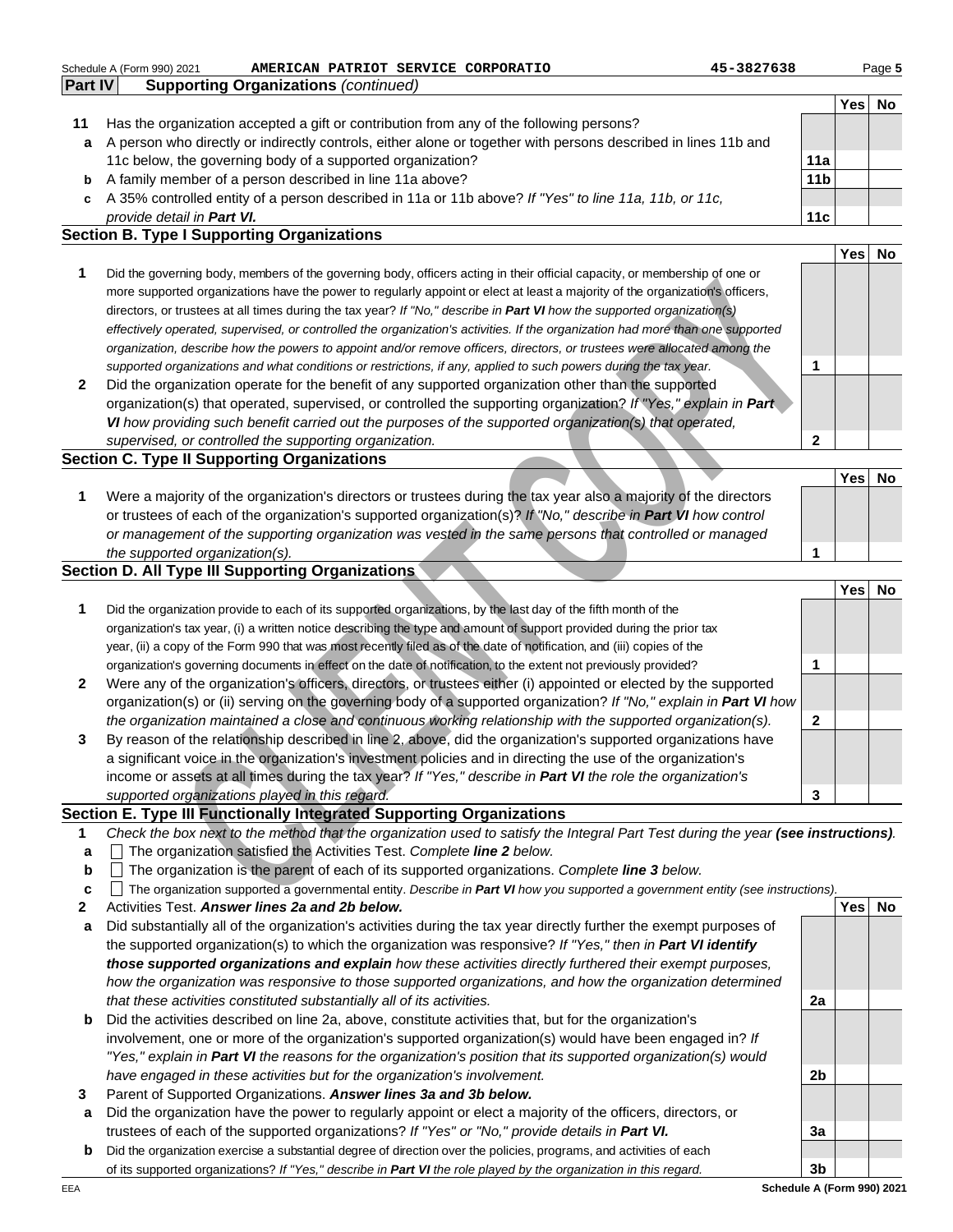|                         | Schedule A (Form 990) 2021<br>AMERICAN PATRIOT SERVICE CORPORATIO                                                                                   |                         | 45-3827638     | Page 6                         |
|-------------------------|-----------------------------------------------------------------------------------------------------------------------------------------------------|-------------------------|----------------|--------------------------------|
| Part V                  | Type III Non-Functionally Integrated 509(a)(3) Supporting Organizations                                                                             |                         |                |                                |
| 1                       | Check here if the organization satisfied the Integral Part Test as a qualifying trust on Nov. 20, 1970 (explain in Part VI). See                    |                         |                |                                |
|                         | instructions. All other Type III non-functionally integrated supporting organizations must complete Sections A through E.                           |                         |                |                                |
|                         | <b>Section A - Adjusted Net Income</b>                                                                                                              |                         | (A) Prior Year | (B) Current Year               |
|                         |                                                                                                                                                     |                         |                | (optional)                     |
| 1                       | Net short-term capital gain                                                                                                                         | 1                       |                |                                |
| $\mathbf{2}$            | Recoveries of prior-year distributions                                                                                                              | $\overline{\mathbf{2}}$ |                |                                |
| 3                       | Other gross income (see instructions)                                                                                                               | 3                       |                |                                |
| 4                       | Add lines 1 through 3.                                                                                                                              | 4                       |                |                                |
| 5                       | Depreciation and depletion                                                                                                                          | 5                       |                |                                |
| 6                       | Portion of operating expenses paid or incurred for production or collection                                                                         |                         |                |                                |
|                         | of gross income or for management, conservation, or maintenance of                                                                                  |                         |                |                                |
|                         | property held for production of income (see instructions)                                                                                           | 6                       |                |                                |
| 7                       | Other expenses (see instructions)                                                                                                                   | $\overline{7}$          |                |                                |
| 8                       | Adjusted Net Income (subtract lines 5, 6, and 7 from line 4)                                                                                        | 8                       |                |                                |
|                         | <b>Section B - Minimum Asset Amount</b>                                                                                                             |                         | (A) Prior Year | (B) Current Year<br>(optional) |
| 1                       | Aggregate fair market value of all non-exempt-use assets (see                                                                                       |                         |                |                                |
|                         | instructions for short tax year or assets held for part of year):                                                                                   |                         |                |                                |
|                         | a Average monthly value of securities                                                                                                               | 1a                      |                |                                |
|                         | <b>b</b> Average monthly cash balances                                                                                                              | 1 <sub>b</sub>          |                |                                |
|                         | c Fair market value of other non-exempt-use assets                                                                                                  | 1 <sub>c</sub>          |                |                                |
|                         | d Total (add lines 1a, 1b, and 1c)                                                                                                                  | 1d                      |                |                                |
|                         | e Discount claimed for blockage or other factors                                                                                                    |                         |                |                                |
|                         | (explain in detail in Part VI):                                                                                                                     |                         |                |                                |
| $\mathbf{2}$            | Acquisition indebtedness applicable to non-exempt-use assets                                                                                        | $\mathbf{2}$            |                |                                |
| 3                       | Subtract line 2 from line 1d.                                                                                                                       | $\overline{\mathbf{3}}$ |                |                                |
| 4                       | Cash deemed held for exempt use. Enter 0.015 of line 3 (for greater amount,                                                                         |                         |                |                                |
|                         | see instructions).                                                                                                                                  | 4                       |                |                                |
| 5                       | Net value of non-exempt-use assets (subtract line 4 from line 3)                                                                                    | 5                       |                |                                |
| 6                       | Multiply line 5 by 0.035.                                                                                                                           | 6                       |                |                                |
| $\overline{\mathbf{r}}$ | Recoveries of prior-year distributions                                                                                                              | $\overline{7}$          |                |                                |
| 8                       | Minimum Asset Amount (add line 7 to line 6)                                                                                                         | 8                       |                |                                |
|                         | <b>Section C - Distributable Amount</b>                                                                                                             |                         |                | <b>Current Year</b>            |
| 1                       | Adjusted net income for prior year (from Section A, line 8, column A)                                                                               | 1                       |                |                                |
| 2                       | Enter 0.85 of line 1.                                                                                                                               | $\mathbf{2}$            |                |                                |
| 3                       | Minimum asset amount for prior year (from Section B, line 8, column A)                                                                              | 3                       |                |                                |
| 4                       | Enter greater of line 2 or line 3.                                                                                                                  | 4                       |                |                                |
| 5                       | Income tax imposed in prior year                                                                                                                    | 5                       |                |                                |
| 6                       | Distributable Amount. Subtract line 5 from line 4, unless subject to                                                                                |                         |                |                                |
|                         | emergency temporary reduction (see instructions).                                                                                                   | 6                       |                |                                |
| $\overline{\mathbf{r}}$ | Check here if the current year is the organization's first as a non-functionally integrated Type III supporting organization<br>(see instructions). |                         |                |                                |
| EEA                     |                                                                                                                                                     |                         |                | Schedule A (Form 990) 2021     |
|                         |                                                                                                                                                     |                         |                |                                |
|                         |                                                                                                                                                     |                         |                |                                |
|                         |                                                                                                                                                     |                         |                |                                |
|                         |                                                                                                                                                     |                         |                |                                |
|                         |                                                                                                                                                     |                         |                |                                |
|                         |                                                                                                                                                     |                         |                |                                |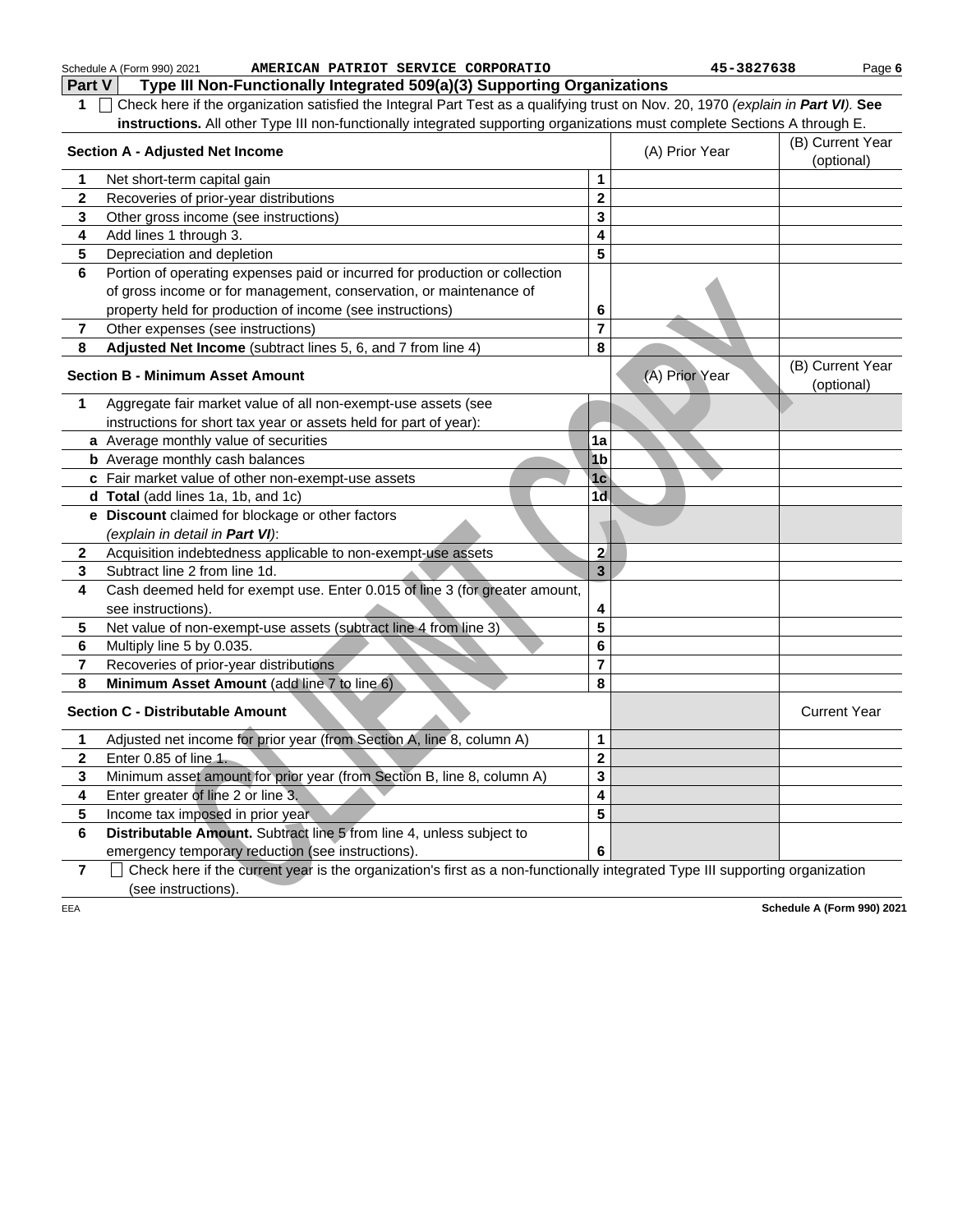|              | Schedule A (Form 990) 2021<br>AMERICAN PATRIOT SERVICE CORPORATIO                          |                             | 45-3827638                | Page 7                     |
|--------------|--------------------------------------------------------------------------------------------|-----------------------------|---------------------------|----------------------------|
| Part V       | Type III Non-Functionally Integrated 509(a)(3) Supporting Organizations (continued)        |                             |                           |                            |
|              | <b>Section D - Distributions</b>                                                           |                             |                           | <b>Current Year</b>        |
| 1            | Amounts paid to supported organizations to accomplish exempt purposes                      |                             | 1                         |                            |
| $\mathbf{2}$ | Amounts paid to perform activity that directly furthers exempt purposes of supported       |                             |                           |                            |
|              | organizations, in excess of income from activity                                           |                             | $\mathbf 2$               |                            |
| 3            | Administrative expenses paid to accomplish exempt purposes of supported organizations      |                             | 3                         |                            |
| 4            | Amounts paid to acquire exempt-use assets                                                  |                             | 4                         |                            |
| 5            | Qualified set-aside amounts (prior IRS approval required) - provide details in Part VI)    |                             | 5                         |                            |
| 6            | Other distributions (describe in Part VI). See instructions.                               |                             | 6                         |                            |
| 7            | Total annual distributions. Add lines 1 through 6.                                         |                             | 7                         |                            |
| 8            | Distributions to attentive supported organizations to which the organization is responsive |                             |                           |                            |
|              | (provide details in Part VI). See instructions.                                            |                             | 8                         |                            |
| 9            | Distributable amount for 2021 from Section C, line 6                                       |                             | 9                         |                            |
| 10           | Line 8 amount divided by line 9 amount                                                     |                             | 10                        |                            |
|              |                                                                                            | (i)                         | (ii)                      | (iii)                      |
|              | <b>Section E - Distribution Allocations (see instructions)</b>                             | <b>Excess Distributions</b> | <b>Underdistributions</b> | <b>Distributable</b>       |
| 1            | Distributable amount for 2021 from Section C, line 6                                       |                             | <b>Pre-2021</b>           | <b>Amount for 2021</b>     |
| $\mathbf{2}$ | Underdistributions, if any, for years prior to 2021                                        |                             |                           |                            |
|              | (reasonable cause required - explain in Part VI). See                                      |                             |                           |                            |
|              | instructions.                                                                              |                             |                           |                            |
| 3            | Excess distributions carryover, if any, to 2021                                            |                             |                           |                            |
| a            | From 2016                                                                                  |                             |                           |                            |
| b            | $\mathcal{L}$ , and $\mathcal{L}$ , and $\mathcal{L}$ , and $\mathcal{L}$<br>From 2017     |                             |                           |                            |
| c            | .<br>From 2018                                                                             |                             |                           |                            |
| d            | .<br>From 2019                                                                             |                             |                           |                            |
| е            | .<br>From 2020<br>.                                                                        |                             |                           |                            |
| f            | Total of lines 3a through 3e                                                               |                             |                           |                            |
| g            | Applied to underdistributions of prior years                                               |                             |                           |                            |
| h.           | Applied to 2021 distributable amount                                                       |                             |                           |                            |
| j.           | Carryover from 2016 not applied (see instructions)                                         |                             |                           |                            |
|              | Remainder. Subtract lines 3g, 3h, and 3i from line 3f.                                     |                             |                           |                            |
| 4            | Distributions for 2021 from                                                                |                             |                           |                            |
|              | Section D, line 7:<br>$\mathbf{E}$                                                         |                             |                           |                            |
|              | a Applied to underdistributions of prior years                                             |                             |                           |                            |
|              | <b>b</b> Applied to 2021 distributable amount                                              |                             |                           |                            |
| c            | Remainder, Subtract lines 4a and 4b from line 4.                                           |                             |                           |                            |
| 5            | Remaining underdistributions for years prior to 2021, if                                   |                             |                           |                            |
|              | any. Subtract lines 3g and 4a from line 2. For result                                      |                             |                           |                            |
|              | greater than zero, explain in Part VI. See instructions.                                   |                             |                           |                            |
| 6            | Remaining underdistributions for 2021. Subtract lines 3h                                   |                             |                           |                            |
|              | and 4b from line 1. For result greater than zero, explain in                               |                             |                           |                            |
|              | <b>Part VI.</b> See instructions.                                                          |                             |                           |                            |
| 7            | Excess distributions carryover to 2022. Add lines 3j                                       |                             |                           |                            |
|              | and 4c.                                                                                    |                             |                           |                            |
| 8            | Breakdown of line 7:                                                                       |                             |                           |                            |
| a            | Excess from 2017<br>.                                                                      |                             |                           |                            |
| b            | Excess from 2018<br>$\cdots$ .                                                             |                             |                           |                            |
| c            | Excess from 2019<br>$\cdots$                                                               |                             |                           |                            |
| d            | Excess from 2020<br>.                                                                      |                             |                           |                            |
| е            | Excess from 2021<br>.                                                                      |                             |                           |                            |
| EEA          |                                                                                            |                             |                           | Schedule A (Form 990) 2021 |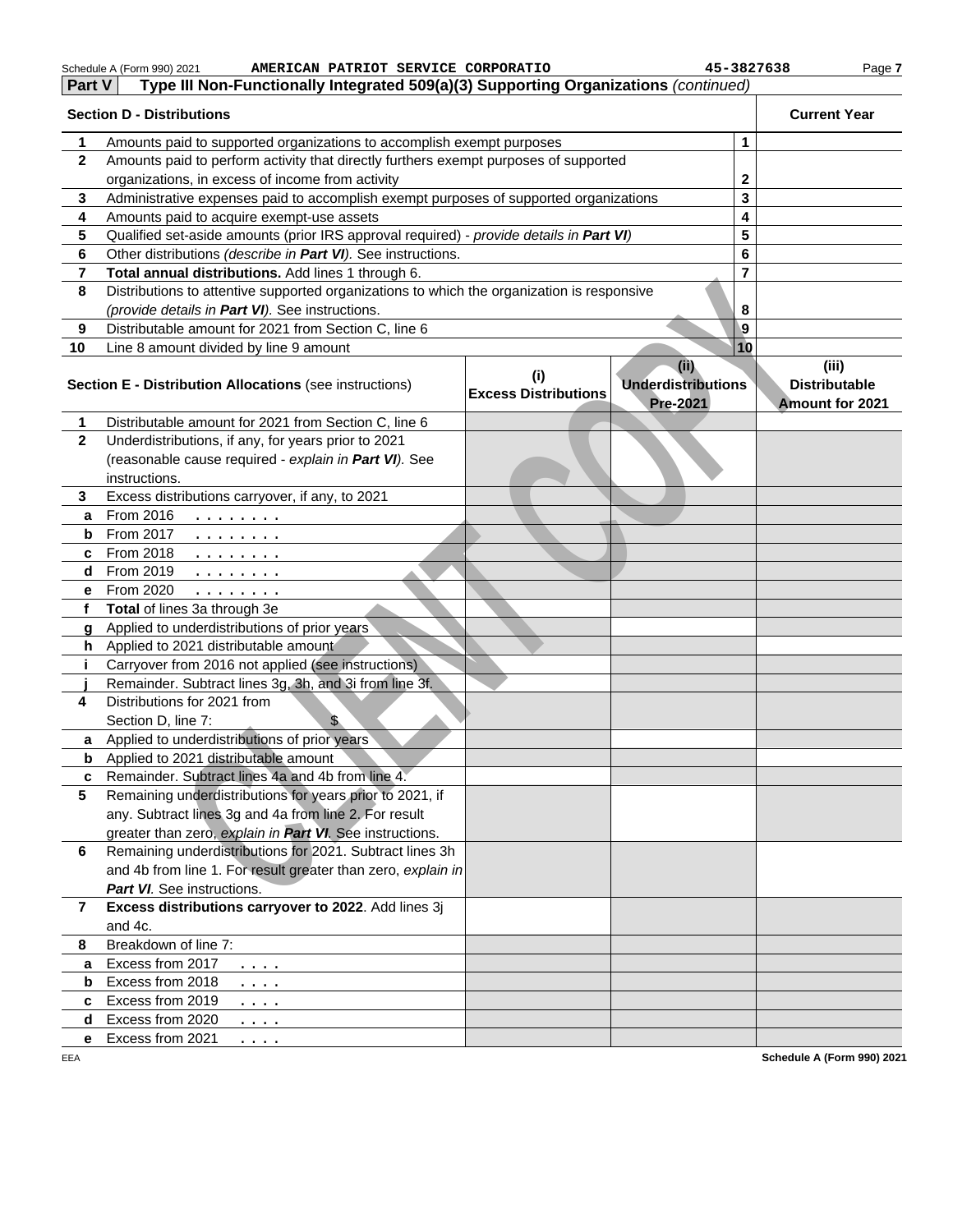|         | Schedule A (Form 990) 2021<br>Page 8                                                                                                                                                                                                                                                                                                                                                                                                                                                      |
|---------|-------------------------------------------------------------------------------------------------------------------------------------------------------------------------------------------------------------------------------------------------------------------------------------------------------------------------------------------------------------------------------------------------------------------------------------------------------------------------------------------|
| Part VI | Supplemental Information. Provide the explanations required by Part II, line 10; Part II, line 17a or 17b; Part<br>III, line 12; Part IV, Section A, lines 1, 2, 3b, 3c, 4b, 4c, 5a, 6, 9a, 9b, 9c, 11a, 11b, and 11c; Part IV, Section<br>B, lines 1 and 2; Part IV, Section C, line 1; Part IV, Section D, lines 2 and 3; Part IV, Section E, lines 1c, 2a, 2b,<br>3a, and 3b; Part V, line 1; Part V, Section B, line 1e; Part V, Section D, lines 5, 6, and 8; and Part V, Section E, |
|         | lines 2, 5, and 6. Also complete this part for any additional information. (See instructions.)                                                                                                                                                                                                                                                                                                                                                                                            |
|         |                                                                                                                                                                                                                                                                                                                                                                                                                                                                                           |
|         |                                                                                                                                                                                                                                                                                                                                                                                                                                                                                           |
|         |                                                                                                                                                                                                                                                                                                                                                                                                                                                                                           |
|         |                                                                                                                                                                                                                                                                                                                                                                                                                                                                                           |
|         |                                                                                                                                                                                                                                                                                                                                                                                                                                                                                           |
|         |                                                                                                                                                                                                                                                                                                                                                                                                                                                                                           |
|         |                                                                                                                                                                                                                                                                                                                                                                                                                                                                                           |
|         |                                                                                                                                                                                                                                                                                                                                                                                                                                                                                           |
|         |                                                                                                                                                                                                                                                                                                                                                                                                                                                                                           |
|         |                                                                                                                                                                                                                                                                                                                                                                                                                                                                                           |
|         |                                                                                                                                                                                                                                                                                                                                                                                                                                                                                           |
|         |                                                                                                                                                                                                                                                                                                                                                                                                                                                                                           |
|         |                                                                                                                                                                                                                                                                                                                                                                                                                                                                                           |
|         |                                                                                                                                                                                                                                                                                                                                                                                                                                                                                           |
|         |                                                                                                                                                                                                                                                                                                                                                                                                                                                                                           |
|         |                                                                                                                                                                                                                                                                                                                                                                                                                                                                                           |
|         |                                                                                                                                                                                                                                                                                                                                                                                                                                                                                           |
|         |                                                                                                                                                                                                                                                                                                                                                                                                                                                                                           |
|         |                                                                                                                                                                                                                                                                                                                                                                                                                                                                                           |
|         |                                                                                                                                                                                                                                                                                                                                                                                                                                                                                           |
|         |                                                                                                                                                                                                                                                                                                                                                                                                                                                                                           |
|         |                                                                                                                                                                                                                                                                                                                                                                                                                                                                                           |
|         |                                                                                                                                                                                                                                                                                                                                                                                                                                                                                           |
|         |                                                                                                                                                                                                                                                                                                                                                                                                                                                                                           |
|         |                                                                                                                                                                                                                                                                                                                                                                                                                                                                                           |
|         |                                                                                                                                                                                                                                                                                                                                                                                                                                                                                           |
|         |                                                                                                                                                                                                                                                                                                                                                                                                                                                                                           |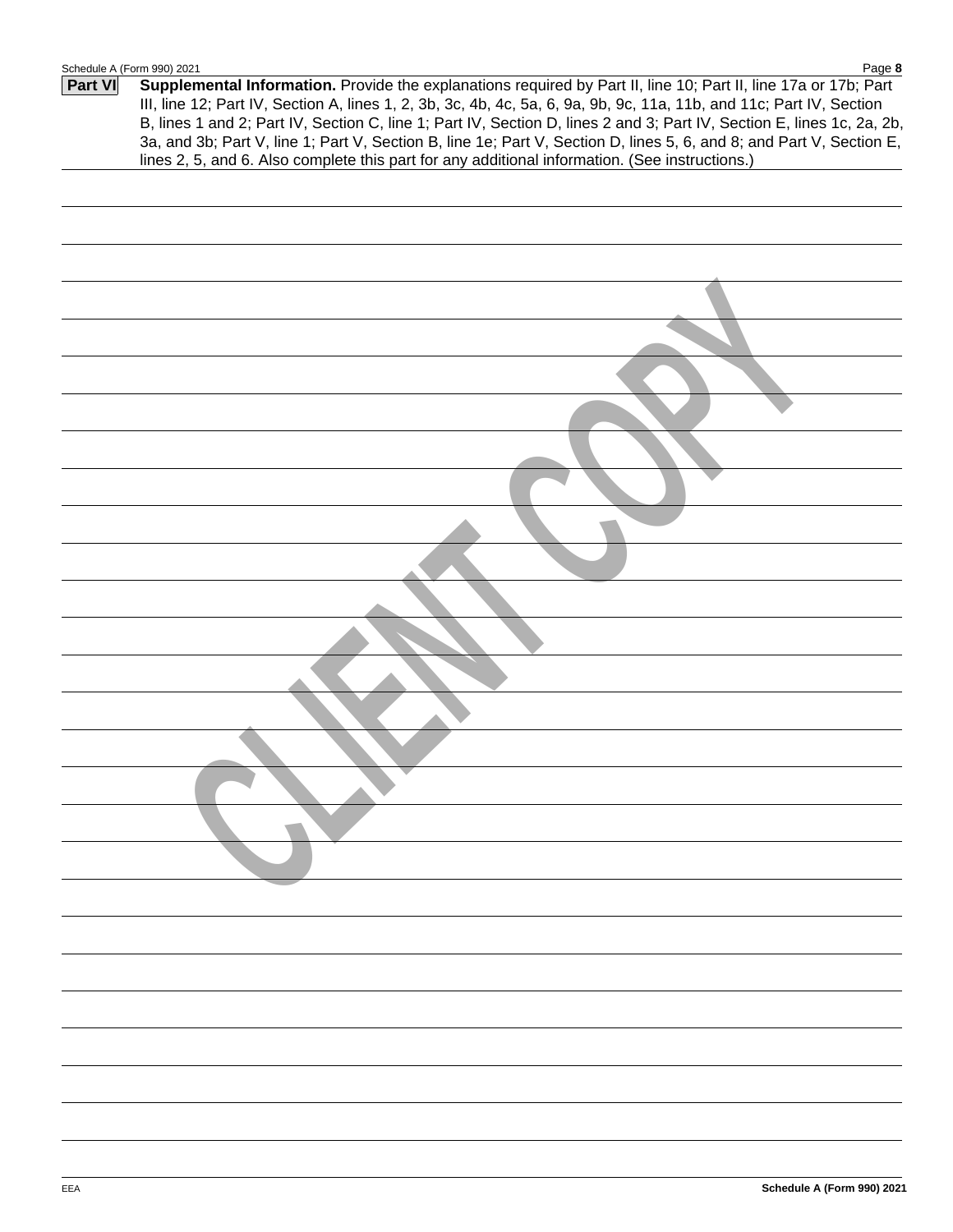## **Schedule of Contributors**

OMB No. 1545-0047

**2021**

| <b>Schedule B</b> |  |
|-------------------|--|
| (Form 990)        |  |

#### **Attach to Form 990 or Form 990-PF.**

Department of the Treasury Internal Revenue Service

**Go to www.irs.gov/Form990 for the latest information.**

Name of the organization

| Employer identification number |  |
|--------------------------------|--|

#### **AMERICAN PATRIOT SERVICE CORPORATIO 45-3827638**

#### **Organization type** (check one):

| Filers of:           |                                    | Section:                                                                                                                                                                                                                                                                                                                                                                                                                                                                                                                                                                                                                                                                                            |
|----------------------|------------------------------------|-----------------------------------------------------------------------------------------------------------------------------------------------------------------------------------------------------------------------------------------------------------------------------------------------------------------------------------------------------------------------------------------------------------------------------------------------------------------------------------------------------------------------------------------------------------------------------------------------------------------------------------------------------------------------------------------------------|
| Form 990 or 990-EZ   |                                    | X <br>$501(c)$ $(3)$<br>) (enter number) organization                                                                                                                                                                                                                                                                                                                                                                                                                                                                                                                                                                                                                                               |
|                      |                                    | $4947(a)(1)$ nonexempt charitable trust <b>not</b> treated as a private foundation                                                                                                                                                                                                                                                                                                                                                                                                                                                                                                                                                                                                                  |
|                      |                                    | 527 political organization                                                                                                                                                                                                                                                                                                                                                                                                                                                                                                                                                                                                                                                                          |
| Form 990-PF          |                                    | $501(c)(3)$ exempt private foundation                                                                                                                                                                                                                                                                                                                                                                                                                                                                                                                                                                                                                                                               |
|                      |                                    | 4947(a)(1) nonexempt charitable trust treated as a private foundation                                                                                                                                                                                                                                                                                                                                                                                                                                                                                                                                                                                                                               |
|                      |                                    | $501(c)(3)$ taxable private foundation                                                                                                                                                                                                                                                                                                                                                                                                                                                                                                                                                                                                                                                              |
|                      |                                    | Check if your organization is covered by the General Rule or a Special Rule.                                                                                                                                                                                                                                                                                                                                                                                                                                                                                                                                                                                                                        |
| instructions.        |                                    | Note: Only a section 501(c)(7), (8), or (10) organization can check boxes for both the General Rule and a Special Rule. See                                                                                                                                                                                                                                                                                                                                                                                                                                                                                                                                                                         |
| <b>General Rule</b>  |                                    |                                                                                                                                                                                                                                                                                                                                                                                                                                                                                                                                                                                                                                                                                                     |
| X                    | contributor's total contributions. | For an organization filing Form 990, 990-EZ, or 990-PF that received, during the year, contributions totaling \$5,000<br>or more (in money or property) from any one contributor. Complete Parts I and II. See instructions for determining a                                                                                                                                                                                                                                                                                                                                                                                                                                                       |
| <b>Special Rules</b> |                                    |                                                                                                                                                                                                                                                                                                                                                                                                                                                                                                                                                                                                                                                                                                     |
|                      |                                    | For an organization described in section 501(c)(3) filing Form 990 or 990-EZ that met the 33 1/3% support test of the<br>regulations under sections 509(a)(1) and 170(b)(1)(A)(vi), that checked Schedule A (Form 990), Part II, line 13, 16a, or<br>16b, and that received from any one contributor, during the year, total contributions of the greater of (1) \$5,000; or<br>(2) 2% of the amount on (i) Form 990, Part VIII, line 1h; or (ii) Form 990-EZ, line 1. Complete Parts I and II.                                                                                                                                                                                                     |
|                      |                                    | For an organization described in section 501(c)(7), (8), or (10) filing Form 990 or 990-EZ that received from any one<br>contributor, during the year, total contributions of more than \$1,000 exclusively for religious, charitable, scientific,<br>literary, or educational purposes, or for the prevention of cruelty to children or animals. Complete Parts I (entering<br>"N/A" in column (b) instead of the contributor name and address), II, and III.                                                                                                                                                                                                                                      |
|                      |                                    | For an organization described in section 501(c)(7), (8), or (10) filing Form 990 or 990-EZ that received from any one<br>contributor, during the year, contributions <i>exclusively</i> for religious, charitable, etc., purposes, but no such<br>contributions totaled more than \$1,000. If this box is checked, enter here the total contributions that were received<br>during the year for an exclusively religious, charitable, etc., purpose. Don't complete any of the parts unless the<br>General Rule applies to this organization because it received <i>nonexclusively</i> religious, charitable, etc., contributions<br>totaling \$5,000 or more during the year $\ldots \ldots$<br>\$ |

#### Check if your organization is covered by the **General Rule** or a **Special Rule.**

#### **General Rule**

#### **Special Rules**

- For an organization described in section 501(c)(3) filing Form 990 or 990-EZ that met the 33 1/3% support test of the regulations under sections 509(a)(1) and 170(b)(1)(A)(vi), that checked Schedule A (Form 990), Part II, line 13, 16a, or 16b, and that received from any one contributor, during the year, total contributions of the greater of **(1)** \$5,000; or **(2)** 2% of the amount on (i) Form 990, Part VIII, line 1h; or (ii) Form 990-EZ, line 1. Complete Parts I and II.
- $\Box$  For an organization described in section 501(c)(7), (8), or (10) filing Form 990 or 990-EZ that received from any one contributor, during the year, total contributions of more than \$1,000 exclusively for religious, charitable, scientific, literary, or educational purposes, or for the prevention of cruelty to children or animals. Complete Parts I (entering "N/A" in column (b) instead of the contributor name and address), II, and III.
- For an organization described in section 501(c)(7),  $(8)$ , or (10) filing Form 990 or 990-EZ that received from any one contributor, during the year, contributions exclusively for religious, charitable, etc., purposes, but no such contributions totaled more than \$1,000. If this box is checked, enter here the total contributions that were received during the year for an exclusively religious, charitable, etc., purpose. Don't complete any of the parts unless the **General Rule** applies to this organization because it received nonexclusively religious, charitable, etc., contributions totaling \$5,000 or more during the year \$ .................................

**Caution:** An organization that isn't covered by the General Rule and/or the Special Rules doesn't file Schedule B (Form 990), but it **must** answer "No" on Part IV, line 2, of its Form 990; or check the box on line H of its Form 990-EZ or on its Form 990-PF, Part I, line 2, to certify that it doesn't meet the filing requirements of Schedule B (Form 990).

**For Paperwork Reduction Act Notice, see the Instructions for Form 990, 990-EZ, or 990-PF. Schedule B (Form 990) (2021)**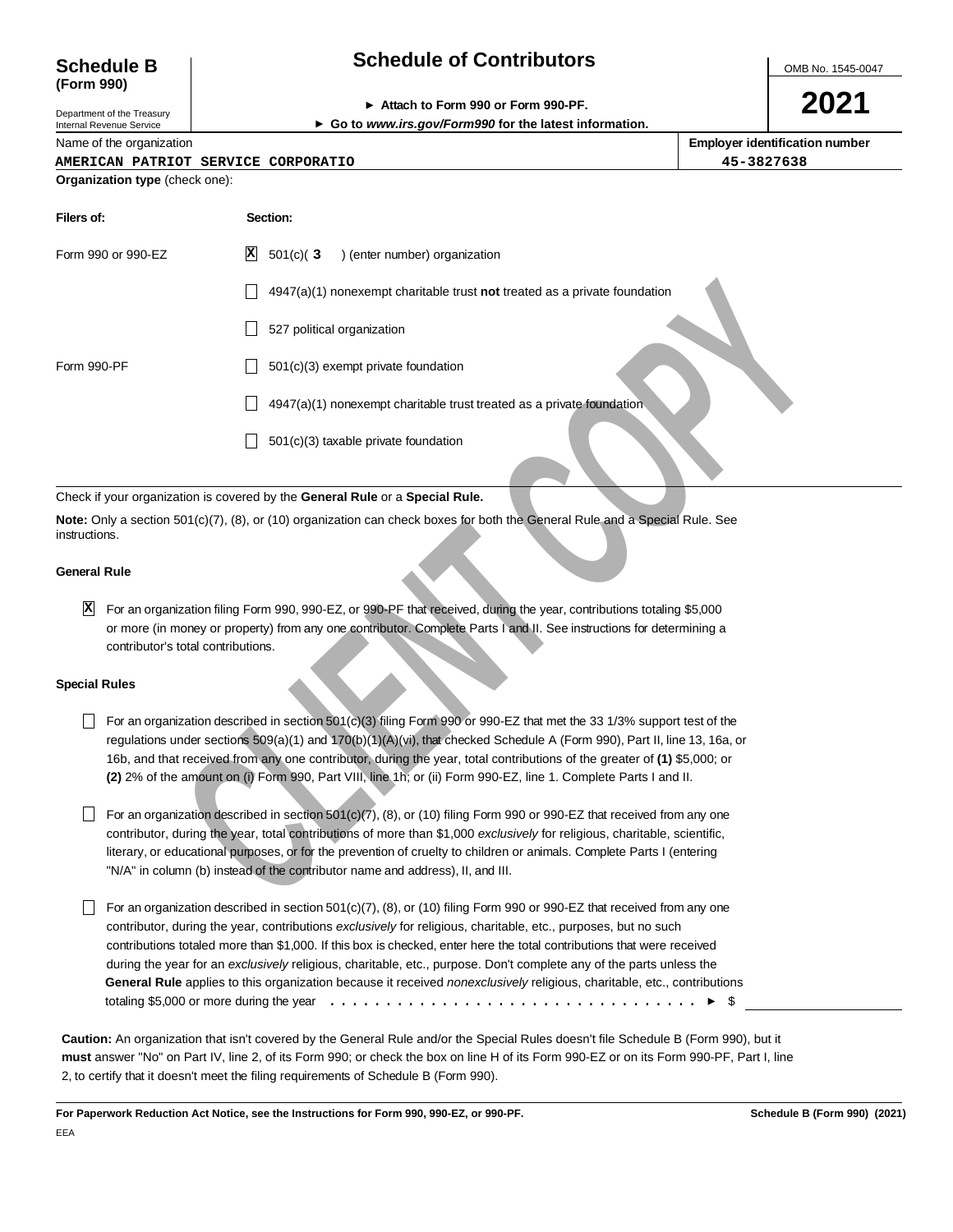| Part I     | Contributors (see instructions). Use duplicate copies of Part I if additional space is needed. |                                   |                                                                                                |
|------------|------------------------------------------------------------------------------------------------|-----------------------------------|------------------------------------------------------------------------------------------------|
| (a)<br>No. | (b)<br>Name, address, and ZIP + 4                                                              | (c)<br><b>Total contributions</b> | (d)<br>Type of contribution                                                                    |
| 1          | <b>UBS FINANCIAL</b>                                                                           | \$                                | Person<br>$\mathbf{x}$<br>$\Box$<br><b>Payroll</b><br><b>Noncash</b>                           |
|            | 299 SO MAIN STREET STE 2275<br>Salt Lake City UT 84111                                         | 10,000                            | (Complete Part II for<br>noncash contributions.)                                               |
| (a)<br>No. | (b)<br>Name, address, and ZIP + 4                                                              | (c)<br><b>Total contributions</b> | (d)<br><b>Type of contribution</b>                                                             |
| 2          | TAB BANK<br>4185 HARRISON BLVD                                                                 | \$<br>7,000                       | <b>Person</b><br>$\mathbf{x}$<br><b>Payroll</b><br><b>Noncash</b>                              |
|            | Ogden UT 84403                                                                                 |                                   | (Complete Part II for<br>noncash contributions.)                                               |
| (a)<br>No. | (b)<br>Name, address, and ZIP + 4                                                              | (c)<br><b>Total contributions</b> | (d)<br>Type of contribution                                                                    |
| 3          | THE B ATTITUDES FOUNDATION<br>P O BOX 157                                                      | \$<br>15,000                      | Person<br>$\mathbf{x}$<br><b>Payroll</b><br><b>Noncash</b>                                     |
|            | Providence UT 84332                                                                            |                                   | (Complete Part II for<br>noncash contributions.)                                               |
| (a)<br>No. | (b)<br>Name, address, and ZIP + 4                                                              | (c)<br><b>Total contributions</b> | (d)<br>Type of contribution                                                                    |
|            |                                                                                                | \$                                | Person<br><b>Payroll</b><br><b>Noncash</b><br>(Complete Part II for<br>noncash contributions.) |
| (a)<br>No. | (b)<br>Name, address, and ZIP + 4                                                              | (c)<br><b>Total contributions</b> | (d)<br>Type of contribution                                                                    |
|            |                                                                                                | \$                                | Person<br><b>Payroll</b><br><b>Noncash</b><br>(Complete Part II for<br>noncash contributions.) |
| (a)<br>No. | (b)<br>Name, address, and ZIP + 4                                                              | (c)<br><b>Total contributions</b> | (d)<br>Type of contribution                                                                    |
|            |                                                                                                | \$                                | Person<br><b>Payroll</b><br><b>Noncash</b><br>(Complete Part II for<br>noncash contributions.) |

| (2021)<br>$-$ Form 000).<br>adule<br>sc nr<br>- 01111<br>-2201 | $\sum$<br>aut |
|----------------------------------------------------------------|---------------|
|                                                                |               |

Name of organization **Employer identification number**

**AMERICAN PATRIOT SERVICE CORPORATIO 45-3827638**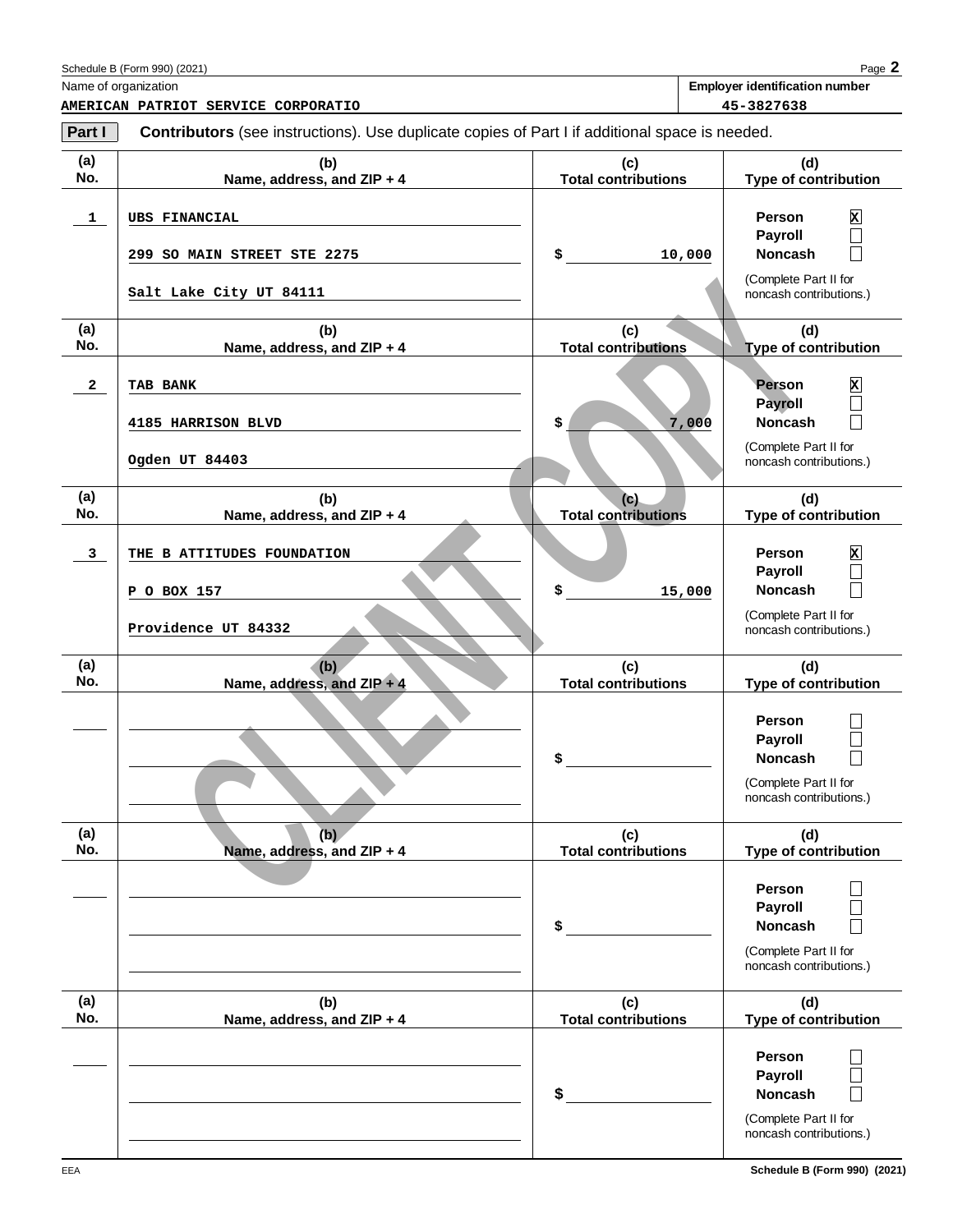#### **SCHEDULE D (Form 990)**

### **Supplemental Financial Statements**

**Complete if the organization answered "Yes" on Form 990, Part IV, line 6, 7, 8, 9, 10, 11a, 11b, 11c, 11d, 11e, 11f, 12a, or 12b.**

**Attach to Form 990.**

|  | OMB No. 1545-0047 |
|--|-------------------|
|  |                   |

**Open to Public 2021**

| Internal Revenue Service   |  |
|----------------------------|--|
| Department of the Treasury |  |

**Example is the constrained and one of our constrained and interaction in the constrained in the constrained and interaction in the constrained and interaction in the constrained and interaction in the constrained and inte Name of the organization Employer identification number Employer identification number Held at the End of the Tax Year** Department of the Treasury **Inspection Organizations Maintaining Donor Advised Funds or Other Similar Funds or Accounts.** Complete if the organization answered "Yes" on Form 990, Part IV, line 6. Complete if the organization answered "Yes" on Form 990, Part IV, line 7. Complete if the organization answered "Yes" on Form 990, Part IV, line 8. **Part I Part II Conservation Easements. Part III Organizations Maintaining Collections of Art, Historical Treasures, or Other Similar Assets. 1 2 3 4 5 Yes No 6 Yes No 1 2 a 2a** Total number of conservation easements ................................ **b** Total acreage restricted by conservation easements **and the set of the set of the set of the set of the set of the set of the set of the set of the set of the set of the set of the set of the set of the set of the set c** Number of conservation easements on a certified historic structure included in (a)  $\dots \dots \dots$ **d 2d 3 4 5 Yes No 6 7 8 Yes No** and section 170(h)(4)(B)(ii)? .............................................. **9 1a b** (i) Revenue included on Form 990, Part VIII, line 1  $\dots \dots \dots \dots \dots \dots \dots \dots \dots \dots \dots \dots \dots \dots$ **(ii)** Assets included in Form 990, Part X \$ **Go to www.irs.gov/Form990 for instructions and the latest information.** Total number at end of year . . . . . . . . . . . . . . Aggregate value of contributions to (during year) . . . . Aggregate value of grants from (during year) . . . . . Aggregate value at end of year . . . . . . . . . . . . Did the organization inform all donors and donor advisors in writing that the assets held in donor advised funds are the organization's property, subject to the organization's exclusive legal control? Did the organization inform all grantees, donors, and donor advisors in writing that grant funds can be used only for charitable purposes and not for the benefit of the donor or donor advisor, or for any other purpose conferring impermissible private benefit? ......................................... Purpose(s) of conservation easements held by the organization (check all that apply). Preservation of land for public use (for example, recreation or education) Preservation of a historically important land area Protection of natural habitat **Protection of a certified historic structure** Preservation of open space Complete lines 2a through 2d if the organization held a qualified conservation contribution in the form of a conservation easement on the last day of the tax year. Number of conservation easements included in (c) acquired after 7/25/06, and not on a historic structure listed in the National Register ............................. Number of conservation easements modified, transferred, released, extinguished, or terminated by the organization during the tax year  $\blacktriangleright$ Number of states where property subject to conservation easement is located Does the organization have a written policy regarding the periodic monitoring, inspection, handling of violations, and enforcement of the conservation easements if holds?<br> Staff and volunteer hours devoted to monitoring, inspecting, handling of violations, and enforcing conservation easements during the year Amount of expenses incurred in monitoring, inspecting, handling of violations, and enforcing conservation easements during the year  $\blacktriangleright$  \$ Does each conservation easement reported on line 2(d) above satisfy the requirements of section 170(h)(4)(B)(i) In Part XIII, describe how the organization reports conservation easements in its revenue and expense statement and balance sheet, and include, if applicable, the text of the footnote to the organization's financial statements that describes the organization's accounting for conservation easements. If the organization elected, as permitted under FASB ASC 958, not to report in its revenue statement and balance sheet works of art, historical treasures, or other similar assets held for public exhibition, education, or research in furtherance of public service, provide in Part XIII the text of the footnote to its financial statements that describes these items. If the organization elected, as permitted under FASB ASC 958, to report in its revenue statement and balance sheet works of art, historical treasures, or other similar assets held for public exhibition, education, or research in furtherance of public service, provide the following amounts relating to these items: (a) Donor advised funds (b) Funds and other accounts ................ ................................... **AMERICAN PATRIOT SERVICE CORPORATIO 45-3827638**

| 2 If the organization received or held works of art, historical treasures, or other similar assets for financial gain, provide the |
|------------------------------------------------------------------------------------------------------------------------------------|
| following amounts required to be reported under FASB ASC 958 relating to these items:                                              |
|                                                                                                                                    |

| Assets included in Form 990. I<br>`^ Part ∧ . |  |  |  |  |  |  |  |  |  |  |  |  |  |  |  |  | аħ |
|-----------------------------------------------|--|--|--|--|--|--|--|--|--|--|--|--|--|--|--|--|----|
|                                               |  |  |  |  |  |  |  |  |  |  |  |  |  |  |  |  |    |

**b**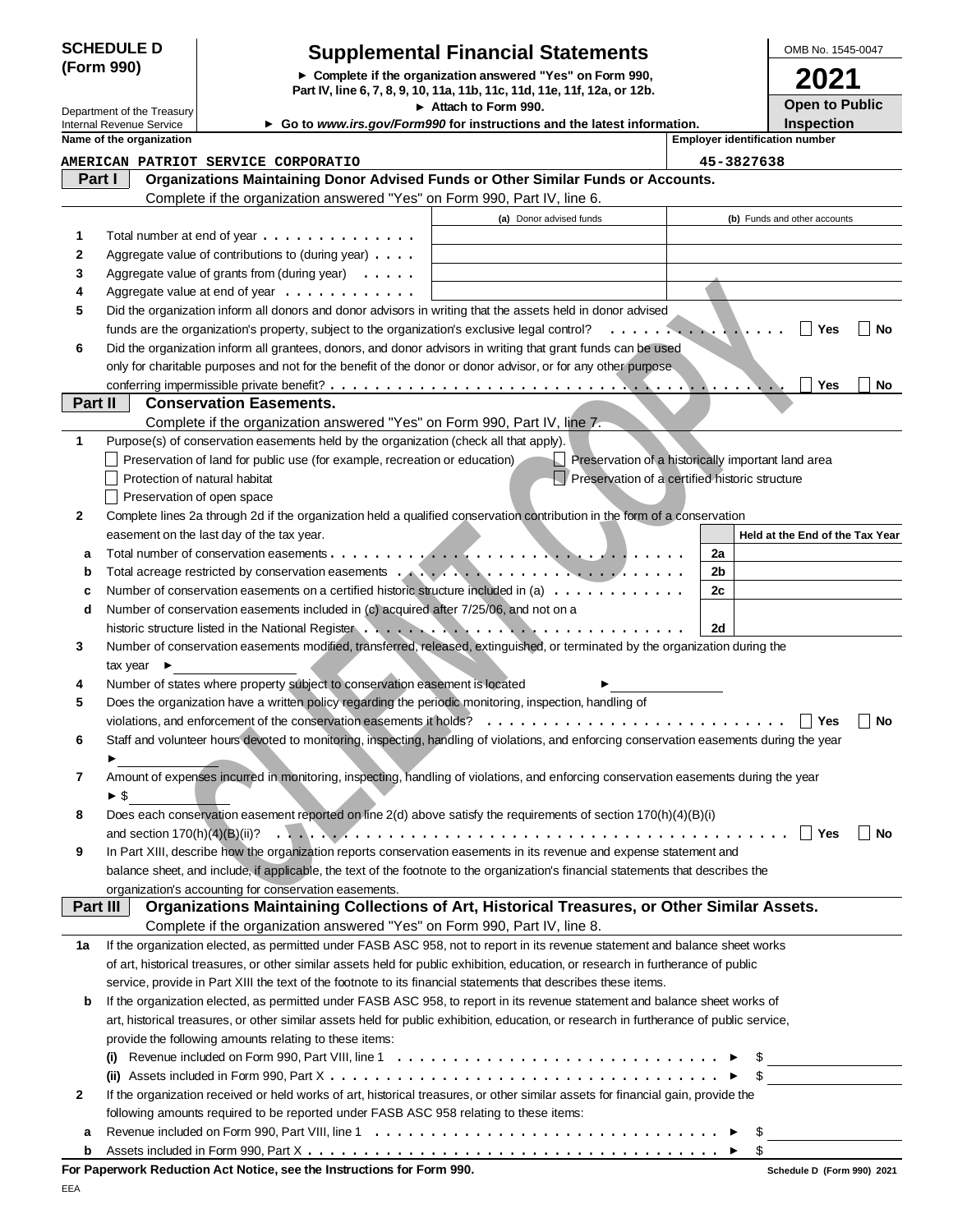|                | AMERICAN PATRIOT SERVICE CORPORATIO<br>Schedule D (Form 990) 2021                                                               |                                    |                                  | 45-3827638           | Page 2              |
|----------------|---------------------------------------------------------------------------------------------------------------------------------|------------------------------------|----------------------------------|----------------------|---------------------|
| Part III       | Organizations Maintaining Collections of Art, Historical Treasures, or Other Similar Assets (continued)                         |                                    |                                  |                      |                     |
| 3              | Using the organization's acquisition, accession, and other records, check any of the following that make significant use of its |                                    |                                  |                      |                     |
|                | collection items (check all that apply):                                                                                        |                                    |                                  |                      |                     |
| а              | Public exhibition                                                                                                               | d                                  | $\Box$ Loan or exchange programs |                      |                     |
| b              | Scholarly research                                                                                                              | е                                  | Other                            |                      |                     |
| c              | Preservation for future generations                                                                                             |                                    |                                  |                      |                     |
|                |                                                                                                                                 |                                    |                                  |                      |                     |
| 4              | Provide a description of the organization's collections and explain how they further the organization's exempt purpose in Part  |                                    |                                  |                      |                     |
|                | XIII.                                                                                                                           |                                    |                                  |                      |                     |
| 5              | During the year, did the organization solicit or receive donations of art, historical treasures, or other similar               |                                    |                                  |                      |                     |
|                | assets to be sold to raise funds rather than to be maintained as part of the organization's collection?.                        |                                    |                                  |                      | No<br>Yes           |
| Part IV        | <b>Escrow and Custodial Arrangements.</b>                                                                                       |                                    |                                  |                      |                     |
|                | Complete if the organization answered "Yes" on Form 990, Part IV, line 9, or reported an amount on Form                         |                                    |                                  |                      |                     |
|                | 990, Part X, line 21.                                                                                                           |                                    |                                  |                      |                     |
| 1a             | Is the organization an agent, trustee, custodian or other intermediary for contributions or other assets not                    |                                    |                                  |                      |                     |
|                |                                                                                                                                 |                                    |                                  |                      | Yes<br>No           |
| b              | If "Yes," explain the arrangement in Part XIII and complete the following table:                                                |                                    |                                  |                      |                     |
|                |                                                                                                                                 |                                    |                                  | Amount               |                     |
| с              |                                                                                                                                 |                                    |                                  | 1с                   |                     |
| d              |                                                                                                                                 |                                    |                                  | 1d                   |                     |
| е              |                                                                                                                                 |                                    |                                  | 1e                   |                     |
| f              |                                                                                                                                 |                                    |                                  | 1f                   |                     |
| 2a             | Did the organization include an amount on Form 990, Part X, line 21, for escrow or custodial account liability? $\Box$ Yes      |                                    |                                  |                      | No                  |
| b              |                                                                                                                                 |                                    |                                  |                      |                     |
| Part V         | <b>Endowment Funds.</b>                                                                                                         |                                    |                                  |                      |                     |
|                | Complete if the organization answered "Yes" on Form 990, Part IV, line 10.                                                      |                                    |                                  |                      |                     |
|                |                                                                                                                                 |                                    |                                  |                      |                     |
|                |                                                                                                                                 | (a) Current year<br>(b) Prior year | (c) Two years back               | (d) Three years back | (e) Four years back |
| 1а             | Beginning of year balance $\ldots \ldots$                                                                                       |                                    |                                  |                      |                     |
| b              | Contributions                                                                                                                   |                                    |                                  |                      |                     |
| c              | Net investment earnings, gains, and                                                                                             |                                    |                                  |                      |                     |
|                | $losses$                                                                                                                        |                                    |                                  |                      |                     |
| d              | Grants or scholarships                                                                                                          |                                    |                                  |                      |                     |
| е              | Other expenditures for facilities and                                                                                           |                                    |                                  |                      |                     |
|                | programs                                                                                                                        |                                    |                                  |                      |                     |
| f              | Administrative expenses                                                                                                         |                                    |                                  |                      |                     |
| g              | End of year balance                                                                                                             |                                    |                                  |                      |                     |
| 2              | Provide the estimated percentage of the current year end balance (line 1g, column (a)) held as:                                 |                                    |                                  |                      |                     |
|                | <b>EX</b><br>Board designated or quasi-endowment                                                                                |                                    |                                  |                      |                     |
| b              | Permanent endowment                                                                                                             | %                                  |                                  |                      |                     |
| с              | %<br>Term endowment                                                                                                             |                                    |                                  |                      |                     |
|                | The percentages on lines 2a, 2b, and 2c should equal 100%.                                                                      |                                    |                                  |                      |                     |
| За             | Are there endowment funds not in the possession of the organization that are held and administered for the                      |                                    |                                  |                      |                     |
|                |                                                                                                                                 |                                    |                                  |                      | Yes<br>No           |
|                | organization by:                                                                                                                |                                    |                                  |                      |                     |
|                | $\left( 1\right)$                                                                                                               |                                    |                                  |                      | 3a(i)               |
|                |                                                                                                                                 |                                    |                                  |                      | 3a(ii)              |
| b              |                                                                                                                                 |                                    |                                  |                      | 3b                  |
| 4              | Describe in Part XIII the intended uses of the organization's endowment funds.                                                  |                                    |                                  |                      |                     |
| <b>Part VI</b> | Land, Buildings, and Equipment.                                                                                                 |                                    |                                  |                      |                     |
|                | Complete if the organization answered "Yes" on Form 990, Part IV, line 11a. See Form 990, Part X, line 10.                      |                                    |                                  |                      |                     |
|                | Description of property                                                                                                         | (a) Cost or other basis            | (b) Cost or other basis          | (c) Accumulated      | (d) Book value      |
|                |                                                                                                                                 | (investment)                       | (other)                          | depreciation         |                     |
| 1а             | Land<br>.                                                                                                                       |                                    |                                  |                      |                     |
| b              | <b>Buildings</b><br>.                                                                                                           |                                    |                                  |                      |                     |
| с              | Leasehold improvements                                                                                                          |                                    |                                  |                      |                     |
| d              | Equipment<br>.                                                                                                                  | 119,136                            |                                  |                      | 119,136             |
| е              | Other<br>.                                                                                                                      |                                    |                                  |                      |                     |
|                | Total. Add lines 1a through 1e. (Column (d) must equal Form 990, Part X, column (B), line 10c.)                                 |                                    |                                  |                      | 119,136             |

EEA

| Schedule D (Form 990) 2021 |  |
|----------------------------|--|
|                            |  |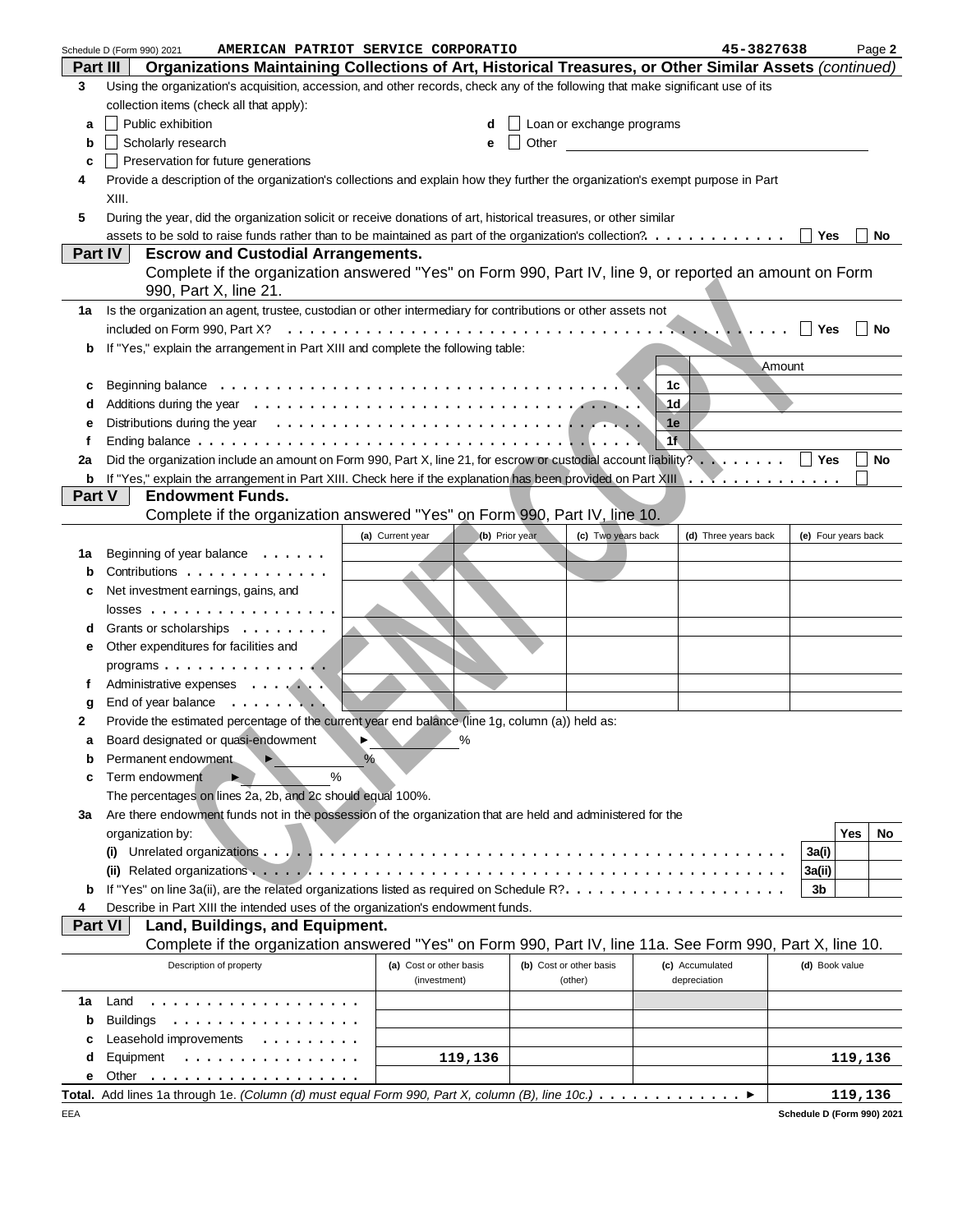| Schedule D (Form 990) 2021 |                                                                                                                                                      | AMERICAN PATRIOT SERVICE CORPORATIO |                | 45-3827638                                                   | Page 3         |
|----------------------------|------------------------------------------------------------------------------------------------------------------------------------------------------|-------------------------------------|----------------|--------------------------------------------------------------|----------------|
| <b>Part VII</b>            | <b>Investments - Other Securities.</b>                                                                                                               |                                     |                |                                                              |                |
|                            | Complete if the organization answered "Yes" on Form 990, Part IV, line 11b. See Form 990, Part X, line 12.                                           |                                     |                |                                                              |                |
|                            | (a) Description of security or category<br>(including name of security)                                                                              |                                     | (b) Book value | (c) Method of valuation:<br>Cost or end-of-year market value |                |
| (1) Financial derivatives  |                                                                                                                                                      |                                     |                |                                                              |                |
|                            | (2) Closely-held equity interests<br>$\cdots$                                                                                                        |                                     |                |                                                              |                |
| $(3)$ Other                |                                                                                                                                                      |                                     |                |                                                              |                |
| (A)                        |                                                                                                                                                      |                                     |                |                                                              |                |
| (B)                        |                                                                                                                                                      |                                     |                |                                                              |                |
| (C)                        |                                                                                                                                                      |                                     |                |                                                              |                |
| (D)                        |                                                                                                                                                      |                                     |                |                                                              |                |
| (E)                        |                                                                                                                                                      |                                     |                |                                                              |                |
| (F)                        |                                                                                                                                                      |                                     |                |                                                              |                |
| (G)                        |                                                                                                                                                      |                                     |                |                                                              |                |
| (H)                        |                                                                                                                                                      |                                     |                |                                                              |                |
|                            | Total. (Column (b) must equal Form 990, Part X, col. (B) line 12.). $\dots$ . $\blacktriangleright$                                                  |                                     |                |                                                              |                |
| Part VIII                  | <b>Investments - Program Related.</b><br>Complete if the organization answered "Yes" on Form 990, Part IV, line 11c. See Form 990, Part X, line 13.  |                                     |                |                                                              |                |
|                            |                                                                                                                                                      |                                     |                |                                                              |                |
|                            | (a) Description of investment                                                                                                                        |                                     | (b) Book value | (c) Method of valuation:<br>Cost or end-of-year market value |                |
| (1)                        |                                                                                                                                                      |                                     |                |                                                              |                |
| (2)                        |                                                                                                                                                      |                                     |                |                                                              |                |
| (3)                        |                                                                                                                                                      |                                     |                |                                                              |                |
| (4)                        |                                                                                                                                                      |                                     |                |                                                              |                |
| (5)                        |                                                                                                                                                      |                                     |                |                                                              |                |
| (6)                        |                                                                                                                                                      |                                     |                |                                                              |                |
| (7)                        |                                                                                                                                                      |                                     |                |                                                              |                |
| (8)                        |                                                                                                                                                      |                                     |                |                                                              |                |
| (9)                        |                                                                                                                                                      |                                     |                |                                                              |                |
|                            | <b>Total.</b> (Column (b) must equal Form 990, Part X, col. (B) line $13$ .). $\ldots$ .                                                             |                                     |                |                                                              |                |
| Part IX                    | <b>Other Assets.</b>                                                                                                                                 |                                     |                |                                                              |                |
|                            | Complete if the organization answered "Yes" on Form 990, Part IV, line 11d. See Form 990, Part X, line 15.                                           |                                     |                |                                                              |                |
|                            |                                                                                                                                                      | (a) Description                     |                |                                                              | (b) Book value |
| (1)                        |                                                                                                                                                      |                                     |                |                                                              |                |
| (2)                        |                                                                                                                                                      |                                     |                |                                                              |                |
| (3)                        |                                                                                                                                                      |                                     |                |                                                              |                |
| (4)                        |                                                                                                                                                      |                                     |                |                                                              |                |
| (5)                        |                                                                                                                                                      |                                     |                |                                                              |                |
| (6)                        |                                                                                                                                                      |                                     |                |                                                              |                |
| (7)                        |                                                                                                                                                      |                                     |                |                                                              |                |
| (8)                        |                                                                                                                                                      |                                     |                |                                                              |                |
| (9)                        |                                                                                                                                                      |                                     |                |                                                              |                |
| Part X                     | Total. (Column (b) must equal Form 990, Part X, col. (B) line 15.). $\dots \dots \dots \dots \dots \dots$<br><b>Other Liabilities.</b>               |                                     |                |                                                              |                |
|                            | Complete if the organization answered "Yes" on Form 990, Part IV, line 11e or 11f. See Form 990, Part X,<br>line $25$ .                              |                                     |                |                                                              |                |
| 1.                         | (a) Description of liability                                                                                                                         | (b) Book value                      |                |                                                              |                |
|                            | (1) Federal income taxes                                                                                                                             |                                     |                |                                                              |                |
| (2)                        |                                                                                                                                                      |                                     |                |                                                              |                |
| (3)                        |                                                                                                                                                      |                                     |                |                                                              |                |
| (4)                        |                                                                                                                                                      |                                     |                |                                                              |                |
| (5)                        |                                                                                                                                                      |                                     |                |                                                              |                |
| (6)                        |                                                                                                                                                      |                                     |                |                                                              |                |
| (7)                        |                                                                                                                                                      |                                     |                |                                                              |                |
| (8)                        |                                                                                                                                                      |                                     |                |                                                              |                |
| (9)                        |                                                                                                                                                      |                                     |                |                                                              |                |
|                            | Total. (Column (b) must equal Form 990, Part X, col. (B) line $25$ .). $\blacktriangleright$                                                         |                                     |                |                                                              |                |
|                            | 2. Liability for uncertain tax positions. In Part XIII, provide the text of the footnote to the organization's financial statements that reports the |                                     |                |                                                              |                |

organization's liability for uncertain tax positions under FASB ASC 740. Check here if the text of the footnote has been provided in Part XIII . . . . . .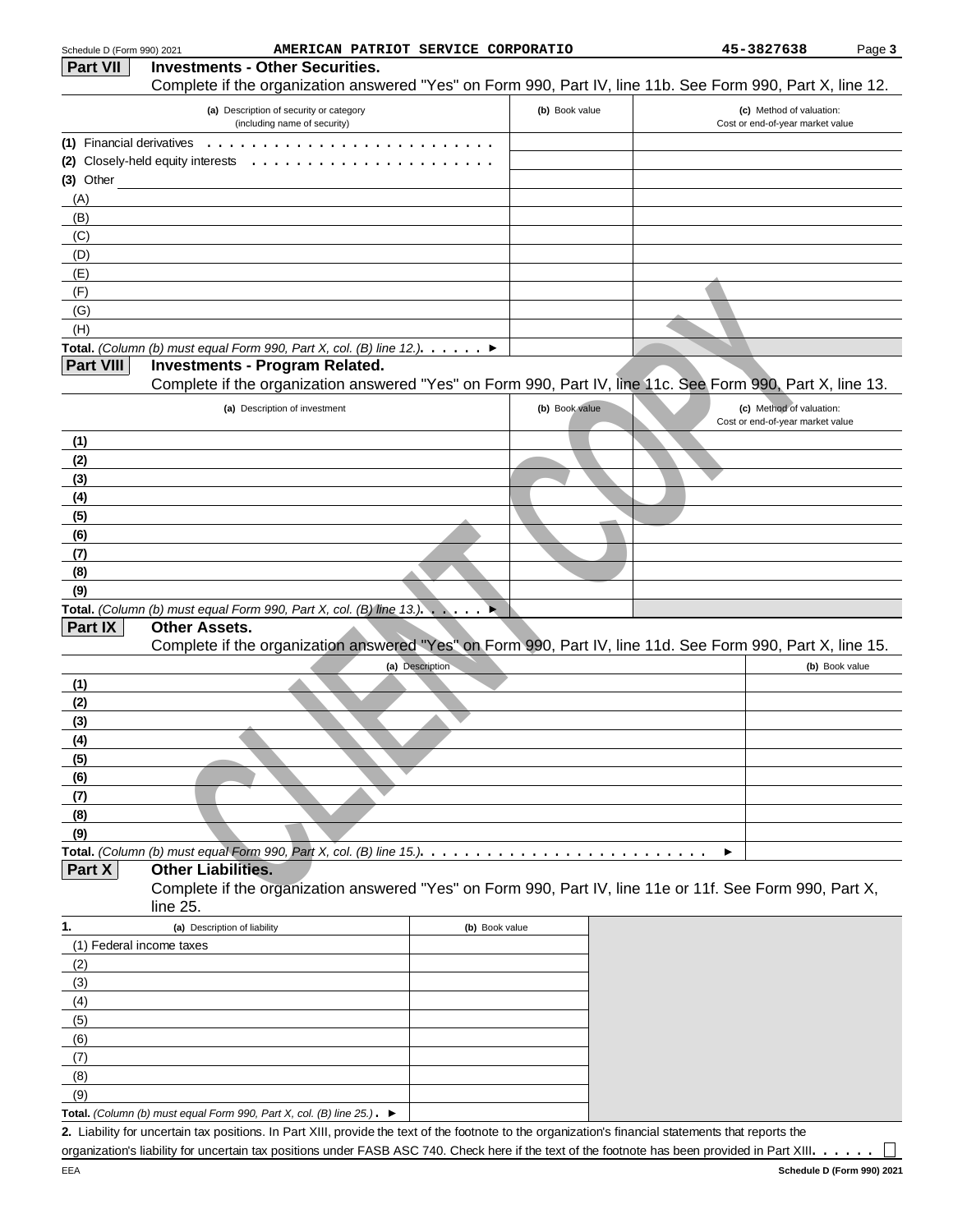|                | AMERICAN PATRIOT SERVICE CORPORATIO<br>Schedule D (Form 990) 2021                                                                                  | 45-3827638 | Page 4 |
|----------------|----------------------------------------------------------------------------------------------------------------------------------------------------|------------|--------|
| <b>Part XI</b> | Reconciliation of Revenue per Audited Financial Statements With Revenue per Return.                                                                |            |        |
|                | Complete if the organization answered "Yes" on Form 990, Part IV, line 12a.                                                                        |            |        |
| 1              |                                                                                                                                                    | 1          |        |
| $\mathbf{2}$   | Amounts included on line 1 but not on Form 990, Part VIII, line 12:                                                                                |            |        |
| а              | 2a                                                                                                                                                 |            |        |
| b              | 2b                                                                                                                                                 |            |        |
|                | 2c                                                                                                                                                 |            |        |
| c              |                                                                                                                                                    |            |        |
| d              | 2d                                                                                                                                                 |            |        |
| е              |                                                                                                                                                    | 2e         |        |
| 3              |                                                                                                                                                    | 3          |        |
| 4              | Amounts included on Form 990, Part VIII, line 12, but not on line 1:                                                                               |            |        |
| а              | Investment expenses not included on Form 990, Part VIII, line 7b<br>4a                                                                             |            |        |
| $\mathbf b$    | 4b                                                                                                                                                 |            |        |
| c              |                                                                                                                                                    | 4c         |        |
| 5              | Total revenue. Add lines 3 and 4c. (This must equal Form 990, Part I, line 12.).                                                                   | 5          |        |
| Part XII       | Reconciliation of Expenses per Audited Financial Statements With Expenses per Return.                                                              |            |        |
|                | Complete if the organization answered "Yes" on Form 990, Part IV, line 12a.                                                                        |            |        |
| 1              | Total expenses and losses per audited financial statements                                                                                         | 1.         |        |
| $\mathbf{2}$   | Amounts included on line 1 but not on Form 990, Part IX, line 25:                                                                                  |            |        |
| a              | 2a                                                                                                                                                 |            |        |
| b              | 2 <sub>b</sub>                                                                                                                                     |            |        |
| c              | 2c                                                                                                                                                 |            |        |
|                | 2d                                                                                                                                                 |            |        |
| d              |                                                                                                                                                    |            |        |
| е              |                                                                                                                                                    | 2e         |        |
| 3              |                                                                                                                                                    | 3          |        |
| 4              | Amounts included on Form 990, Part IX, line 25, but not on line 1:                                                                                 |            |        |
| a              | Investment expenses not included on Form 990, Part VIII, line 7b<br>$-4a$                                                                          |            |        |
| b              | 4 <sub>b</sub>                                                                                                                                     |            |        |
| c              |                                                                                                                                                    | 4c         |        |
| 5              | Total expenses. Add lines 3 and 4c. (This must equal Form 990, Part I, line 18.).                                                                  | 5          |        |
| Part XIII      | Supplemental Information.                                                                                                                          |            |        |
|                | Provide the descriptions required for Part II, lines 3, 5, and 9; Part III, lines 1a and 4; Part IV, lines 1b and 2b; Part V, line 4; Part X, line |            |        |
|                | 2; Part XI, lines 2d and 4b; and Part XII, lines 2d and 4b. Also complete this part to provide any additional information.                         |            |        |
|                |                                                                                                                                                    |            |        |
|                |                                                                                                                                                    |            |        |
|                |                                                                                                                                                    |            |        |
|                |                                                                                                                                                    |            |        |
|                |                                                                                                                                                    |            |        |
|                |                                                                                                                                                    |            |        |
|                |                                                                                                                                                    |            |        |
|                |                                                                                                                                                    |            |        |
|                |                                                                                                                                                    |            |        |
|                |                                                                                                                                                    |            |        |
|                |                                                                                                                                                    |            |        |
|                |                                                                                                                                                    |            |        |
|                |                                                                                                                                                    |            |        |
|                |                                                                                                                                                    |            |        |
|                |                                                                                                                                                    |            |        |
|                |                                                                                                                                                    |            |        |
|                |                                                                                                                                                    |            |        |
|                |                                                                                                                                                    |            |        |
|                |                                                                                                                                                    |            |        |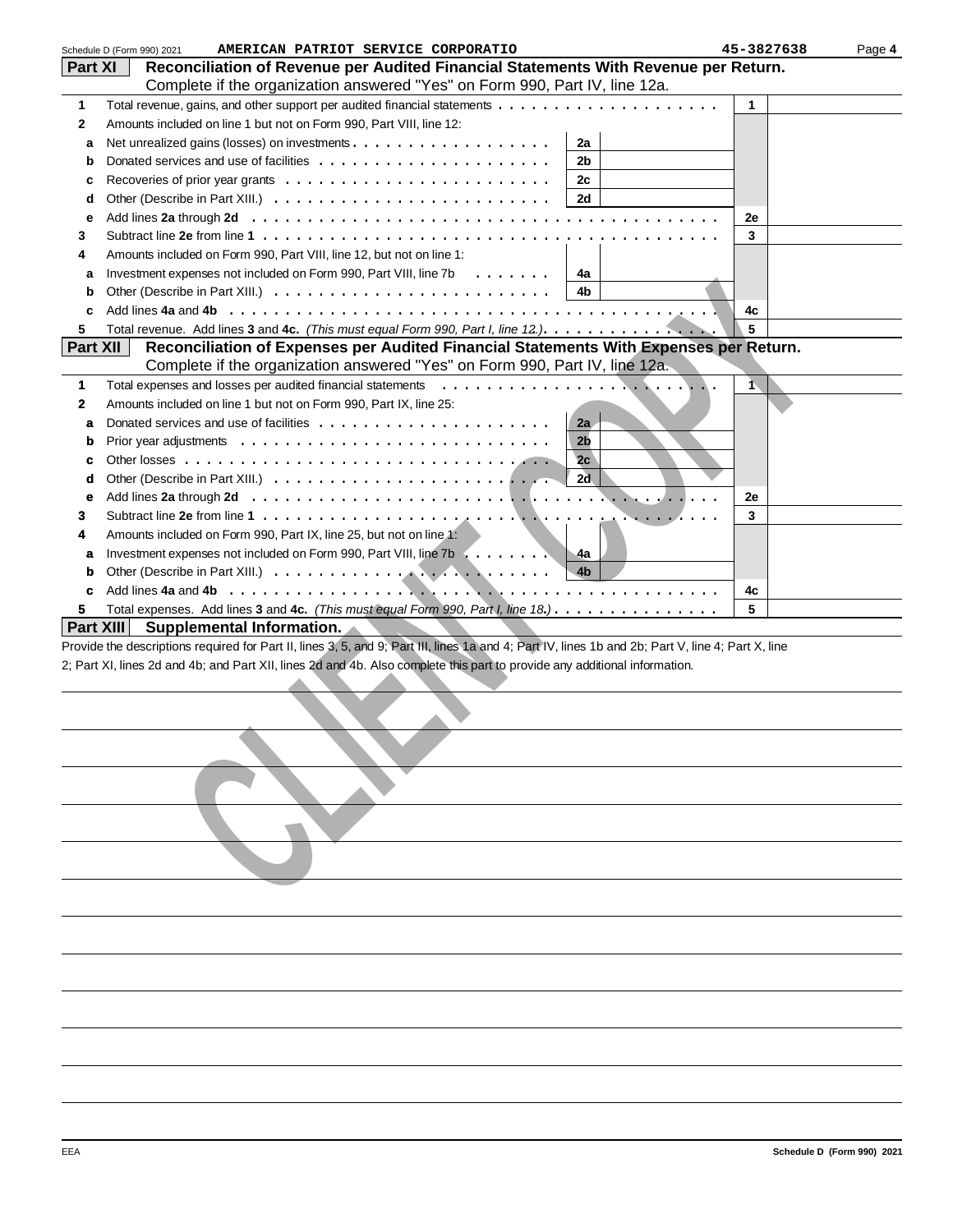| <b>SCHEDULE O</b>                                      | Supplemental Information to Form 990 or 990-EZ                                                                                         | OMB No. 1545-0047                          |
|--------------------------------------------------------|----------------------------------------------------------------------------------------------------------------------------------------|--------------------------------------------|
| (Form 990)                                             | Complete to provide information for responses to specific questions on<br>Form 990 or 990-EZ or to provide any additional information. | 2021                                       |
| Department of the Treasury<br>Internal Revenue Service | Attach to Form 990 or Form 990-EZ.<br>Go to www.irs.gov/Form990 for the latest information.                                            | <b>Open to Public</b><br><b>Inspection</b> |
| Name of the organization                               |                                                                                                                                        | <b>Employer identification number</b>      |
|                                                        | AMERICAN PATRIOT SERVICE CORPORATIO                                                                                                    | 45-3827638                                 |
|                                                        | 01. Form 990 governing body review (Part VI, line 11)                                                                                  |                                            |
|                                                        | A COMMITTEE COMPRISING MEMBERS OF THE BOARD ARE GIVEN THE RESPONSIBILITY TO PREPARE AND                                                |                                            |
|                                                        | REVIEW THE FORM 990 AND GET THE RETURN FILED.<br>THE FULL BOARD WILL LATER REVIEW THE                                                  |                                            |
| FILING.                                                |                                                                                                                                        |                                            |
|                                                        |                                                                                                                                        |                                            |
|                                                        |                                                                                                                                        |                                            |
|                                                        | 02. Conflict of interest policy compliance (Part VI, line 12c)                                                                         |                                            |
|                                                        | THE BOARD HAS REVIEWED THE CONFLICT OF INTEREST POLICY AND THE POLICY HAS BEEN FULLY                                                   |                                            |
| COMPLIED WITH.                                         |                                                                                                                                        |                                            |
|                                                        |                                                                                                                                        |                                            |
|                                                        |                                                                                                                                        |                                            |
|                                                        | 03. CEO, executive director, top management comp (Part VI, line 15a)                                                                   |                                            |
|                                                        | THE BOARD REGULARY DISCUSSES AND REVIEWS ANY COMPENSATION TO TOP MANAGEMENT.                                                           | COMPENSATION                               |
|                                                        | TO THE TWO TOP MANAGERS FOR 2021 WAS \$62,685 AND \$48,000                                                                             |                                            |
|                                                        |                                                                                                                                        |                                            |
|                                                        | 04. Other officer or key employee compensation (Part VI, line 15b                                                                      |                                            |
|                                                        | NO COMPENSATION WAS PAID TO ANY OTHER OFFICER. KEY EMPLOYEES COMPENSATION IS SET BY A                                                  |                                            |
| FULL REVIEW OF THE BOARD                               |                                                                                                                                        |                                            |
|                                                        |                                                                                                                                        |                                            |
|                                                        |                                                                                                                                        |                                            |
|                                                        | 05. Governing documents, etc, available to public (Part VI, line 19)                                                                   |                                            |
|                                                        | ALL DOCUMENTS ARE MADE AVAILABLE TO THE PUBLIC UPON REQUEST, AND BY POSTING TO OUR                                                     |                                            |
| WEBSITE.                                               |                                                                                                                                        |                                            |
|                                                        |                                                                                                                                        |                                            |
|                                                        |                                                                                                                                        |                                            |
|                                                        |                                                                                                                                        |                                            |
|                                                        |                                                                                                                                        |                                            |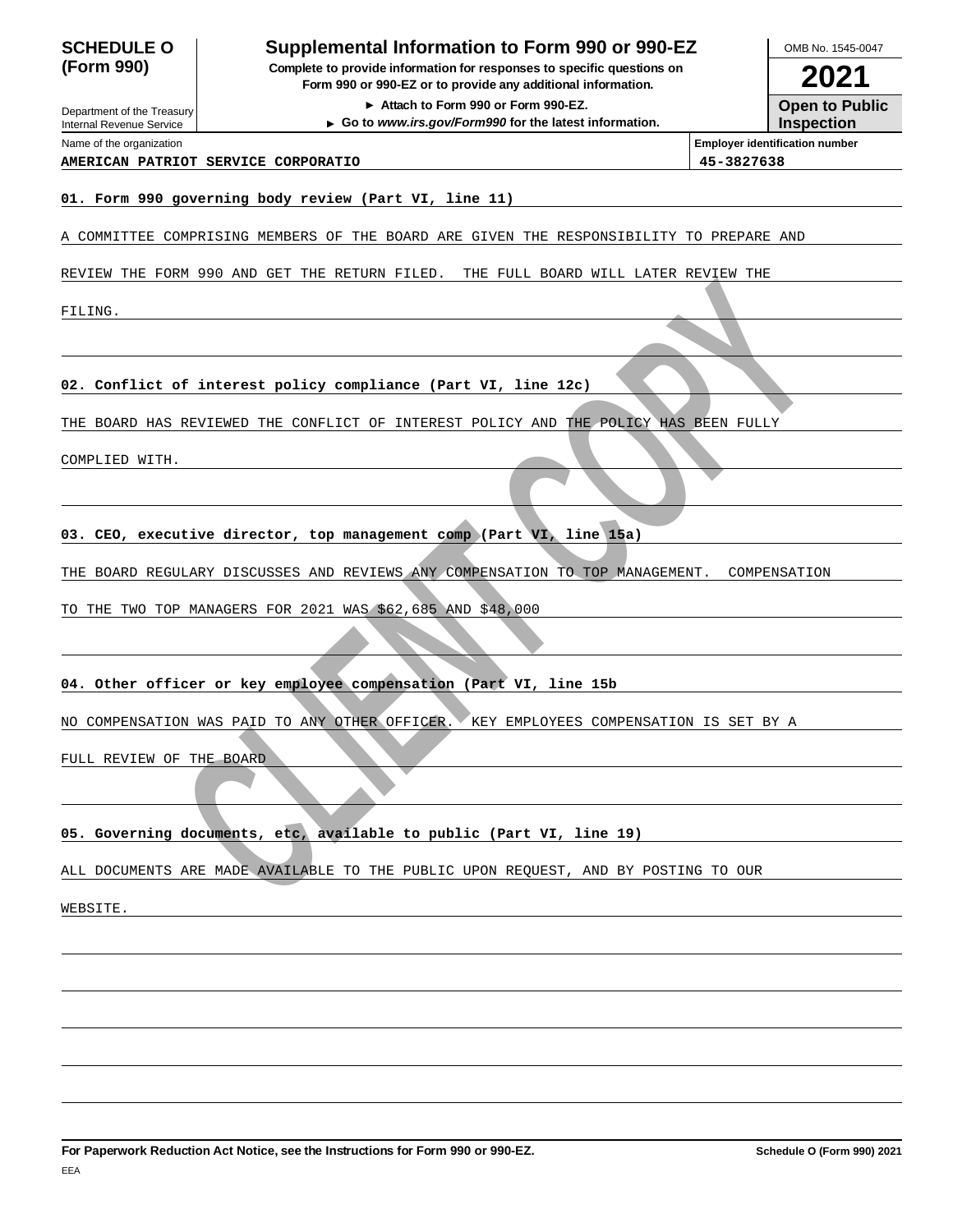| Form 8879-TE                                                                                                                                                                                                                                                                                                                                            |                                         | OMB No. 1545-0047 |                                                                                                                                                                                                                                                                                                                                                                                                                                                                                                                                                                                                                                                                                                                                                                                                                                                                                                                                                                                                                                                                           |                                                             |                                        |                 |  |  |  |  |  |
|---------------------------------------------------------------------------------------------------------------------------------------------------------------------------------------------------------------------------------------------------------------------------------------------------------------------------------------------------------|-----------------------------------------|-------------------|---------------------------------------------------------------------------------------------------------------------------------------------------------------------------------------------------------------------------------------------------------------------------------------------------------------------------------------------------------------------------------------------------------------------------------------------------------------------------------------------------------------------------------------------------------------------------------------------------------------------------------------------------------------------------------------------------------------------------------------------------------------------------------------------------------------------------------------------------------------------------------------------------------------------------------------------------------------------------------------------------------------------------------------------------------------------------|-------------------------------------------------------------|----------------------------------------|-----------------|--|--|--|--|--|
|                                                                                                                                                                                                                                                                                                                                                         |                                         |                   | for a Tax Exempt Entity<br>For calendar year 2021, or fiscal year beginning                                                                                                                                                                                                                                                                                                                                                                                                                                                                                                                                                                                                                                                                                                                                                                                                                                                                                                                                                                                               | , 2021, and ending                                          | , 20                                   |                 |  |  |  |  |  |
| Department of the Treasury                                                                                                                                                                                                                                                                                                                              |                                         |                   | ▶ Do not send to the IRS. Keep for your records.                                                                                                                                                                                                                                                                                                                                                                                                                                                                                                                                                                                                                                                                                                                                                                                                                                                                                                                                                                                                                          |                                                             |                                        | 2021            |  |  |  |  |  |
| Internal Revenue Service                                                                                                                                                                                                                                                                                                                                |                                         |                   | Go to www.irs.gov/Form8879TE for the latest information.                                                                                                                                                                                                                                                                                                                                                                                                                                                                                                                                                                                                                                                                                                                                                                                                                                                                                                                                                                                                                  |                                                             |                                        |                 |  |  |  |  |  |
| Name of filer                                                                                                                                                                                                                                                                                                                                           |                                         |                   |                                                                                                                                                                                                                                                                                                                                                                                                                                                                                                                                                                                                                                                                                                                                                                                                                                                                                                                                                                                                                                                                           |                                                             | <b>EIN or SSN</b>                      |                 |  |  |  |  |  |
| <b>AMERICAN PATRIOT SERVICE CORPORATIO</b><br>Name and title of officer or person subject to tax                                                                                                                                                                                                                                                        |                                         |                   |                                                                                                                                                                                                                                                                                                                                                                                                                                                                                                                                                                                                                                                                                                                                                                                                                                                                                                                                                                                                                                                                           |                                                             |                                        |                 |  |  |  |  |  |
| RICHARD NELSON, PRESIDENT                                                                                                                                                                                                                                                                                                                               |                                         |                   |                                                                                                                                                                                                                                                                                                                                                                                                                                                                                                                                                                                                                                                                                                                                                                                                                                                                                                                                                                                                                                                                           |                                                             |                                        |                 |  |  |  |  |  |
| Part I                                                                                                                                                                                                                                                                                                                                                  |                                         |                   | <b>Type of Return and Return Information</b>                                                                                                                                                                                                                                                                                                                                                                                                                                                                                                                                                                                                                                                                                                                                                                                                                                                                                                                                                                                                                              |                                                             |                                        |                 |  |  |  |  |  |
| applicable line below. Do not complete more than one line in Part I.                                                                                                                                                                                                                                                                                    |                                         |                   | Check the box for the retum for which you are using this Form 8879-TE and enter the applicable amount, if any, from the retum. Form 8038-<br>CP and Form 5330 filers may enter dollars and cents. For all other forms, enter whole dollars only. If you check the box on line 1a, 2a, 3a, 4a,<br>5a, 6a, 7a, 8a, 9a, or 10a below, and the amount on that line for the return being filed with this form was blank, then leave line 1b, 2b, 3b, 4b,<br>5b, 6b, 7b, 8b, 9b, or 10b, whichever is applicable, blank (do not enter -0-). But, if you entered -0- on the return, then enter -0- on the                                                                                                                                                                                                                                                                                                                                                                                                                                                                        |                                                             |                                        |                 |  |  |  |  |  |
| Form 990 check here $\ldots$ .<br>1a                                                                                                                                                                                                                                                                                                                    |                                         | x<br>b            | Total revenue, if any (Form 990, Part VIII, column (A), line 12).                                                                                                                                                                                                                                                                                                                                                                                                                                                                                                                                                                                                                                                                                                                                                                                                                                                                                                                                                                                                         |                                                             |                                        | 1b<br>422,220   |  |  |  |  |  |
| Form 990-EZ check here $\ldots$<br>2a                                                                                                                                                                                                                                                                                                                   |                                         |                   | Total revenue, if any (Form 990-EZ, line 9)                                                                                                                                                                                                                                                                                                                                                                                                                                                                                                                                                                                                                                                                                                                                                                                                                                                                                                                                                                                                                               |                                                             |                                        | 2b              |  |  |  |  |  |
| Form 1120-POL check here.<br>За                                                                                                                                                                                                                                                                                                                         |                                         |                   |                                                                                                                                                                                                                                                                                                                                                                                                                                                                                                                                                                                                                                                                                                                                                                                                                                                                                                                                                                                                                                                                           |                                                             |                                        | 3b              |  |  |  |  |  |
| Form 990-PF check here▶<br>4a                                                                                                                                                                                                                                                                                                                           |                                         |                   | Tax based on investment income (Form 990-PF, Part V, line 5).                                                                                                                                                                                                                                                                                                                                                                                                                                                                                                                                                                                                                                                                                                                                                                                                                                                                                                                                                                                                             |                                                             |                                        | 4 <sub>b</sub>  |  |  |  |  |  |
| 5a<br>Form 8868 check here $\ldots$                                                                                                                                                                                                                                                                                                                     |                                         |                   |                                                                                                                                                                                                                                                                                                                                                                                                                                                                                                                                                                                                                                                                                                                                                                                                                                                                                                                                                                                                                                                                           |                                                             |                                        | 5b              |  |  |  |  |  |
| Form 990-T check here. ►<br>6a                                                                                                                                                                                                                                                                                                                          |                                         |                   | Total tax (Form 990-T, Part III, line 4) $\ldots$ , $\ldots$ , $\ldots$ , $\ldots$ , $\ldots$                                                                                                                                                                                                                                                                                                                                                                                                                                                                                                                                                                                                                                                                                                                                                                                                                                                                                                                                                                             |                                                             |                                        | 6b              |  |  |  |  |  |
| 7a<br>Form 4720 check here $\ldots$                                                                                                                                                                                                                                                                                                                     |                                         |                   |                                                                                                                                                                                                                                                                                                                                                                                                                                                                                                                                                                                                                                                                                                                                                                                                                                                                                                                                                                                                                                                                           |                                                             |                                        |                 |  |  |  |  |  |
| Form 5227 check here $\ldots$<br>8a                                                                                                                                                                                                                                                                                                                     |                                         |                   | FMV of assets at end of tax year (Form 5227, Item D) 8b                                                                                                                                                                                                                                                                                                                                                                                                                                                                                                                                                                                                                                                                                                                                                                                                                                                                                                                                                                                                                   |                                                             |                                        |                 |  |  |  |  |  |
| Form 5330 check here $\ldots$<br>9a                                                                                                                                                                                                                                                                                                                     |                                         |                   |                                                                                                                                                                                                                                                                                                                                                                                                                                                                                                                                                                                                                                                                                                                                                                                                                                                                                                                                                                                                                                                                           |                                                             |                                        |                 |  |  |  |  |  |
| Form 8038-CP check here .<br>10a                                                                                                                                                                                                                                                                                                                        |                                         |                   | Amount of credit payment requested (Form 8038-CP, Part III, line 22) . 10b                                                                                                                                                                                                                                                                                                                                                                                                                                                                                                                                                                                                                                                                                                                                                                                                                                                                                                                                                                                                |                                                             |                                        |                 |  |  |  |  |  |
| Part II                                                                                                                                                                                                                                                                                                                                                 |                                         |                   | Declaration and Signature Authorization of Officer or Person Subject to Tax                                                                                                                                                                                                                                                                                                                                                                                                                                                                                                                                                                                                                                                                                                                                                                                                                                                                                                                                                                                               |                                                             |                                        |                 |  |  |  |  |  |
| Under penalties of perjury, I declare that<br>of entity)                                                                                                                                                                                                                                                                                                |                                         |                   | I am an officer of the above entity or                                                                                                                                                                                                                                                                                                                                                                                                                                                                                                                                                                                                                                                                                                                                                                                                                                                                                                                                                                                                                                    | I am a person subject to tax with respect to (name<br>(EIN) | and that I have examined a copy of the |                 |  |  |  |  |  |
| electronic funds withdrawal.                                                                                                                                                                                                                                                                                                                            |                                         |                   | acknowledgement of receipt or reason for rejection of the transmission, (b) the reason for any delay in processing the return or refund, and (c)<br>the date of any refund. If applicable, I authorize the U.S. Treasury and its designated Financial Agent to initiate an electronic funds withdrawal<br>(direct debit) entry to the financial institution account indicated in the tax preparation software for payment of the federal taxes owed on this<br>retum, and the financial institution to debit the entry to this account. To revoke a payment, I must contact the U.S. Treasury Financial Agent at<br>1-888-353-4537 no later than 2 business days prior to the payment (settlement) date. I also authorize the financial institutions involved in the<br>processing of the electronic payment of taxes to receive confidential information necessary to answer inquiries and resolve issues related to<br>the payment. I have selected a personal identification number (PIN) as my signature for the electronic return and, if applicable, the consent to |                                                             |                                        |                 |  |  |  |  |  |
| PIN: check one box only                                                                                                                                                                                                                                                                                                                                 |                                         |                   |                                                                                                                                                                                                                                                                                                                                                                                                                                                                                                                                                                                                                                                                                                                                                                                                                                                                                                                                                                                                                                                                           |                                                             |                                        |                 |  |  |  |  |  |
| I authorize                                                                                                                                                                                                                                                                                                                                             |                                         |                   |                                                                                                                                                                                                                                                                                                                                                                                                                                                                                                                                                                                                                                                                                                                                                                                                                                                                                                                                                                                                                                                                           | to enter my PIN                                             |                                        | as my signature |  |  |  |  |  |
|                                                                                                                                                                                                                                                                                                                                                         |                                         |                   | <b>ERO firm name</b>                                                                                                                                                                                                                                                                                                                                                                                                                                                                                                                                                                                                                                                                                                                                                                                                                                                                                                                                                                                                                                                      |                                                             | Enter five numbers, but                |                 |  |  |  |  |  |
| do not enter all zeros<br>on the tax year 2021 electronically filed return. If I have indicated within this return that a copy of the return is being filed with a state<br>agency(ies) regulating charities as part of the IRS Fed/State program, I also authorize the aforementioned ERO to enter my PIN on the<br>retum's disclosure consent screen. |                                         |                   |                                                                                                                                                                                                                                                                                                                                                                                                                                                                                                                                                                                                                                                                                                                                                                                                                                                                                                                                                                                                                                                                           |                                                             |                                        |                 |  |  |  |  |  |
| b۲l                                                                                                                                                                                                                                                                                                                                                     |                                         | 25463             | As an officer or person subject to tax with respect to the entity, I will enter my PIN as my signature on the tax year 2021 electronically<br>filed retum. If I have indicated within this retum that a copy of the retum is being filed with a state agency(ies) regulating charities as part<br>of the IRS Fed/State program, I will enter my PIN on the retum's disclosure consent screen.                                                                                                                                                                                                                                                                                                                                                                                                                                                                                                                                                                                                                                                                             |                                                             |                                        |                 |  |  |  |  |  |
| Signature of officer or person subject to tax ▶                                                                                                                                                                                                                                                                                                         |                                         |                   |                                                                                                                                                                                                                                                                                                                                                                                                                                                                                                                                                                                                                                                                                                                                                                                                                                                                                                                                                                                                                                                                           |                                                             | Date $\rightarrow$ 05-10-2022          |                 |  |  |  |  |  |
| Part III                                                                                                                                                                                                                                                                                                                                                | <b>Certification and Authentication</b> |                   |                                                                                                                                                                                                                                                                                                                                                                                                                                                                                                                                                                                                                                                                                                                                                                                                                                                                                                                                                                                                                                                                           |                                                             |                                        |                 |  |  |  |  |  |
| <b>ERO's EFIN/PIN.</b> Enter your six-digit electronic filing identification                                                                                                                                                                                                                                                                            |                                         |                   |                                                                                                                                                                                                                                                                                                                                                                                                                                                                                                                                                                                                                                                                                                                                                                                                                                                                                                                                                                                                                                                                           |                                                             |                                        |                 |  |  |  |  |  |
| number (EFIN) followed by your five-digit self-selected PIN.                                                                                                                                                                                                                                                                                            |                                         |                   |                                                                                                                                                                                                                                                                                                                                                                                                                                                                                                                                                                                                                                                                                                                                                                                                                                                                                                                                                                                                                                                                           | 875587<br>77777                                             |                                        |                 |  |  |  |  |  |
| Providers for Business Returns.                                                                                                                                                                                                                                                                                                                         |                                         |                   | I certify that the above numeric entry is my PIN, which is my signature on the 2021 electronically filed retum indicated above. I confirm that I<br>am submitting this return in accordance with the requirements of Pub. 4163, Modernized e-File (MeF) Information for Authorized IRS e-file                                                                                                                                                                                                                                                                                                                                                                                                                                                                                                                                                                                                                                                                                                                                                                             | Don't enter all zeros                                       |                                        |                 |  |  |  |  |  |
| ERO's signature ►                                                                                                                                                                                                                                                                                                                                       |                                         |                   |                                                                                                                                                                                                                                                                                                                                                                                                                                                                                                                                                                                                                                                                                                                                                                                                                                                                                                                                                                                                                                                                           |                                                             | Date $\rightarrow$ 05-11-2022          |                 |  |  |  |  |  |
|                                                                                                                                                                                                                                                                                                                                                         |                                         |                   |                                                                                                                                                                                                                                                                                                                                                                                                                                                                                                                                                                                                                                                                                                                                                                                                                                                                                                                                                                                                                                                                           |                                                             |                                        |                 |  |  |  |  |  |
| <b>ERO Must Retain This Form - See Instructions</b><br>Don't Submit This Form to the IRS Unless Requested To Do So                                                                                                                                                                                                                                      |                                         |                   |                                                                                                                                                                                                                                                                                                                                                                                                                                                                                                                                                                                                                                                                                                                                                                                                                                                                                                                                                                                                                                                                           |                                                             |                                        |                 |  |  |  |  |  |